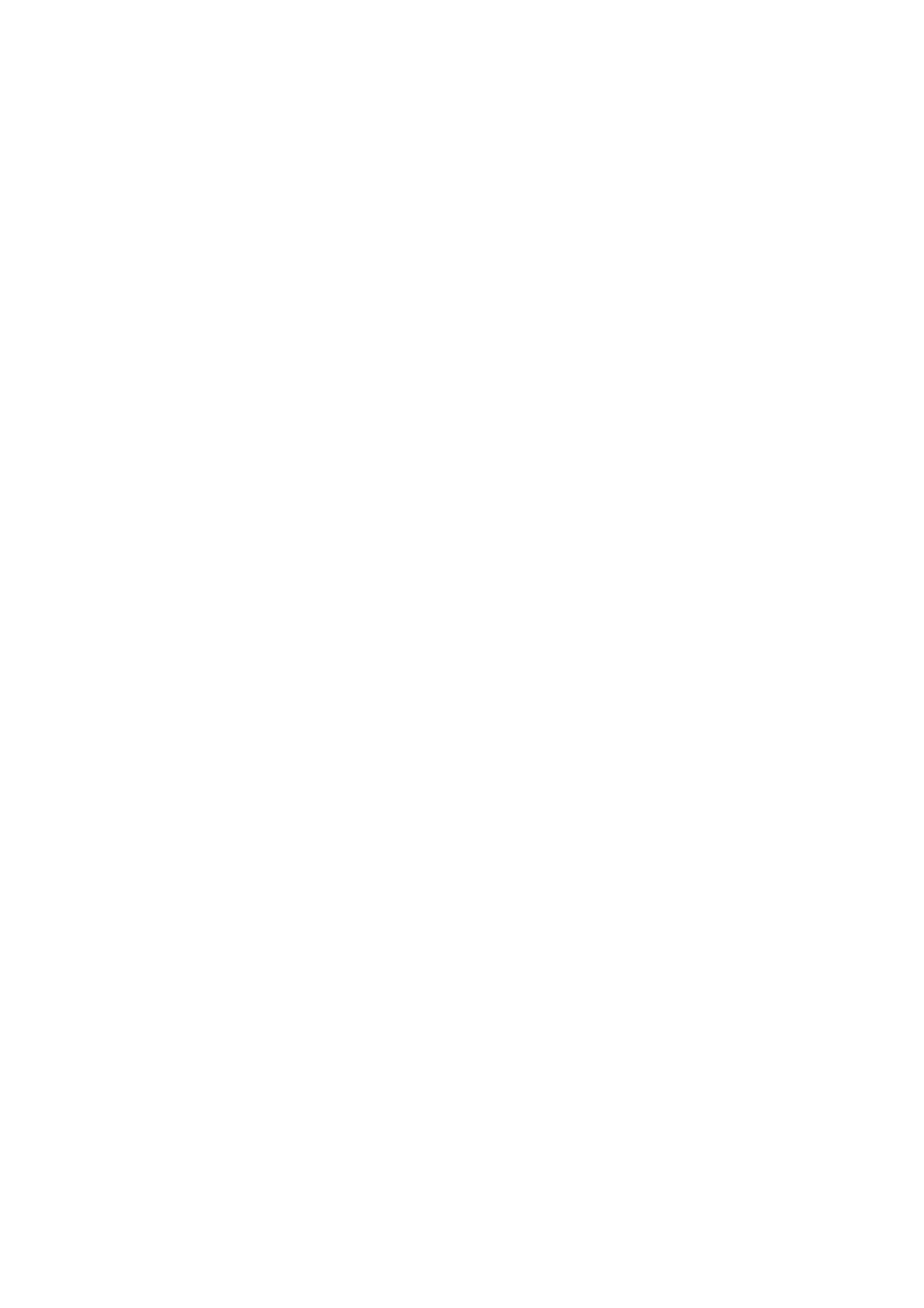# **TABLE OF CONTENTS**

| Overview                                                                              | $\mathbf{1}$ |
|---------------------------------------------------------------------------------------|--------------|
| <b>CHAPTER I</b>                                                                      | 3            |
| <b>General developments</b>                                                           | 3            |
| Supply situation                                                                      | 3            |
| Supply of material from the New Independent States (NIS)                              | 5            |
| Legal developments                                                                    | 10           |
| Mergers and acquisitions                                                              | 11           |
| Research reactors fuel cycle                                                          | 12           |
| Other developments                                                                    | 12           |
| <b>CHAPTER II</b>                                                                     | 13           |
| Supply and demand for nuclear materials and enrichment services in the European Union | 13           |
| Reactor needs/net requirements                                                        | 13           |
| Natural uranium                                                                       | 14           |
| Special fissile materials                                                             | 18           |
| Commission authorisations for export                                                  | 19           |
| <b>CHAPTER III</b>                                                                    | 21           |
| Nuclear energy developments in the European Union Member States                       | 21           |
| <b>CHAPTER IV</b>                                                                     | 37           |
| <b>International Relations</b>                                                        | 37           |
| Introduction                                                                          | 37           |
| <b>Bilateral Nuclear Cooperation Agreements</b>                                       | 37           |
| Bilateral relations in the nuclear field with other countries                         | 39           |
| Multilateral Agreements in the nuclear field                                          | 39           |
| <b>CHAPTER V</b>                                                                      | 41           |
| <b>Administrative report</b>                                                          | 41           |
| Personnel                                                                             | 41           |
| Finance                                                                               | 41           |
| <b>Advisory Committee</b>                                                             | 41           |
| <b>ORGANISATIONAL CHART</b>                                                           | 42           |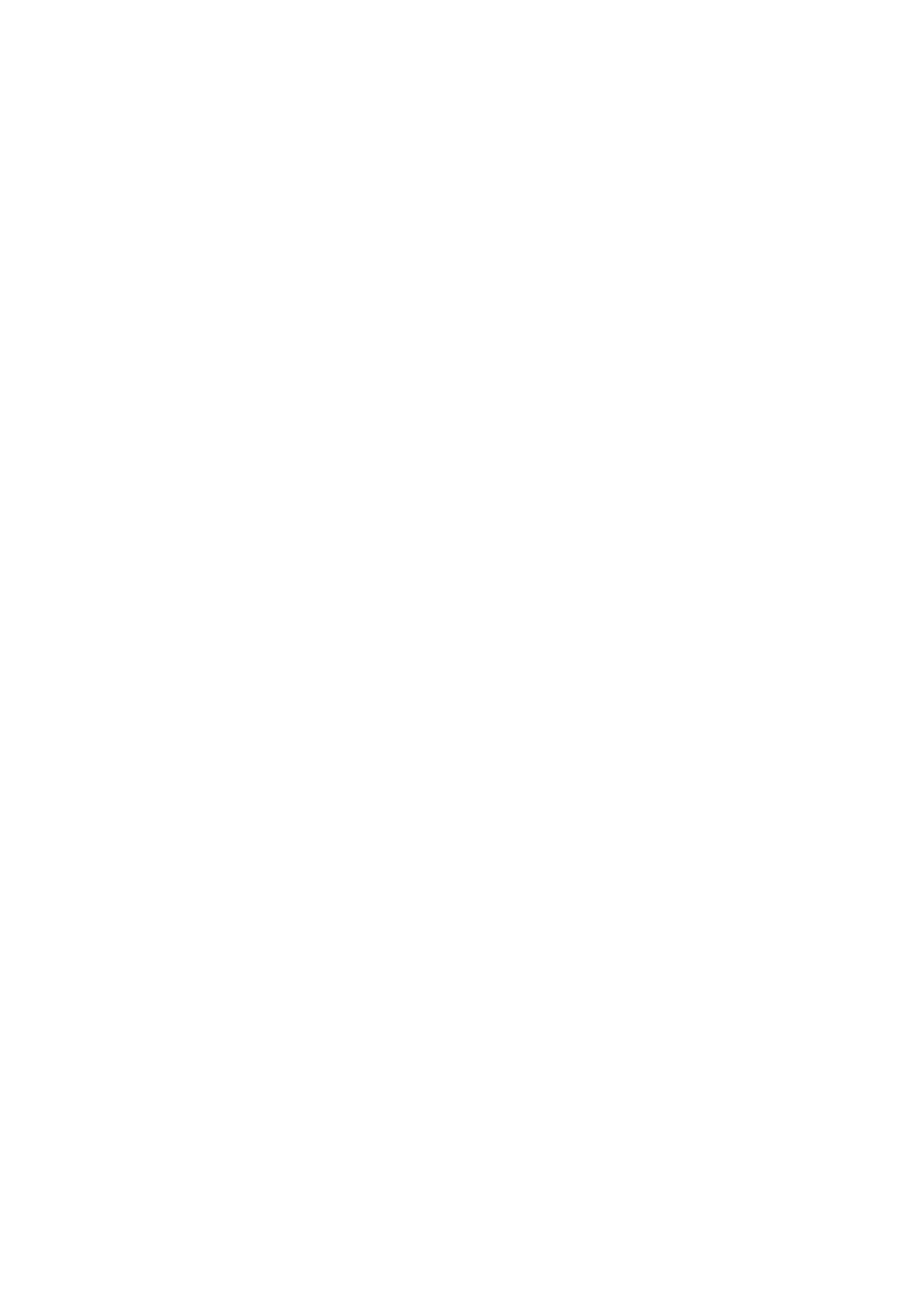# **OVERVIEW**

Supply of nuclear fuels continued unhindered during 1999. However, for many years now, world production of natural uranium has been well below consumption with the deficit filled by drawdown of inventories or recycling by utilities, producers, traders and governments. Undoubtedly, the excess production from the past needs to be absorbed, but the Agency views with some concern the extent of utilisation of such material in a short time frame and the fact that almost half of the world supplies are coming from secondary sources. This trend is occurring moreover at a time when the utilities are under pressure to reduce their own inventories in a quest to reduce operating costs and the number of suppliers is being reduced through closures or consolidations.

The disposal of the excess Russian highly enriched uranium (HEU) from the military stockpile represents a major secondary source of natural uranium feed and separative work (SW). Governmental and commercial arrangements were put in place during the year providing for an option for the feed component to be purchased and for the remainder to be stored. So far, however, the effect of such material has been negligible as only a very limited amount entered the market. This situation will not change unless the market improves or the contractual conditions are revised. In any event, it is expected that most of the material will be sold in the United States.

As the perceived depletion of secondary sources of natural uranium is not in sight, market prices remained depressed with producers in general cutting back, delaying new production and having little or no incentive to start new mines. Although the long term availability of uranium is not in question, short to medium term disruption is possible, given the low level of fresh production, if large inventory sources are

withdrawn from the market for political or other reasons.

With the deregulation of the electricity markets, competition among the utilities increased, and they had to cut costs at all levels. This has been reflected in the management of inventories and in the fuel cycle procurement activities. The pressure on the suppliers has led to consolidation through mergers and acquisitions and offers of integrated supply packages rather than single products. Economies of scale and cost cuttings are expected, but such measures will also lead to a reduction in the number of suppliers with consequent risks for the diversification of sources of supply.

In the other sectors of the nuclear fuel cycle industry, conversion of natural uranium suffered also from the disposal of inventories which led to a considerable reduction of demand and depressed prices. Enrichment, traditionally characterised by long term contractual arrangements has been less affected, but competion for new business remained high. Fabrication prices have reduced considerably over recent years, and the industry adapted through integration of companies and services. At the back end of the fuel cycle, reprocessing plants continued to operate normally.

The year 1999 was a difficult one for the nuclear industry with negative publicity from the Tokai Mura accident, continued political pressure in some countries and lack of public recognition of the fact that this form of energy has negligible greenhouse gas emissions compared to other sources. However, the feared closures of plants due to a perceived lack of competitivity with other sources of electricity, following deregulation, did not materialise. Not unexpectedly, the phasing out of nuclear energy in some countries, for political reasons,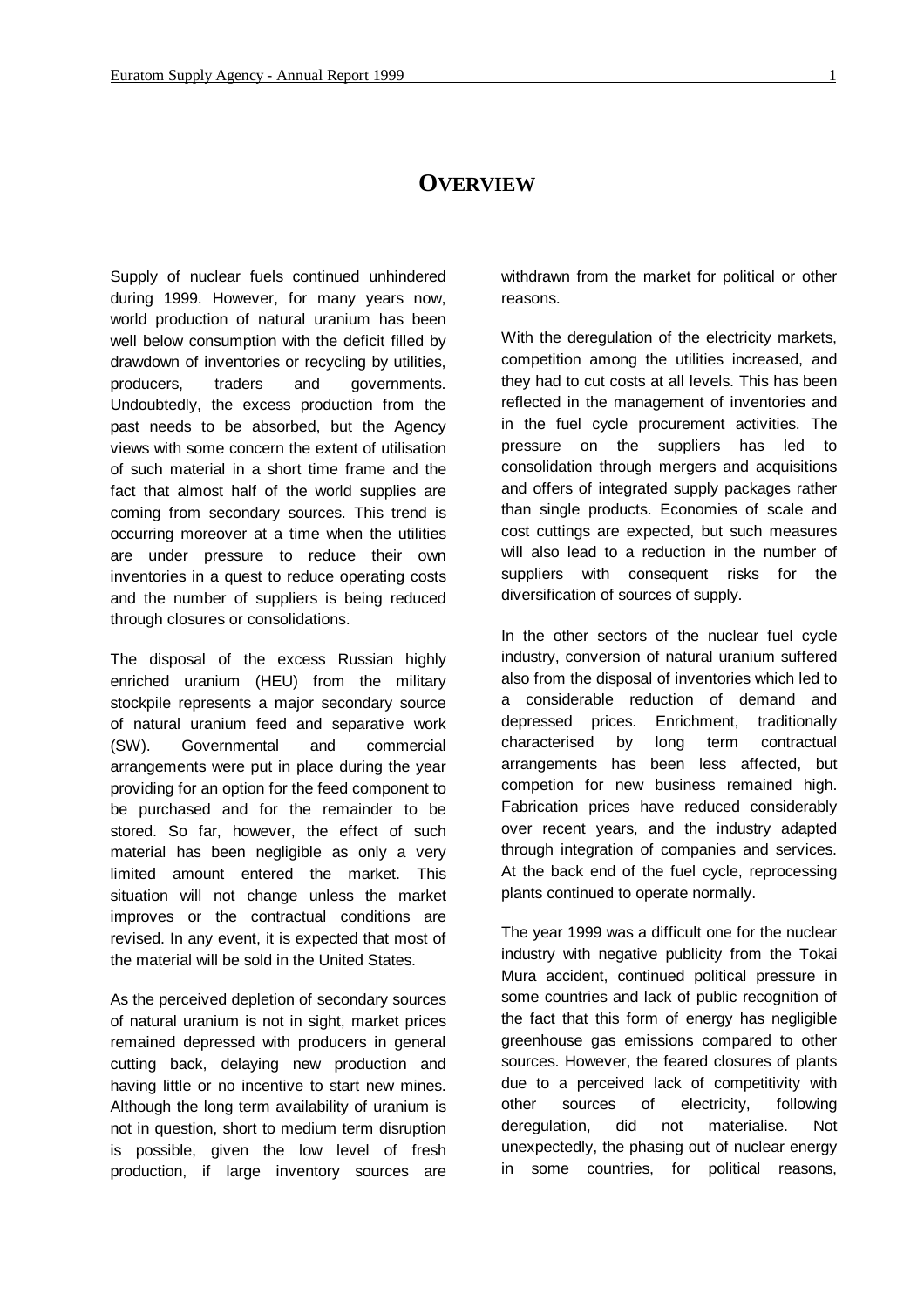encountered serious problems. So far, only one reactor in the European Union (EU) was closed (Barsebäck 1 in Sweden).

Nuclear energy production remained fairly stable and even increased in some cases due to better plant availability and utilization. It generated about 1/3 of the electricity produced in the EU and some 17 % worldwide. Nuclear power plants continued to contribute to the avoidance of greenhouse gas emissions during electricity generation. In this respect improved performance of the nuclear plants has been a major contributor to the reduction of these gases, particularly in Europe and the United States. According to an industrial analysis, the quantity of  $CO<sub>2</sub>$  avoided in the EU amounts to some 600 million tonnes per year.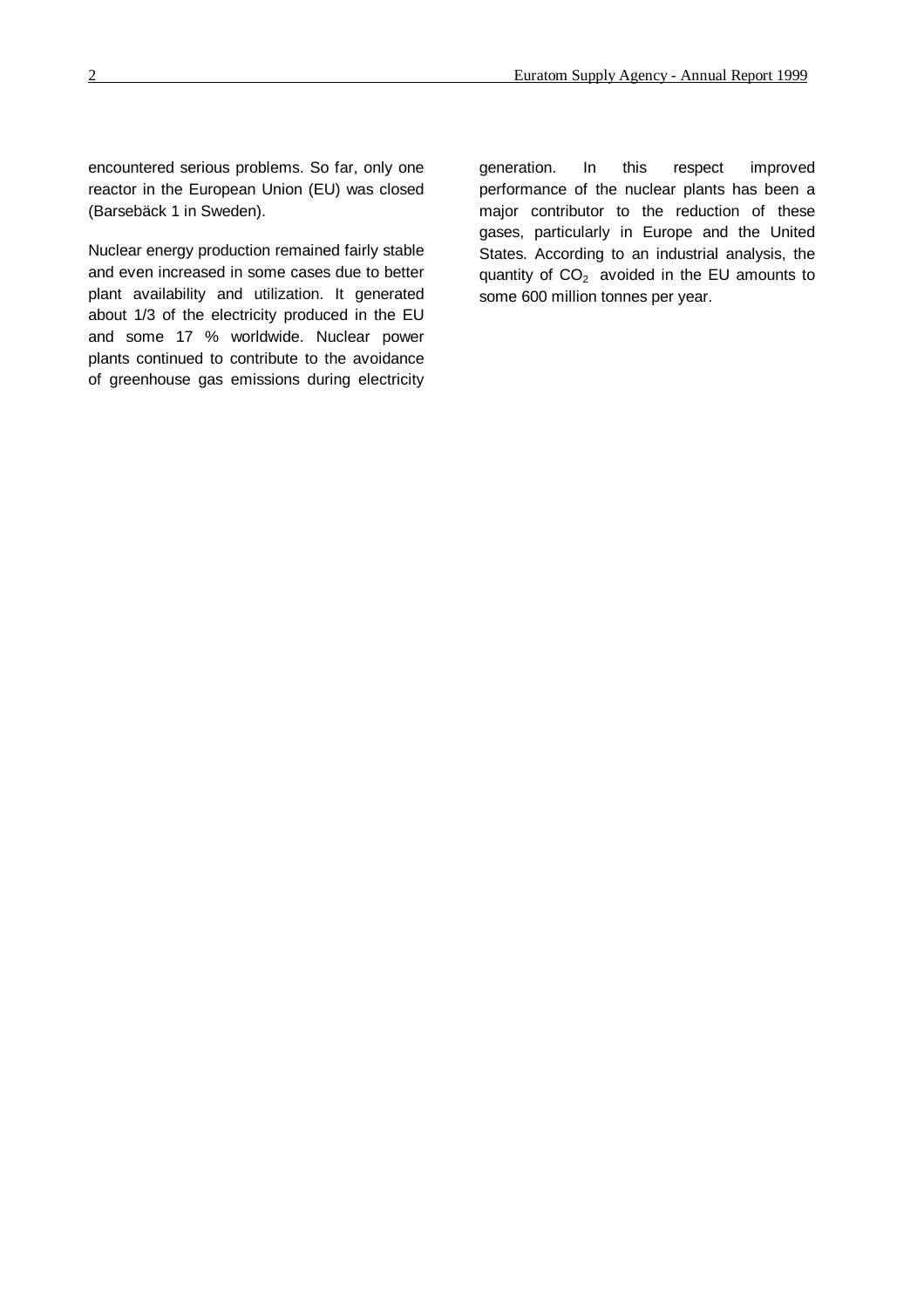# **CHAPTER I**

# **GENERAL DEVELOPMENTS**

#### **SUPPLY SITUATION**

As a result of increased competition following the deregulation of electricity markets utilities have become more concerned about costs and look for ways to reduce them. Although the fuel represents only a small part in the total cost of nuclear electricity generation, it constitutes a significant part of the operation and maintenance (0 & M) costs. The pressure to continue decreasing fuel costs at all levels was noticeable in the front-end procurement operations (natural uranium, conversion, enrichment and fabrication) and particularly in the reduction of strategic stockpiles, which carry important financial costs.

Although it is up to the utilities to choose their suppliers and to determine the level of strategic stockpiles (in some cases with their governments), the Agency reiterates the need to maintain a portfolio of long term supply contracts with primary producers at sustainable prices. The Agency recommends also that a sufficient level of stockpiles should be maintained in order to face supply difficulties resulting from delivery disruptions or sudden changes in market conditions. In this respect, among other ways of assuring fuel stocks, a level equivalent to at least one year's total requirements for natural uranium (without including the material in processing), would appear appropriate as a minimum strategic inventory.

#### **NATURAL URANIUM**

With preliminary estimates of around 31,000 tU the world production of natural uranium in 1999

decreased compared with 33,800 tU in1998. This reduction was due to delays in the startup of new planned production in Canada, the phasing out of Gabon production and lower output in Niger, while only Australia increased its production.

The continued reduction of primary production causes some concern to the Agency because in the event of a need for new primary production arising, long lead times between prospection and startup (10-15 years) may lead to supply disruptions in the short to medium term. This may be further aggravated by the fact that prospection has been reduced to minimal levels.

As in previous years world wide uranium production in 1999 was far below consumption $1$ (estimated to be around 60,000 tU). The gap was covered by Newly Independent States (NIS) and western secondary sources: stocks from utilities, suppliers and governments, reenrichment of depleted uranium (tails) and a reduction in requirements due to the use of uranium from reprocessing and plutonium in mixed oxide fuels (MOX).

The EU requirements were covered mainly by deliveries under long term contracts. Deliveries under spot contracts accounted for only 8 % of the total. Supply took place without disruption. The Supply Agency concluded 11 new multiannual natural uranium purchasing contracts for some 4,600 tU and 7 spot contracts for 1,700 tU. Amendments to existing contracts increased the contracted quantities by some 800 tU. In addition, there were 4 enriched

 $\mathbf{1}$ <sup>1</sup> According to figures published by the Uranium Institute production has been below consumption since 1985.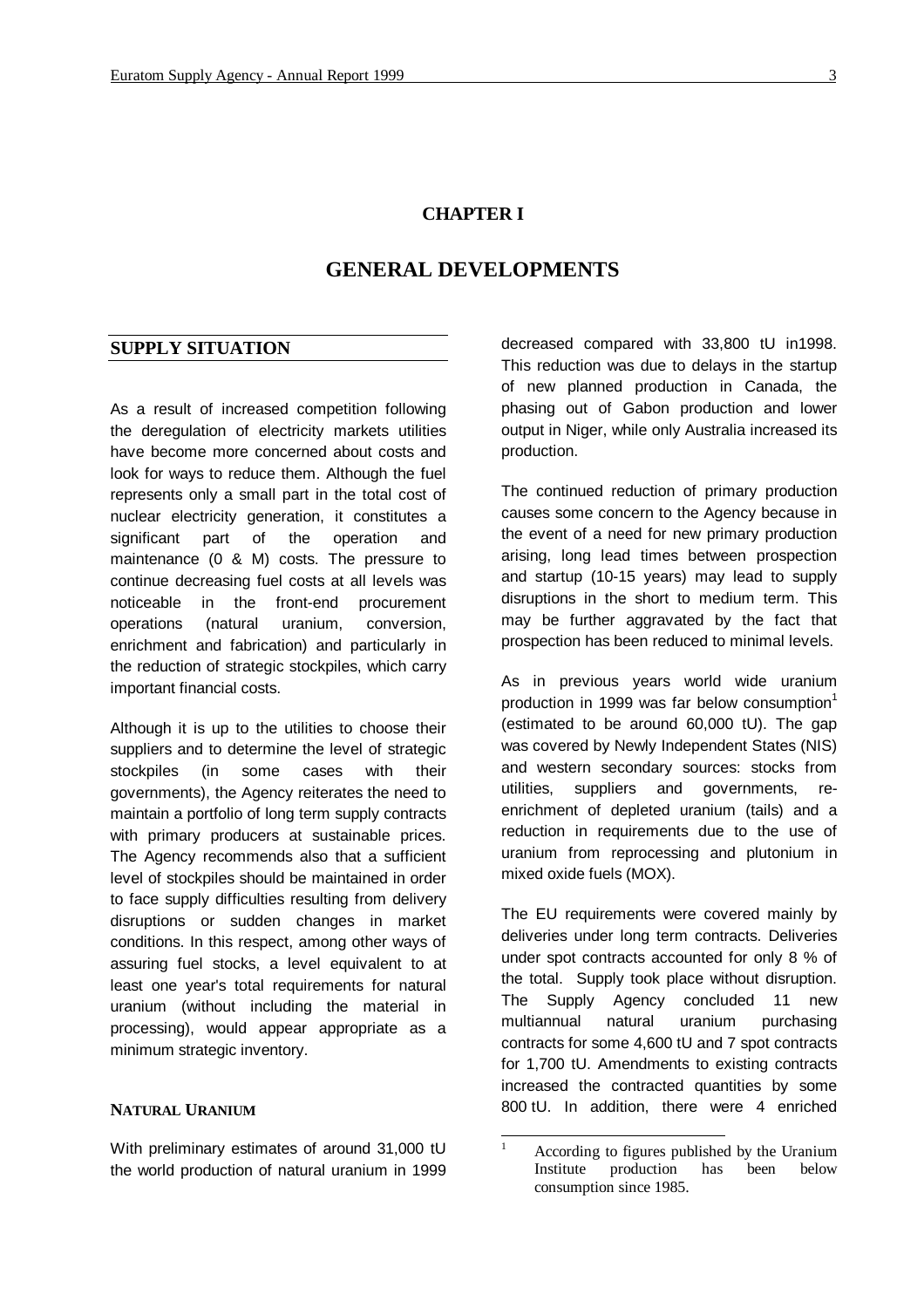uranium product (EUP) purchasing contracts involving 600 tU as natural uranium feed equivalent.

During 1999 the spot and long term prices for new contracts remained depressed, notwithstanding a modest increase in the beginning of the year. This is believed to be due to the large amounts of uranium still available from secondary sources and particularly their rate of utilisation. In this context the sale of USEC's stockpiles, on which the Agency expressed serious concern in last year's report, was particularly problematic and unhelpful. From the initial stock of some 30,000 tU it appears, according to market observers, that only about 1/3 (or even less) was left at the end of the year and that so far most of the material was sold in the US. No sales from this source to EU users have been submitted to the Agency. The matter continued also to raise serious concerns in the US.

The market continued to be driven by the perception of plentiful supplies, which caused some aggressive selling by producers and others for financial reasons, and the fear that prices may fall even further. In turn this led to forward purchasing by some utilities which reduced short term demand and consequently increased the downward pressure on prices.

Producers continued to be buyers of natural uranium, e.g., feed material from the Russian HEU Agreement and natural uranium equivalent in re-enriched tails. This compensated for production cuts and helped to stabilise the market.

#### **CONVERSION**

The conversion market was characterised by depressed prices due to the availability of UF6 from inventory supplies containing the conversion component such as EUP, feed derived from military HEU and re-enriched tails. Spot prices continued to fall. As a consequence

one converter announced in 1999 the reduction of its production output by 25%.

#### **ENRICHMENT**

Enrichment plants world-wide and in the EU in particular continued to provide adequate coverage of the utilities' requirements. Competition was high and there was a slight price drop in US \$. However, during the year, there was a substantial depreciation of the euro against the US \$ which gave the EU enrichers a competitive edge in the United States and Japan. Transactions continued to take place mainly under multiannual contracts.

USEC continued its role as executive agent for the disposal of the enrichment component under the Russian HEU Agreement. It complained about the price it had to pay for the SWU and requested US government intervention. For a time, the continuation of its role was in question, but, in the end, the situation remained unchanged. Due to the relatively high price paid to the Russians and the fact that USEC adapted its production schedule, the sale of the enrichment component has so far not disrupted or depressed the prices to a significant extent. This is in marked contrast with the situation on the natural uranium market where the secondary sources had a rather depressive effect.

USEC decided to abandon its AVLIS project after considerable investment. It showed instead an interest in the Australian SILEX process, on a low key basis, and is also looking at centrifuge options.

Enrichment of reprocessed uranium by blending it with HEU continued to be offered as an alternative to re-enrichment. This process has the advantage of reducing the concentration of undesirable isotopes.

The tendency for higher enrichment assays, associated with extended fuel burn ups, continued to increase.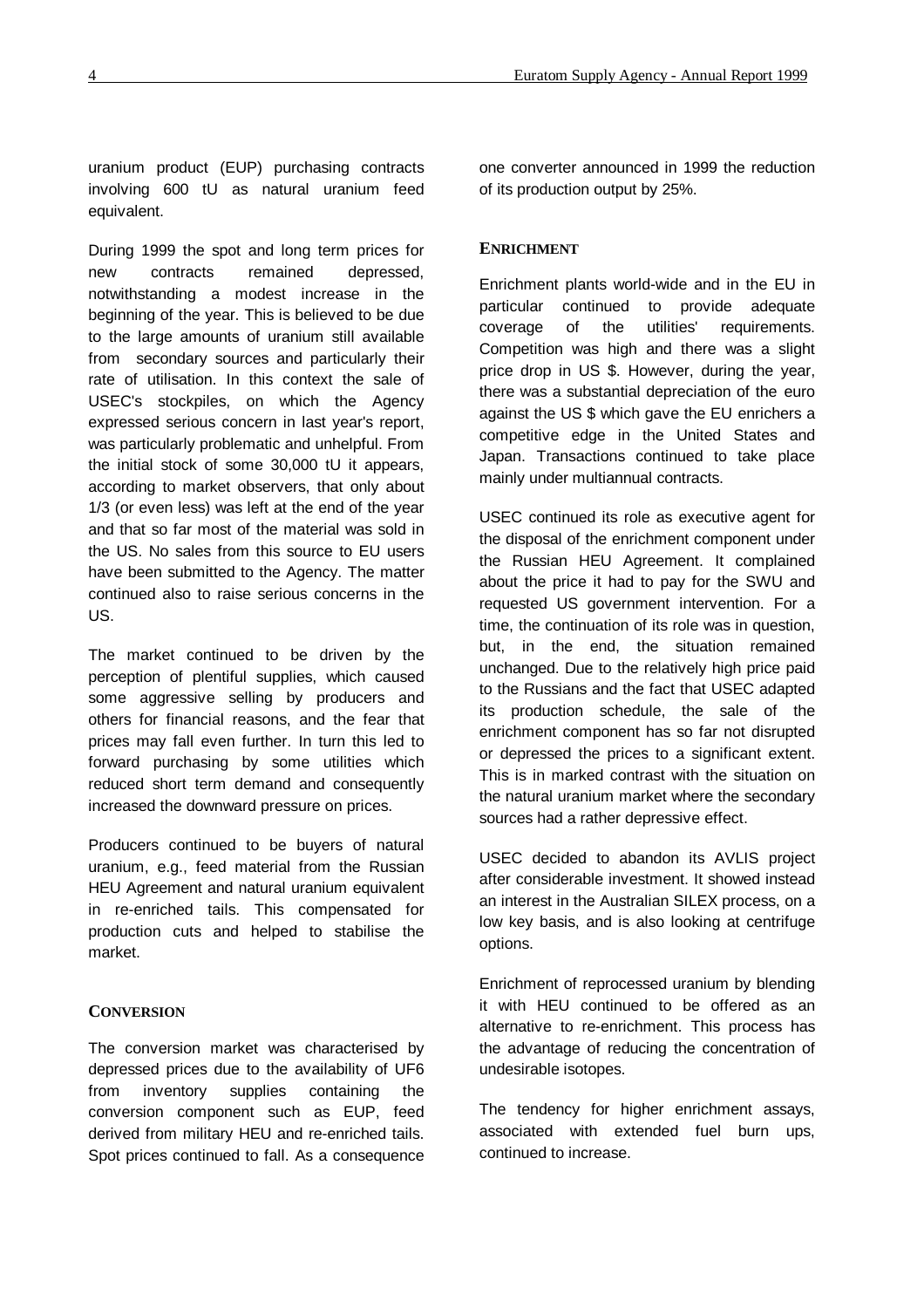In line with the current trend in the industry to offer integrated products, enrichers increased their sales of EUP instead of limiting themselves to the sale of separative work. In the past, with a few exceptions, EUP had mainly been available from the sale of inventories.

#### **FABRICATION**

Fabrication facilities continued also to provide adequate coverage of the utilities' needs. The market remained very competitive and suppliers resorted to large scale mergers and acquisitions to profit from consolidation, rationalisation of production and possible synergies.

Following the trend of other fuel cycle industries, fabricators appear also to be showing an interest in the sale of integrated packages comprising EUP and fabrication.

Mixed Oxide (MOX) fuel fabrication at BNFL suffered a set back with quality control problems. The issue attracted significant negative publicity, although the UK regulator (Health and Safety Executive) stated that the totality of the fuel manufacturing quality checks were such that the fuel would be safe in use.

The US Department of Energy (US-DOE) announced that the contracting team led by Cogema, Duke Engineering Services and Stone & Webster was authorized to start designing a MOX fuel fabrication plant to assist in the disposal of the US military "surplus" plutonium.

The Franco-German-Russian co-operation on a parallel project to build a MOX fabrication plant in Russia (DEMOX) continued with feasibility studies. Italy and Belgium became associated with the project. Some EU financial support having a relation to this initiative had been approved at the end of the year<sup>1</sup>.

l

#### **REPROCESSING AND USE OF MOX**

Reprocessing continued at the plants at La Hague and Sellafield at full capacity. The immediate termination of the German utilities' reprocessing contracts announced at the end of 1998 did not materialise, but the German Federal Radiation Protection Agency maintained its ban on the transportation of high level waste (HLW) and spent fuel, which was imposed in mid-1998 $2^*$ .

# **SUPPLY OF MATERIAL FROM THE NEW INDEPENDENT STATES (NIS)**

The NIS countries remained the largest source of supply of natural uranium to the EU. During the year, EU utilities took delivery of 4,600 tU under purchasing contracts as natural uranium or feed contained in EUP (re-enriched tails are not included in this figure, see below). A further 500 tU were delivered as a result of exchanges. The total acquisitions of natural uranium from the NIS were therefore some 5,100 tU representing about 35 % of the total deliveries to the EU utilities under purchasing contracts in 1999 (34 % in 1998) or 26 % of the total amount of fuel loaded in EU reactors during the year. Of this amount acquisitions from Russia were 3,400 tU under purchasing contracts and 500 tU under exchange contracts resulting in a total of 3,900 tU representing 27% of the total deliveries to the EU utilities under purchasing contracts in 1999 (28% in 1998) or 20 % of the total amount of fuel loaded in EU reactors during the year (24% in 1998).

-

The EU has decided at the end of last year to launch a Joint Action in the frame of its Common Foreign and Security Policy. Financing has been made available for disarmament projects in the

chemical, biological and nuclear fields. Projects for the handling of the Russian plutonium from the military stock will be defined in coordination with other existing programmes.

<sup>2</sup> The ban was lifted in early 2000.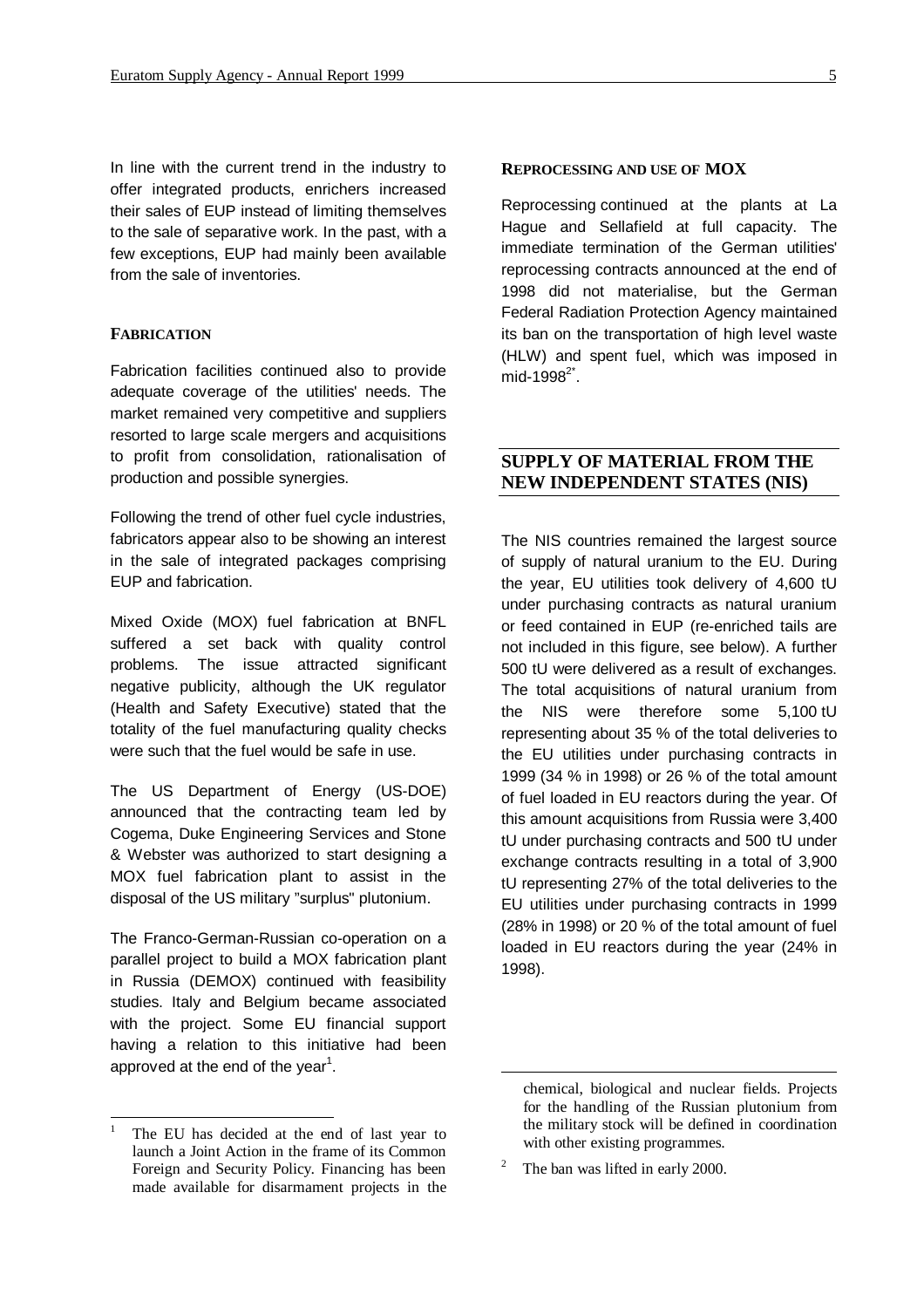There were only a few new supply contracts concluded by the Supply Agency for NIS uranium during the year for less than 1,000 tU (including natural uranium feed equivalent contained in EUP).

Re-enrichment of western origin tails in Russia for EU enrichers continued in 1999. One of the enrichers opted for a large scale sale to a uranium producer. It is expected that most of the re-enriched tails will be sold in the EU in contrast with the Russian HEU feed which is expected to remain mostly in the US (see page 7).

In 1999, deliveries of re-enriched tails to EU utilities represented some 800 tU.

#### **PHYSICAL IMPORTS OF NIS ORIGIN MATERIAL**

Total physical imports from the NIS of natural uranium or feed contained in EUP amounted to some 9,400 tU in 1999. This figure compares with 5,900 tU delivered to the EU users during the year. Russian physical exports to the EU were essentially in the form of feed contained in EUP or re-enriched tails (natural  $UF<sub>6</sub>$  equivalent) for western enrichers, while other NIS countries exported mainly uranium concentrates.

For the period 1992-99 imports of natural uranium and feed contained in the EUP from the NIS as well as western tails re-enriched in Russia amounted to a cumulative total of 96,700 tU. From these, only 38,100 tU were delivered to EU end users during the same period (see table 1).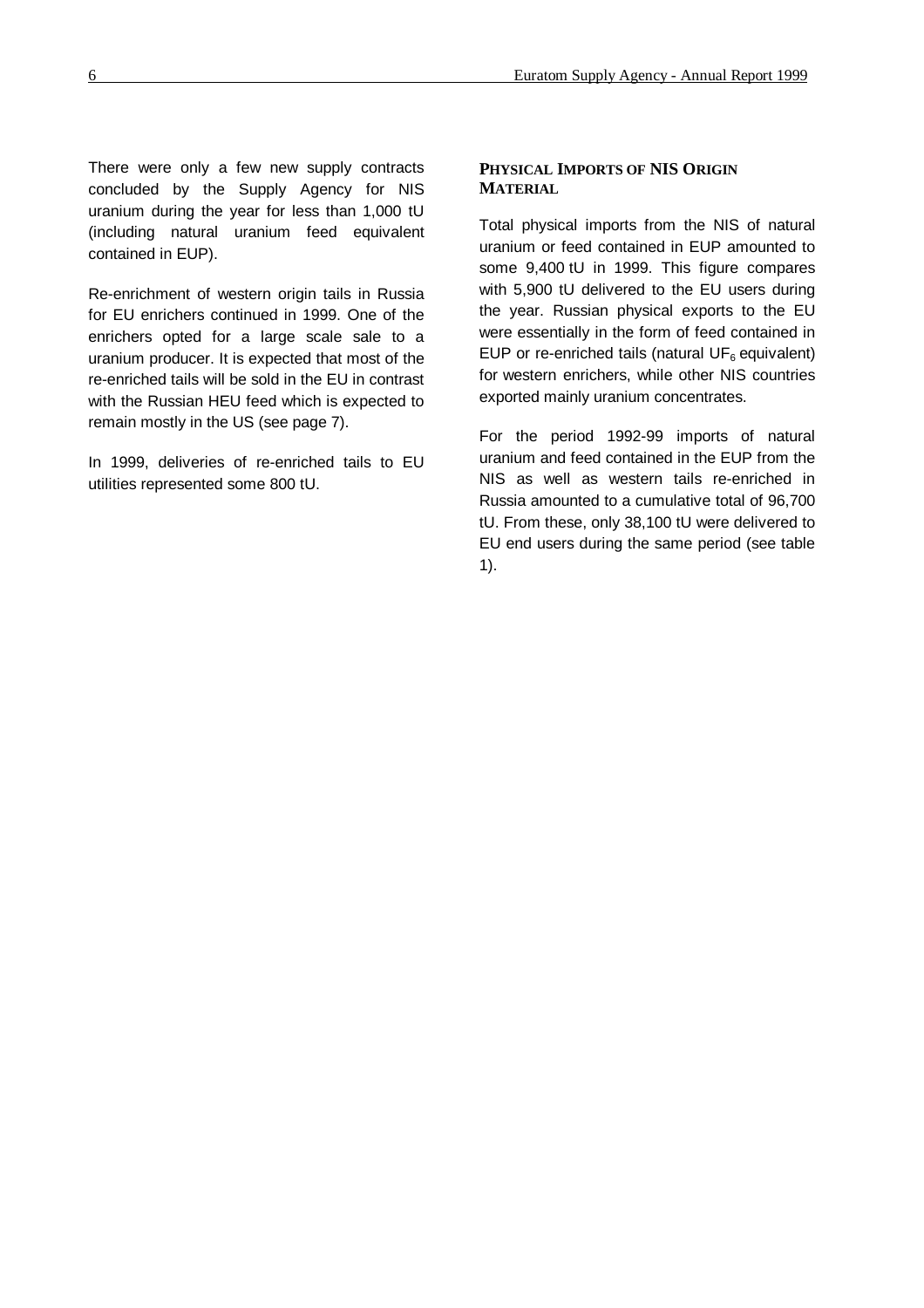| <b>YEAR</b> | Total<br>Imports | Deliveries to<br>EU utilities(1) | % Supply (2) |
|-------------|------------------|----------------------------------|--------------|
| 1992        | 9,500            | 2,700                            | 23           |
| 1993        | 12,100           | 2,700                            | 22           |
| 1994        | 12,200           | 4,500                            | 32           |
| 1995        | 12,100           | 5,200                            | 32           |
| 1996        | 17,600           | 6,800                            | 43           |
| 1997        | 12,200           | 5,000                            | 32           |
| 1998        | 11,600           | 5,300                            | 34           |
| 1999        | 9,400            | 5,900                            | 35           |
| Total       | 96,700           | 38,100                           |              |

# **Table 1 - Physical imports by EU operators of NIS natural uranium or feed contained in EUP and deliveries to EU utilities (in tU)**

*Note :(1) Including exchanges. The figure for 1999 includes also 800 tU as re-enriched tails.*

*(2) Percentage of NIS deliveries relative to total deliveries to EU utilities under purchasing contracts during the respective years (excluding re-enriched tails).*

After peaking in 1996, annual imports from NIS countries (particularly from Russia) started decreasing. This downward trend would have increased further if imports of re-enriched tails (over 2000 tU/year since 1997) had not taken place.

The Supply Agency has almost completed its study on the physical imports into the EU of NIS origin natural uranium and feed material to determine the source and commercial destination during the period 1992-1998. It was found that the greater part of NIS natural uranium was imported by intermediaries (about 80%), while imports of enriched uranium and the feed contained was spread among utilities, intermediaries and fabricators*.*

The study established the use or destination of over 90% of the imports between 1992 and 1998 and concluded that the gap between imports and EU consumption was explained, first, by identified exports, secondly, by storage pending fulfillment of contracts with EU utilities and, thirdly, by market operators' inventories awaiting sale.

Partly as a result of the imports referred to above, it has been observed that the total inventories of natural uranium in the EU have increased significantly during the period 1992-97 but started decreasing slightly in 1998-99.

It should be noted that the studies and analysis of NIS imports mentioned here relate strictly to the commercial use and destination of the material. All such imports are subject to Euratom and IAEA safeguards while on the territory of the Member States, as applicable.

#### **SUPPLIES DERIVED FROM DISARMAMENT OF NUCLEAR WEAPONS**

Deliveries of low enriched uranium (LEU) derived from the Russian military HEU continued to be made to USEC somewhat behind schedule. Deliveries under the 1998 order for 723 t LEU derived from 24 t HEU were only completed in July 1999. The 1999 order for LEU derived from 21.3 t HEU was due to be completed in February 2000. USEC reported that 2,205 MT LEU fuel derived from 75 MT HEU were received from Russia up to the end of 1999.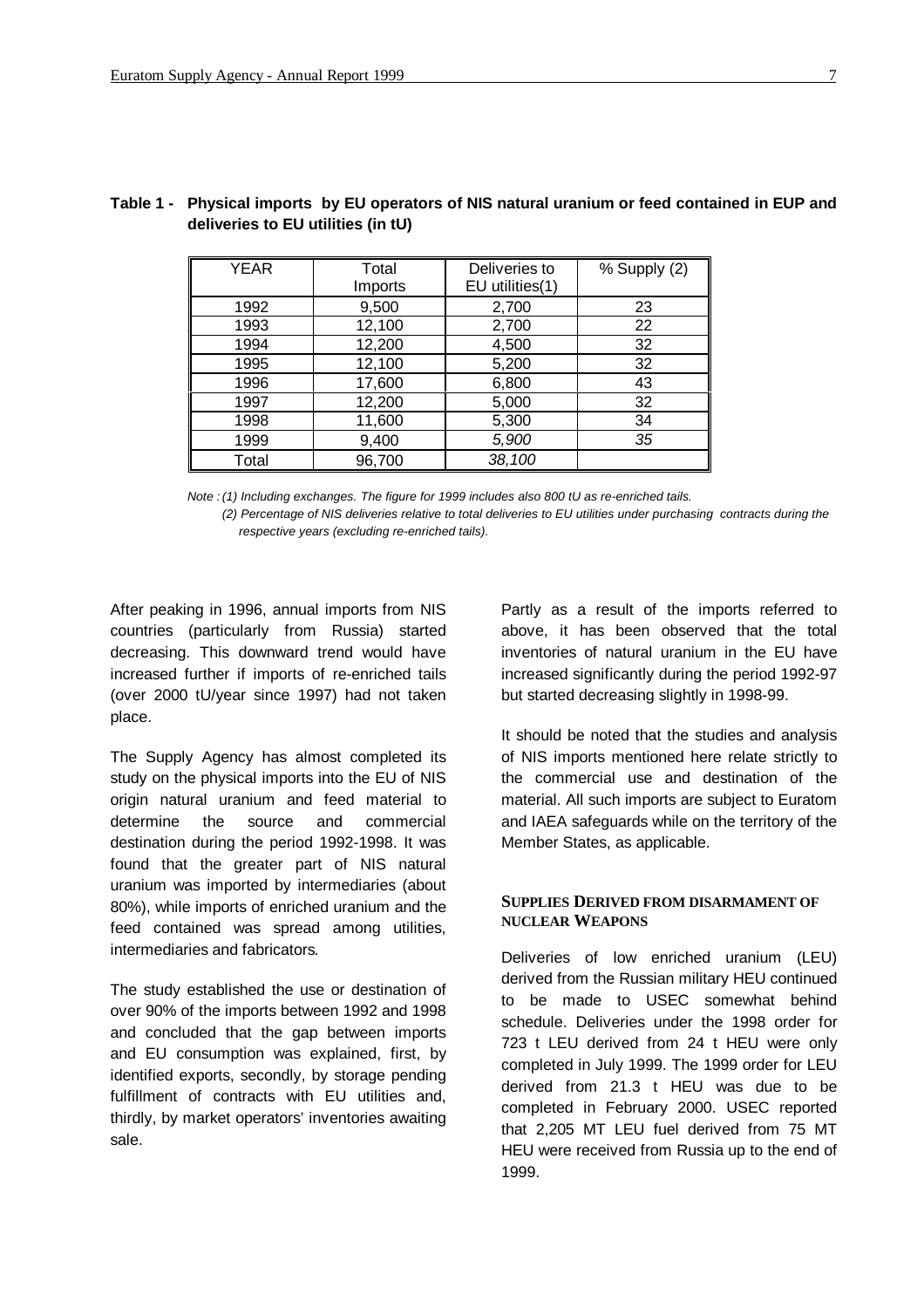On 24 March 1999, a contract was signed between Cameco, Cogema and Nukem on one side and Minatom and Tenex on the other providing an option for the disposal of a major share of the HEU feed component. This followed an intervention by the US government which, among other initiatives, allocated the necessary funds to acquire the feed accumulated at USEC during the years 1997 and 1998 and accepted a 10 year moratorium on sales of that material.

The Agency welcomed these two developments because of their importance in the context of non-proliferation objectives and as a contribution to market stabilisation and security of supply. However due to logistical difficulties, the cost of transportation of the material as UF6, the administrative burden resulting from the US additional obligations, as well as the fact that the provisions under the USEC Privatisation Act allow for increasing amounts of material to be sold in the US in future years, it is expected that most of this material will remain in the United **States** 

#### **THE POLICY OF DIVERSIFICATION OF SOURCES OF SUPPLY AND ITS APPLICATION TO NIS ORIGIN MATERIAL**

In order to take into account major changes in the market, the Agency made adjustments to its policy following consultations with the three companies involved in the HEU feed deal, other producers, EU users and finally with its Advisory Committee. The revisions concern tails from EU enrichers re-enriched to the level of natural uranium in Russia, already mentioned in last year's report, and the feed derived from the Russian military HEU. These changes did not affect the continuation of the main elements of the Agency's supply policy with regard to the NIS.

#### **GENERAL**

It is recalled that, in order to ensure regular and reliable supply, the Agency applies a policy aiming at avoiding over-dependence of the EU users on any single source of supply (i.e. diversity of sources), and at ensuring market related prices<sup>1</sup>. In practical terms diversity of sources means that EU users should not depend, on average, for more than about one quarter of their natural uranium needs from NIS (primarily Russia, Uzbekistan, Kazakhstan and Ukraine). For enrichment, the dependency of the EU users from Russia is limited to slightly less than one fifth of their needs. The policy is applied proportionately with regard to the procurements of each EU utility or consumer. In the case of transactions concerning EUP, the NIS feed and Russian enrichment components respectively are both taken into account.

Since its inception the policy has been applied on a case-by-case basis, consideration being given to the specific merits of each case and the overall supply situation. This has allowed a high degree of flexibility, e.g., by allowing:

- users to consume more than one year's proportionate share in a given year (and carrying forward a negative balance for some years);
- advanced deliveries under long term contracts;
- combined purchases of EU production and NIS materials without accounting the latter against the users' individual proportionate share (because of their support of Community production);

-

According to a statement made by Commissioner Sir Leon Brittan in 1992 (see 1992 Annual Report), market related prices mean prices which should cover production costs in a market economy environment and which are in line with prices offered by the most competitive market economy producers. However, so far the Agency has not refused to conclude a contract solely on price considerations.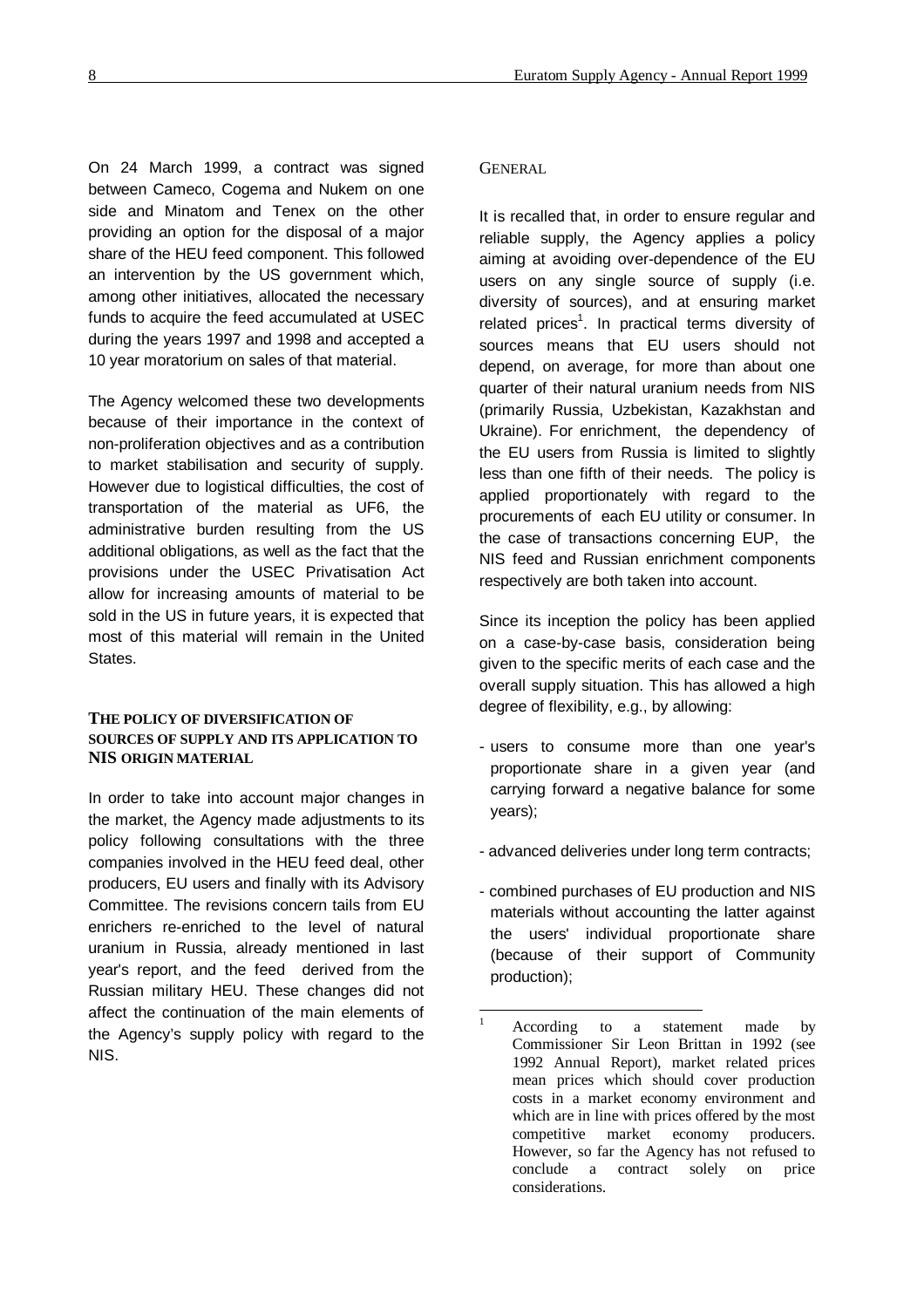- very small users to acquire more than their normal proportionate share based on a strict percentage of needs;
- "grandfathering" deliveries under contracts concluded before the policy was announced.

It should be noted that, by reason of Euratom Treaty provisions, deliveries under contracts entered into by parties in Member States before their accession to the EU are unaffected by the policy (see 1997 Annual Report).

Furthermore, the limitations have been applied only to purchases and acquisitions by the EU users rather than to overall imports, which have been unrestricted. This explains the reason for the very large quantities of NIS material imported in the Community as mentioned above.

The Agency accounts separately for supplies from each producing NIS republic and will continue to monitor the situation in each country. The Agency will be prepared to consider revising its policy to take into account developments in individual supplier countries and will continue to consult with the parties concerned and the Advisory Committee on the matter.

#### RE-ENRICHED TAILS (RET)

Tails re-enriched in Russia are assimilated to Russian natural uranium, if sold as imported, but may be acquired by EU utilities without being subject to any limitations if they are further enriched in the Community. However, the import into the US of the re-enriched tails and the EUP obtained from them may be subject to restrictions in that country.

If requested, the Agency would be prepared to allow "de-conversion" exchanges whereby natural uranium concentrates of other origins would be exchanged against re-enriched tails in the form of UF6. Equally exchanges involving reenriched tails which would avoid the need for transportation would be regarded favourably. In

both cases, it would be required that the material being exchanged be subsequently enriched in the EU in lieu of the re-enriched tails.

In order to monitor the supplies of re-enriched tails, and compliance with the policy, the Agency requires the identification of the applicable enrichment contract (the Agency's reference) and, if possible, the schedule for further enrichment.

#### HEU FEED

EU users may acquire freely HEU feed, through new contracts or existing open origin contracts, without affecting their normal NIS proportionate share.

It is recalled that the enrichment component of the HEU blended product is deemed to be Russian and hence subject to the limitations mentioned above.

#### **DEVELOPMENTS IN THE US**

Following the termination by Kazakhstan of its suspension agreement with the US, the antidumping procedure resumed and for a short period the provisional anti-dumping duties were again applied. The procedure resulted in a positive determination of dumping by the US Department of Commerce (DOC) and a negative ruling of injury by the US International Trade Commission (ITC) which was challenged before the US courts. As a consequence of these rulings the restrictions on Kazakh natural uranium have been terminated. This means that the US permits direct and indirect imports (after exchange or enrichment in a third country) of Kazakh natural uranium. The status of enriched uranium, in particular whether a stockpile of Kazakh natural uranium enriched before the break-up of the Soviet Union should be considered as covered by the Russian suspension agreement, had yet to be decided at the year's end.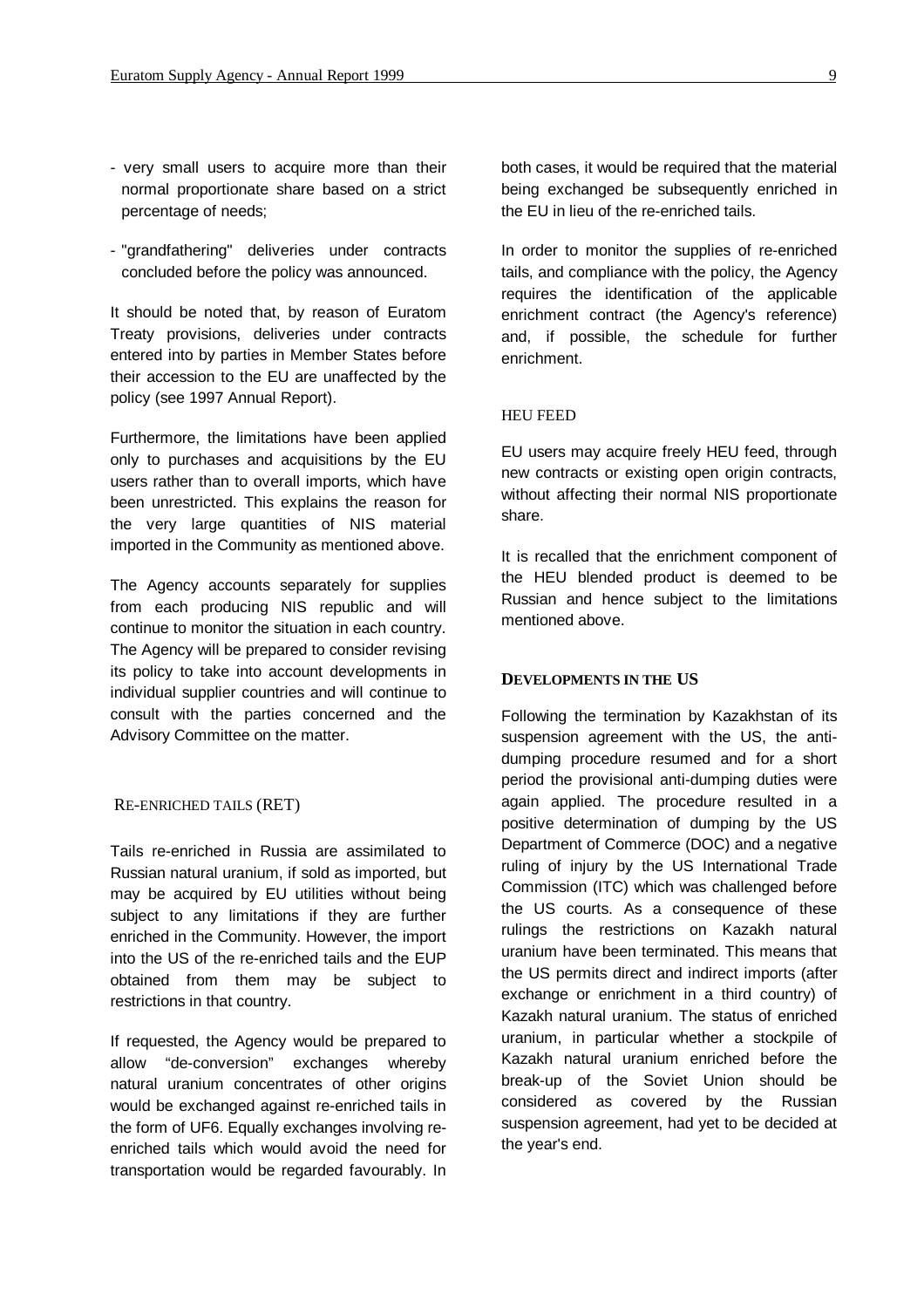Revision procedures (known as "sunset reviews") were initiated for the remaining applicable restrictions, i.e., the suspension agreements with Russia, Uzbekistan and Kyrgystan and the anti-dumping order for Ukraine. As interested parties did not request continuation of the Kyrgyz suspension agreement, it lapsed automatically. For Russia, Uzbekistan and Ukraine the procedures, should be concluded by mid 2000 $^{\rm 1}.$ 

In early 2000, Russia and the US initialed an amendment to the suspension agreement which would increase the amounts eligible for import from Russia for "matched sales" and alleviate the relevant procedures.

It is expected that even a partial withdrawal of US restrictions, which already is the case with the termination of the Kazakh restrictions for natural uranium, will alleviate somewhat the pressure on the EU market to absorb most of the traditional NIS exports.

The US DOC published administrative procedures for the Russian HEU feed which should allow smooth management of the imports, stockpile and sales. Control will be done essentially at the level of the three Western supplier companies which will benefit from the progressively growing US quota.

# **LEGAL DEVELOPMENTS**

### **FINAL RULING ON THE KLE CASE**

In 1999 a major legal challenge to the Agency's supply policy finally came to conclusion with the rejection by the Court of Justice in its judgement of 22 April 1999 $^2$  of the appeal by Kernkraftwerk

Lippe Ems (KLE) against the judgement of the Court of First Instance of 25 February 1997 $^3$ .

It is recalled that the Court of First Instance admitted three legal obstacles which allowed the Agency to refuse the unconditional conclusion of a supply contract for NIS natural uranium :

- 1. The general policy of diversification of sources resulting in a maximum level of dependence;
- 2. The non market related prices;
- 3. The privileged position which would exist if one user received more than its proportionate share.

The Court of Justice examined only the first obstacle, because each of the legal obstacles was sufficient to support the Agency's decision. The Court rejected the appeal as inadmissible on this point, because KLE merely reiterated its arguments as developed before the first court. The Court also upheld the reasoning of the first court that the Agency is able to implement a diversification policy with a maximum level of dependence on a country or group of countries, by stating that "*no provision of the Treaty prevents the Agency or the Commission from taking into account in the management of the common supply policy, in particular when the "place of origin" of supplies has to be determined, a geographical territory which is more or less extensive than a State considered in isolation".*

l

 $\mathbf{1}$ The DOC found that dumping would likely resume if the Russian and Uzbek suspension agreements were terminated and confirmed the continuation of the restrictions in the interim.

<sup>&</sup>lt;sup>2</sup> Case C-161/97P, KLE/Commission, European Court Reports, 1999, I, pg. 2057.

<sup>3</sup> Joined Cases T-149/94 and T-181/94, KLE/Commission, European Court Reports, 1997, II, pg 161, see Annual Report 1997, pg. 11- 13.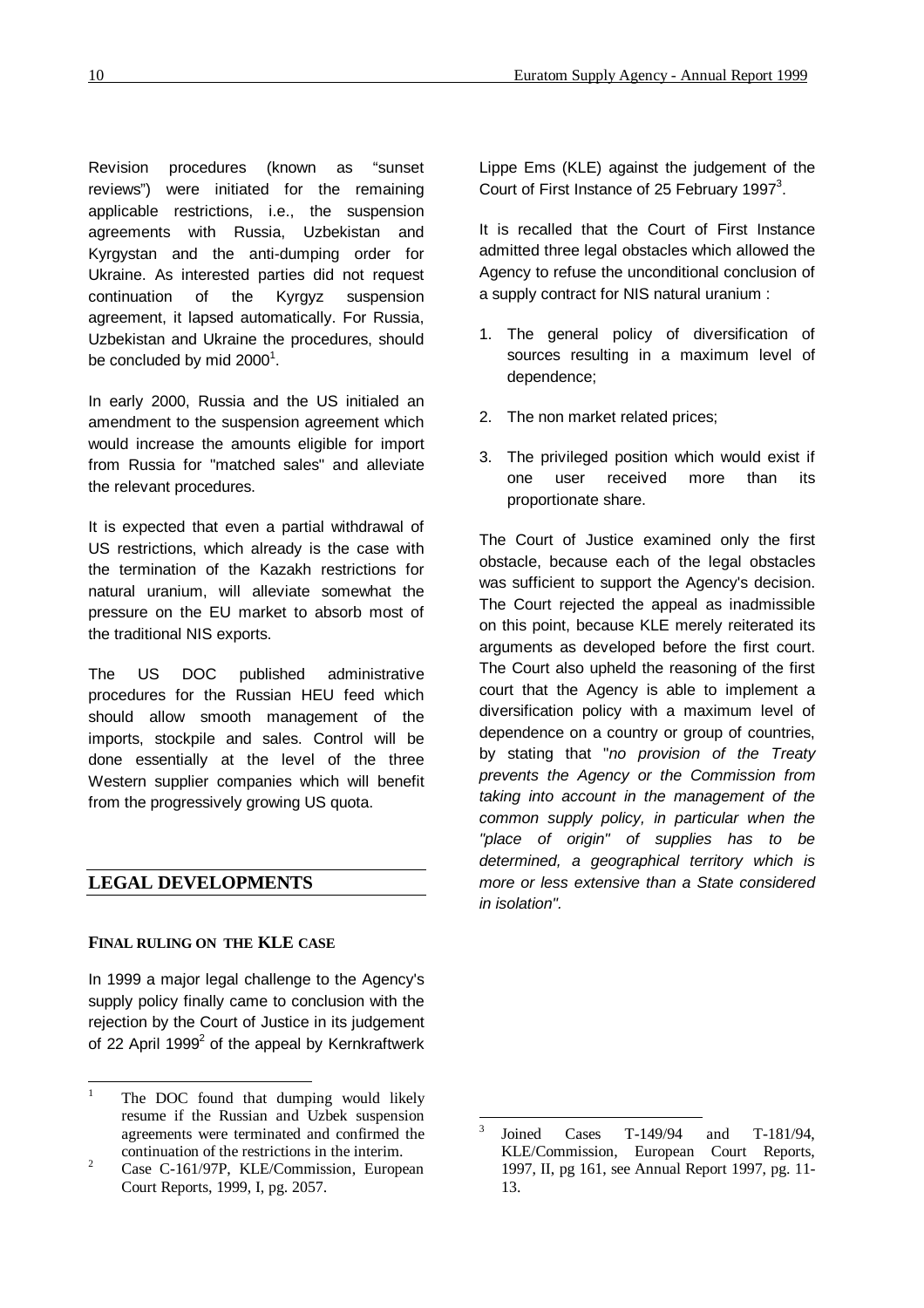More in general, on the rights and powers of the Agency, the Court recalled a statement already made in the ENU case<sup>1</sup> "*that where decisions concerning economic and commercial policy and nuclear policy are involved, the Agency has a broad discretion when exercising its powers. In those circumstances, review by the Court must in any event be confined to identifying any manifest error of assessment or misuse of powers."* It is also worth noting that the Court highlighted that "*the Agency plays an essential role in the common supply policy"* and furthermore stated that "… *the task of the Agency is to guarantee one of the essential aims which the Treaty assigns to the Community, in Article 2 (d), namely reliability of supply … ".*

#### **ELK RIVER REACTOR SPENT FUEL IN ITALY**

CNEN (Comitato Nazionale per l'Energia Nucleare), the predecessor of ENEA (Ente per le Nuove Tecnologie, l'Energia et l'Ambiente) received a number of HEU-thorium fuel elements which were irradiated in the US AEC's Elk River reactor in the 1960s and later shipped to Italy for reprocessing and recovery. In recent years ENEA requested the material to be returned to the US under DOE's programme for spent research reactor fuels, but this was refused as it was considered to be outside the scope of that programme.

ENEA questioned the ownership of the material and the US-DOE's leaving it in Italy and took legal action. In the dispute that followed a US District Court dismissed the case against the DOE, the judge considered that the matter was essentially of a political nature not appropriate for judicial determination.

#### **BARSEBÄCK'S CLOSURE**

The decision by the Swedish government to close one of the Barsebäck reactors (see Chapter III) has been the subject of litigation before several Swedish courts, inter alia with regard to certain aspects of European Community law. After a provisional stay of execution of the decision by an interim ruling of 14 May 1998, the Supreme Administrative Court rejected on 16 June 1999 the claims by the owners and operator of the reactor against the decision, without referring the aspects of Community law to the Court of Justice for a preliminary ruling in application of Article 177 of the EC Treaty (now Article 234 EC).

Following this refusal to refer the case, the owners and operator filed a complaint with the European Commission.

After long negotiations the parties agreed on a compensation scheme, as a result of which an equivalent share of electricity production in the government owned Ringhals reactors was granted to Sydkraft AB, the owner of Barsebäck.

### **MERGERS AND ACQUISITIONS**

With the deregulation of the electricity market and globalization of all industries, competition increased and obliged the nuclear industry in general to respond with price cuts. For the utilities it meant lowering purchasing costs, reducing inventories and further improving the performance of the fuel and their reactors. The situation led also to a number of large scale mergers and acquisitions.

In the fuel cycle industry, ABB agreed to sell its nuclear division to BNFL, which follows last year's acquisition by BNFL of the nuclear business of Westinghouse in partnership with the US group Morrison Knudsen. Framatome S.A. and Siemens A.G. announced a plan to merge their nuclear businesses in 2000.

 $\overline{1}$ <sup>1</sup> Court of First Instance judgment of 15 September 1995, Cases T-458/93 and T-523/93, ENU/Commission, European Court Reports, 1995, II, pg. 2459 confirmed by Court of Justice judgment of 11 March 1997, Case C-337/97P, ENU/Commission, European Court Reports, 1997, I, pg. 1329.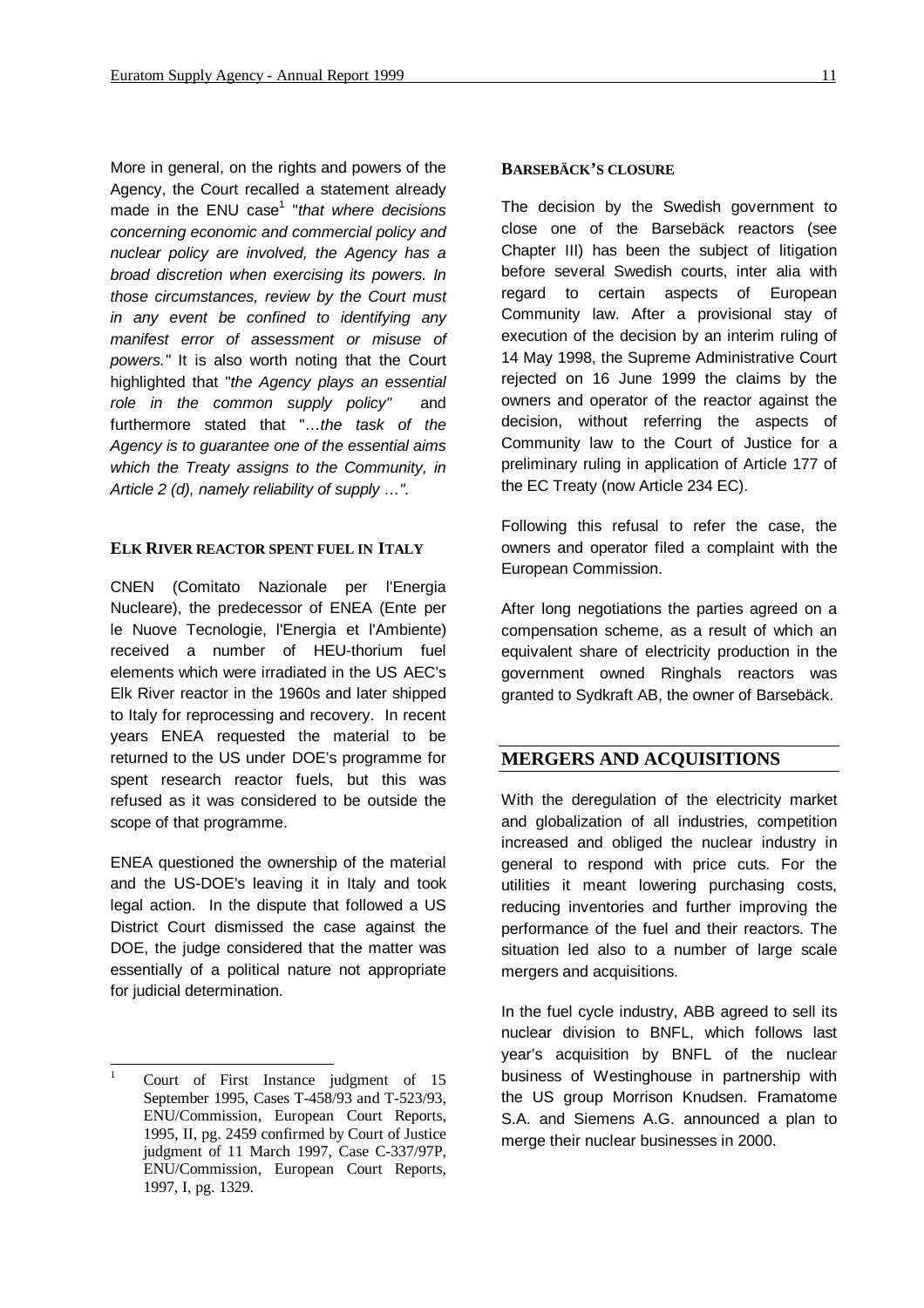Concerning utilities, action took place essentially in Germany with the mergers of RWE and VEW and Viag and VEBA. Also EDF took an interest in the acquisition of EnBW. The situation was similar in the United States with a number of utility mergers and single-unit reactor sales.

# **RESEARCH REACTORS FUEL CYCLE**

Research reactors continued to be supplied regularly with fresh fuel during the year. However long term supply of HEU for reactor fuels and targets for isotope production remains difficult due to political pressure associated with non-proliferation considerations.

The Joint Research Centre of the Commission confirmed further its intention to convert its reactor at Petten in the Netherlands to LEU. Diplomatic notes were exchanged between the Commission and the United States giving the required assurances which will allow fresh supplies of HEU to be made to the reactor until its conversion and also make possible the return of irradiated spent fuel if needed.

The AEA facility at Dounreay in the United Kingdom stopped providing its services to research reactors which created serious difficulties, particularly concerning the recovery of target materials used in the production of isotopes for medical applications.

Extensive international co-operation continued in order to find new processes which would allow the fabrication of fuels and targets with LEU to replace HEU without major penalties to the operators. However it will take several years before the research will be complete and the new fuels will be licensed and deployed.

Return of irradiated spent fuel to the United States for ultimate disposal continued without major difficulties. Cogema continued to offer to reprocess HEU fuels by diluting them with commercial LEU fuels at its plant in La Hague.

It is recalled that the policy which allows the return of spent research reactor fuels to the US-DOE is due to expire in 2006 and it is not expected to be renewed. Due to the long lead times required to implement solutions for the disposal of spent fuel it is becoming increasingly urgent to establish alternatives. In addition further problems may arise in the future due to the fact that LEU silicide fuels currently used in research reactors cannot be reprocessed at present.

# **OTHER DEVELOPMENTS**

#### **ENLARGEMENT OF THE EU**

The Supply Agency was associated in discussions between Commission services and applicant countries for EU membership in order to assess the conformity of their legislation with that of the EU and to monitor progress made by those countries towards compliance with EU legislative requirements.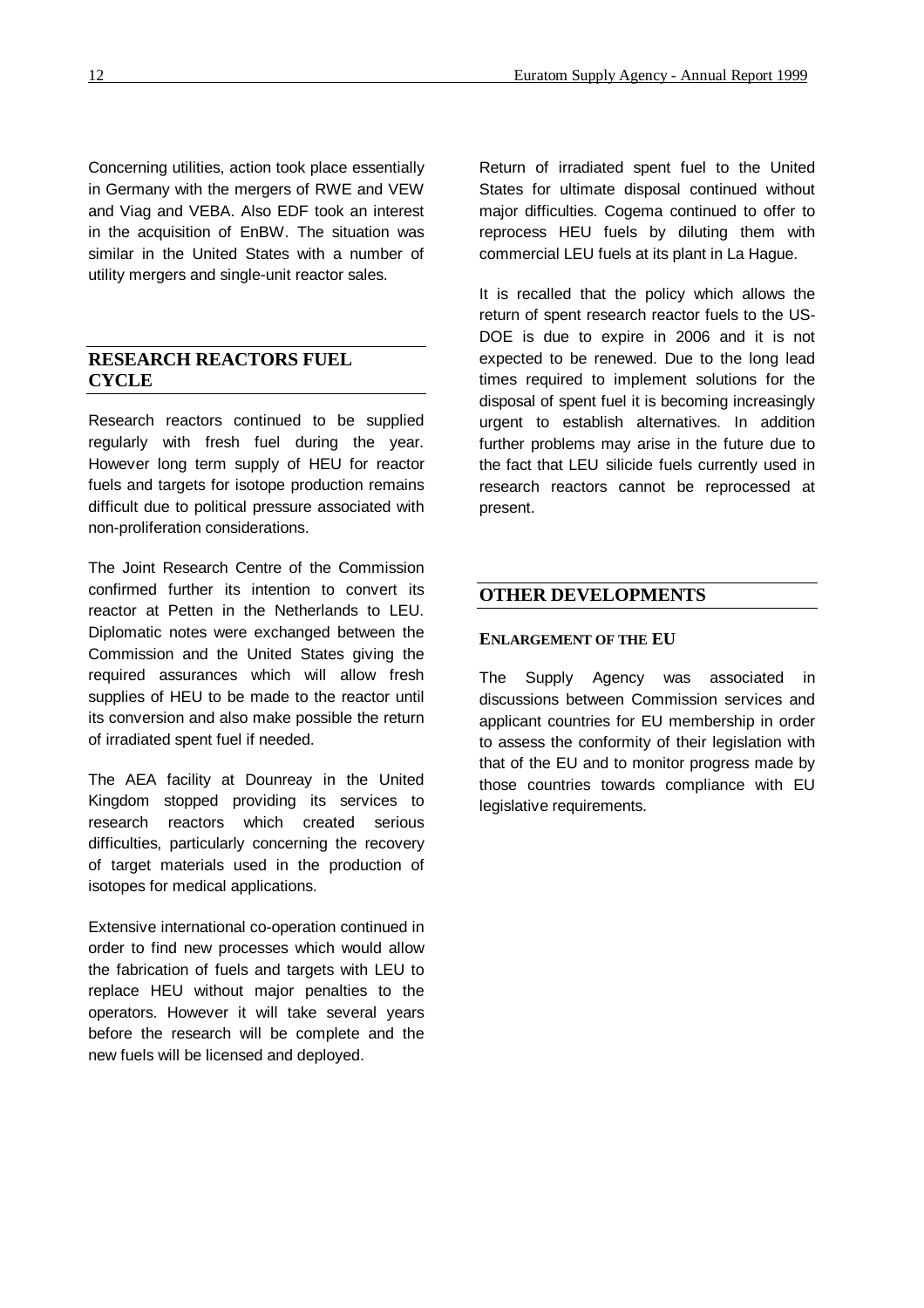# **CHAPTER II**

# **SUPPLY AND DEMAND FOR NUCLEAR MATERIALS AND ENRICHMENT SERVICES IN THE EUROPEAN UNION**

# **REACTOR NEEDS/NET REQUIREMENTS**

During 1999, about 2,900 tU of fresh fuel were loaded in EU reactors containing the equivalent of 19,400 tU as natural uranium and 10,800 tSW, most tails assays were in the range of  $0.25 - 0.35$  %.

Future EU reactor needs and net requirements for uranium and separative work, based on data supplied by EU utilities, rounded to the nearest 100 t, are estimated as shown in Table 2.

# **Table 2 - Reactor needs and net requirements for uranium and separative work**

A) From 2000 until 2009

| Year         |                    | <b>Natural Uranium</b><br>(tU) | <b>Separative Work</b><br>(tSW) |                       |  |
|--------------|--------------------|--------------------------------|---------------------------------|-----------------------|--|
|              | Reactor<br>needs   | Net require-<br>ments          | Reactor<br>needs                | Net require-<br>ments |  |
| 2000         | 21,200             | 17,400                         | 11,900                          | 11,000                |  |
| 2001         | 21,900             | 17,500                         | 12,100                          | 10,700                |  |
| 2002         | 21,600             | 18,600                         | 12,200                          | 10,900                |  |
| 2003         | 21,300             | 19,900                         | 12,000                          | 10,900                |  |
| 2004         | 22,000             | 19,600                         | 12,500                          | 11,500                |  |
| 2005         | 21,400             | 19,200                         | 12,300                          | 11,200                |  |
| 2006         | 21,300             | 19,400                         | 12,200                          | 11,300                |  |
| 2007         | 21,600             | 19,700                         | 12,400                          | 11,500                |  |
| 2008         | 21,000             | 19,600                         | 12,100                          | 11,300                |  |
| 2009         | 21,000             | 19,900                         | 12,100                          | 11,500                |  |
| <b>TOTAL</b> | 214,300<br>190,800 |                                | 121,800                         | 111,800               |  |
| Average      | 21,400             | 19,100                         | 12,200                          | 11,200                |  |

| Year    |                  | <b>Natural Uranium</b><br>(tU) | <b>Separative Work</b><br>(tSW) |                       |  |
|---------|------------------|--------------------------------|---------------------------------|-----------------------|--|
|         | Reactor<br>needs | Net require-<br>ments          | Reactor<br>needs                | Net require-<br>ments |  |
| 2010    | 21,200           | 20,100                         | 12,200                          | 11,700                |  |
| 2011    | 20,900           | 19,900                         | 12,200                          | 11,700                |  |
| 2012    | 20,300           | 19,200                         | 11,800                          | 11,400                |  |
| 2013    | 20,500           | 19,400                         | 11,900                          | 11,500                |  |
| 2014    | 20,000           | 18,900                         | 11,700                          | 11,200                |  |
| 2015    | 19,600           | 18,500                         | 11,300                          | 10,800                |  |
| 2016    | 19,700           | 18,700                         | 11,200                          | 10,800                |  |
| 2017    | 20,000           | 18,900                         | 11,400                          | 10,900                |  |
| 2018    | 19,500<br>18,400 |                                | 11,100                          | 10,600                |  |
| 2019    | 19,400<br>18,300 |                                | 11,000                          | 10,600                |  |
| TOTAL   | 201,100          | 190,300                        | 115,800                         | 111,200               |  |
| Average | 20,100           | 19,000                         | 11,600                          | 11,100                |  |

B) Extended forecast from 2010 until 2019

Net requirements are calculated on the basis of reactor needs less the contributions from currently planned uranium/plutonium recycling, and taking account of inventory management as communicated to the Agency by utilities.

Average reactor needs for natural uranium over the next 10 years will be 21,400 tU/year, while average net requirements will be about 19,100 tU/year. Relative to 1998 future reactor requirements remained stable.

Average reactor needs for enrichment over the next 10 years will be 12,200 tSW/year, while average net requirements will be in the order of 11,200 tSW/year. Relative to 1998 future enrichment needs remained stable.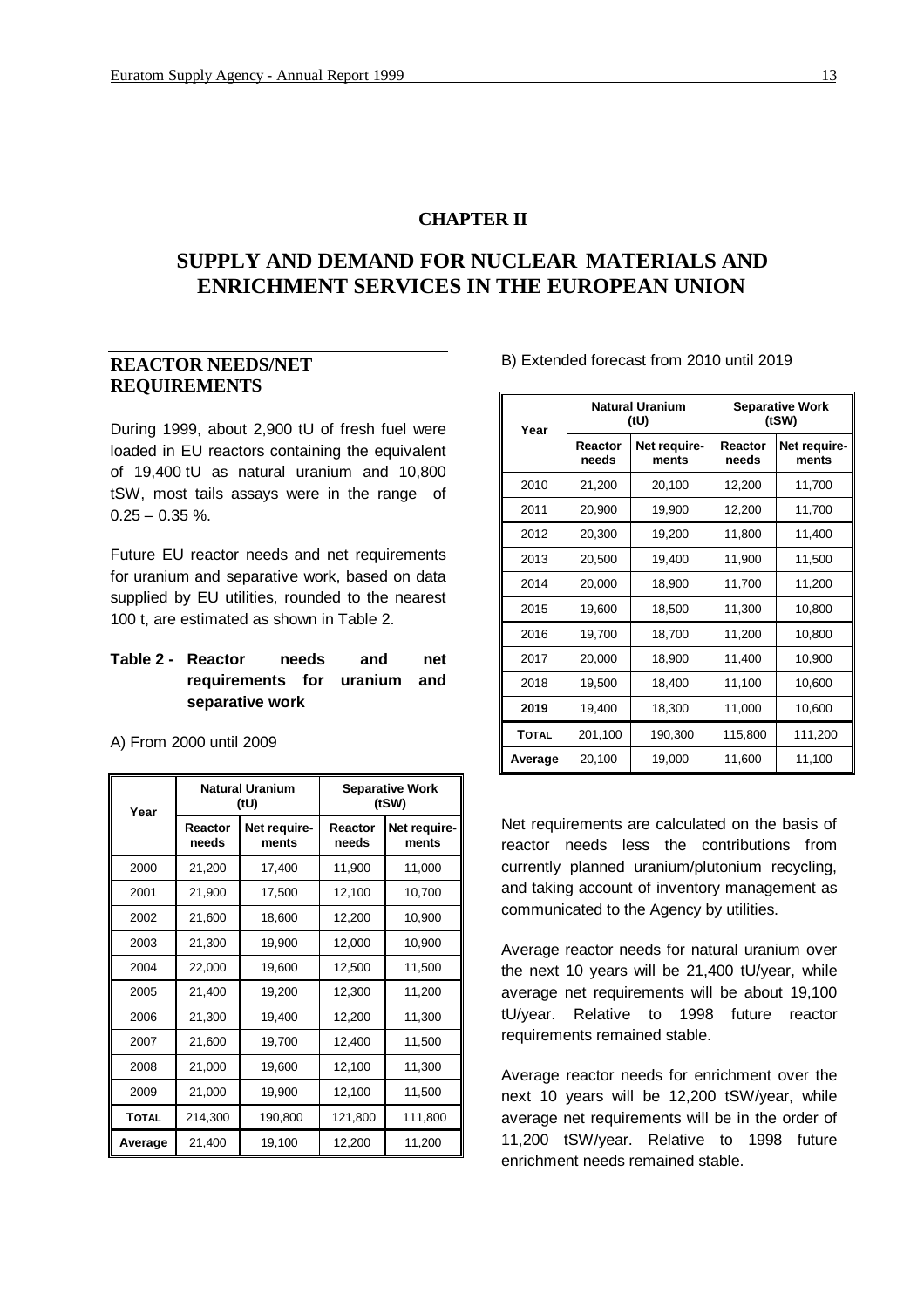# **NATURAL URANIUM**

#### **CONCLUSION OF CONTRACTS**

The number of contracts and amendments relating to ores and source materials (essentially natural uranium) which were dealt with in accordance with the Agency's procedures during 1999 is shown in Table 3.

Transactions involving natural uranium totalled about 25,600 tU, some 6,200 tU of which were the subject of new purchase contracts by EU utilities (spot and multiannual), in addition 800 tU were contracted by utilities under amendments to existing contracts. Some 17,700 tU transacted related to purchases by producers or intermediaries, as well as exchanges, loans, etc. In comparison with the figures reported for 1998, the total amounts contracted have increased by almost 50%, but purchases by the utilities have decreased.

# **Table 3 - Natural uranium contracts concluded by or notified to the Supply Agency**

| <b>Contract Type</b>                              |                | Number Quantity (tU) (1) |
|---------------------------------------------------|----------------|--------------------------|
| Purchase (by a EU utility/user)                   |                |                          |
| $-$ multiannual $(2)$                             | 11             | 4,560                    |
| - spot $(2)$                                      | $\overline{7}$ | 1,670                    |
| Sale (by a EU utility/user)                       |                |                          |
| - multiannual                                     | 0              | o                        |
| - spot                                            | 0              | U                        |
| Purchase-sale (between two EU<br>utilities/users) |                |                          |
| - multiannual                                     | 1              |                          |
| - spot                                            | 2              |                          |
| Purchase-sale (intermediaries)(3)                 |                |                          |
| - multiannual                                     | 6              | 11,010                   |
| - spot                                            | 23             | 3,150                    |
| Exchanges (4)                                     | 35             | 3,490                    |
| Loans                                             | 1              |                          |
| TOTAL (5)                                         | 86             | 25,600                   |
| <b>CONTRACT AMENDMENTS (6)</b>                    | 7              | 800                      |

#### *Notes*

- *(1) In order to maintain confidentiality the quantity has been indicated only when there were at least 3 contracts of each type, but all quantities have been included in the total.*
- *(2) "Multiannual" contracts are defined as those providing for deliveries extending over more than 12 months, whereas "spot" contracts are those providing for either only one delivery or deliveries extending over a period of a maximum of 12 months, whatever the time between the conclusion of the contract and the first delivery.*
- *(3) Purchases/sales contracts between intermediaries both buyer and seller are not EU utilities/end users.*
- *(4) This category includes exchanges of ownership and U3O8 against UF6. Exchanges of safeguards obligation codes and international exchanges of safeguards obligations are not included.*
- *(5) The total includes 8 contracts of less than 10 tU each.*
- *(6) Concerning purchasing contracts only. The quantity represents the net increase (or decrease).*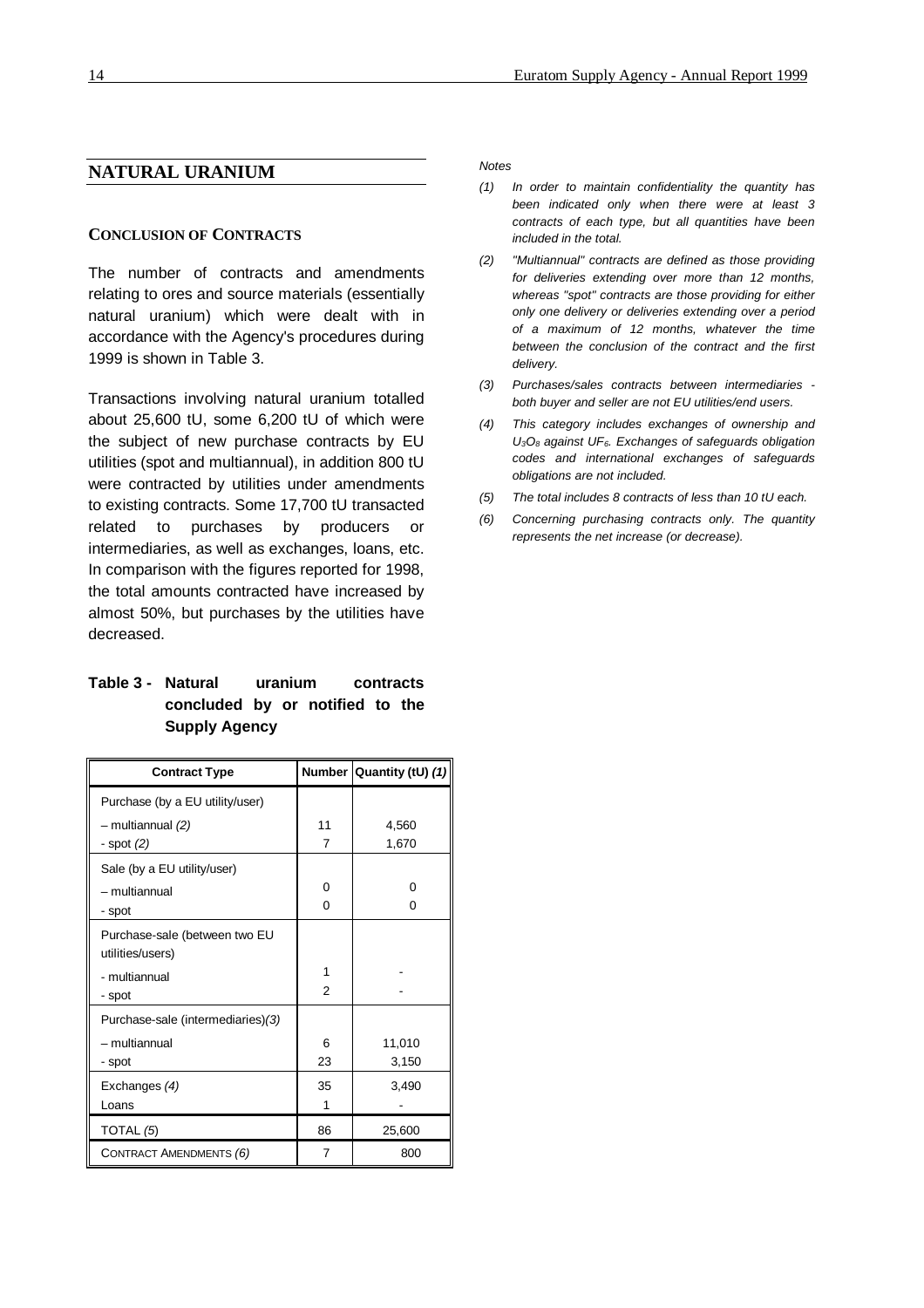#### **VOLUME OF DELIVERIES**

 During 1999, natural uranium deliveries under existing purchasing contracts amounted to approximately 14,700 tU compared with 15,800 tU in 1998. Deliveries under spot contracts represented about 8 % of the total (6 % in 1998).

The deliveries taken into account are those made under purchasing contracts to the EU electricity utilities or their procurement

organisations; they include also the natural uranium equivalent contained in enriched uranium purchases. Deliveries under purchasing contracts and fuel loaded into reactors by EU utilities since 1980 are shown in Graph 1. The corresponding table is in Annex 1. The difference between deliveries and the amount of fuel loaded can be explained by the use of reprocessed uranium, MOX and drawdown of inventories.

# **Graph 1 - Natural uranium feed contained in fuel loaded into EU reactors and natural uranium delivered to utilities under purchasing contracts (in tU)**



#### **AVERAGE PRICES OF MULTIANNUAL CONTRACTS**

Prices for deliveries under multiannual contracts were expressed in 6 different currencies. To calculate the average price, the original contract prices were converted into  $\mathsf{EURO}^1$  (€) and then weighted by quantity. For the conversion into EURO the Agency used the average annual exchange rate of the respective currency as published by Eurostat. A very small number of contracts where it was not possible to establish reliably the price of the natural uranium component (e.g. in some cases of enriched uranium deliveries priced per kg of EUP) were excluded from the price calculation.

The average price for deliveries in 1999 for all contracts notified to the Agency (including those agreed in earlier years) rounded to the nearest ¼ EURO was as follows:

> $\in$  34.75 /kgU contained in U<sub>3</sub>O<sub>8</sub> (ECU 34.00/kgU in 1998).

 $\mathbf{1}$ The ECU was replaced by the EURO on 1 January 1999 with a conversion rate of 1:1. However, historical references (pre-1999) to the ECU continue to be labelled as ECU.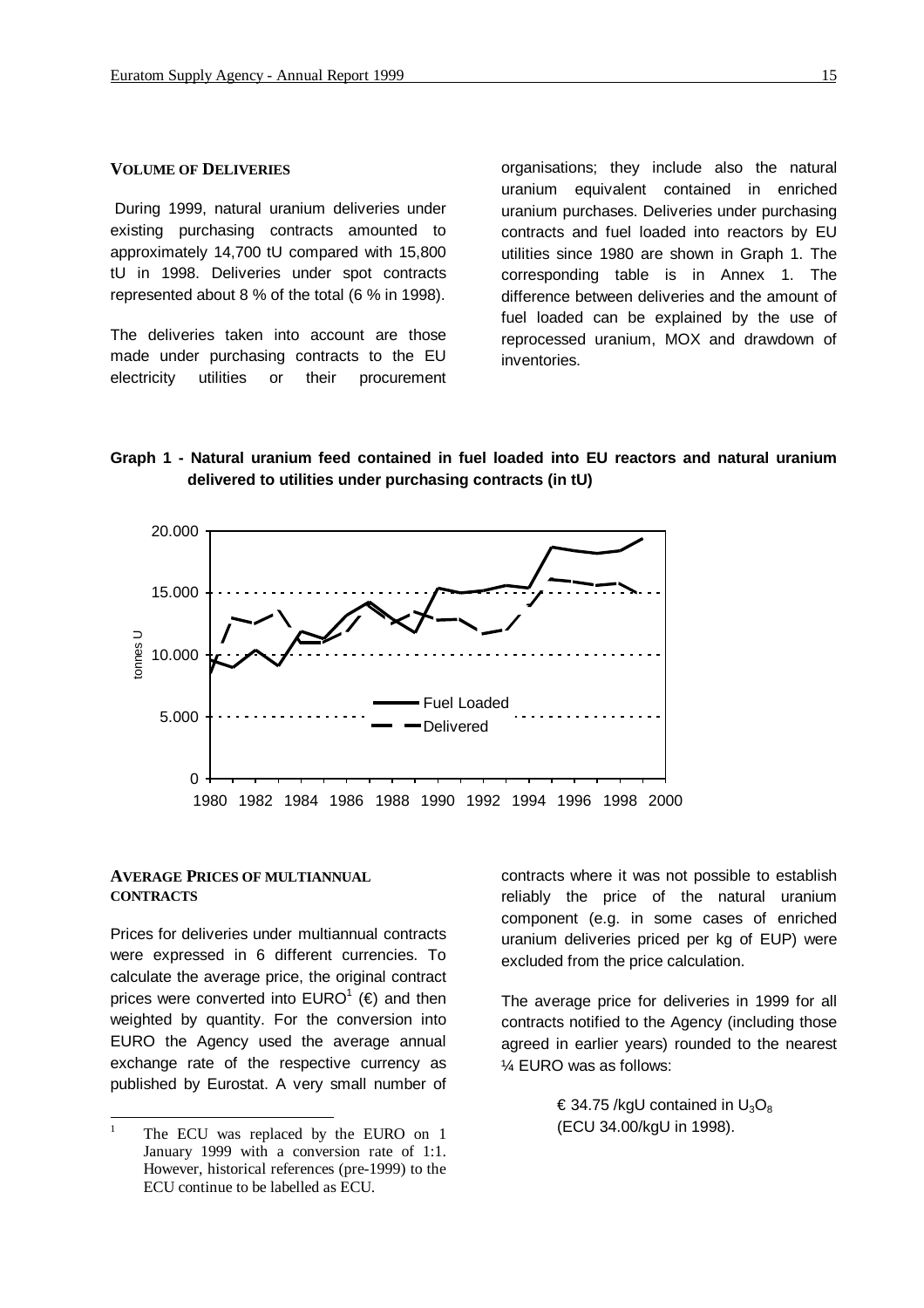### **AVERAGE PRICES OF SPOT CONTRACTS**

The average price of material delivered in 1998 under spot contracts, calculated according to the same principles, was as follows:

> $\epsilon$  24.75 /kgU contained in U<sub>3</sub>O<sub>8</sub> (ECU 25.00/kgU in 1998).

#### **PRICE HISTORY**

Graph 2 shows prices for deliveries under multiannual as well as spot contracts since 1980, expressed in ECU/EURO. For ease of reference, historical data on prices published in previous Annual Reports and variations in exchange rates are presented in Annex 2.





#### **ORIGINS**

EU utilities or their procurement organisations obtained in 1999 approximately 90 % of their supplies from 12 countries outside the EU. The largest supplier was Russia, which provided some 26 % of external supply under purchasing contracts, followed by Canada with 17% (graph 3).

Acquisitions of NIS origin natural uranium by EU utilities since 1990 are shown in Graph 4, which is provided for reference purposes and brings together information already published in previous Annual Reports. Re-enriched tails are not included.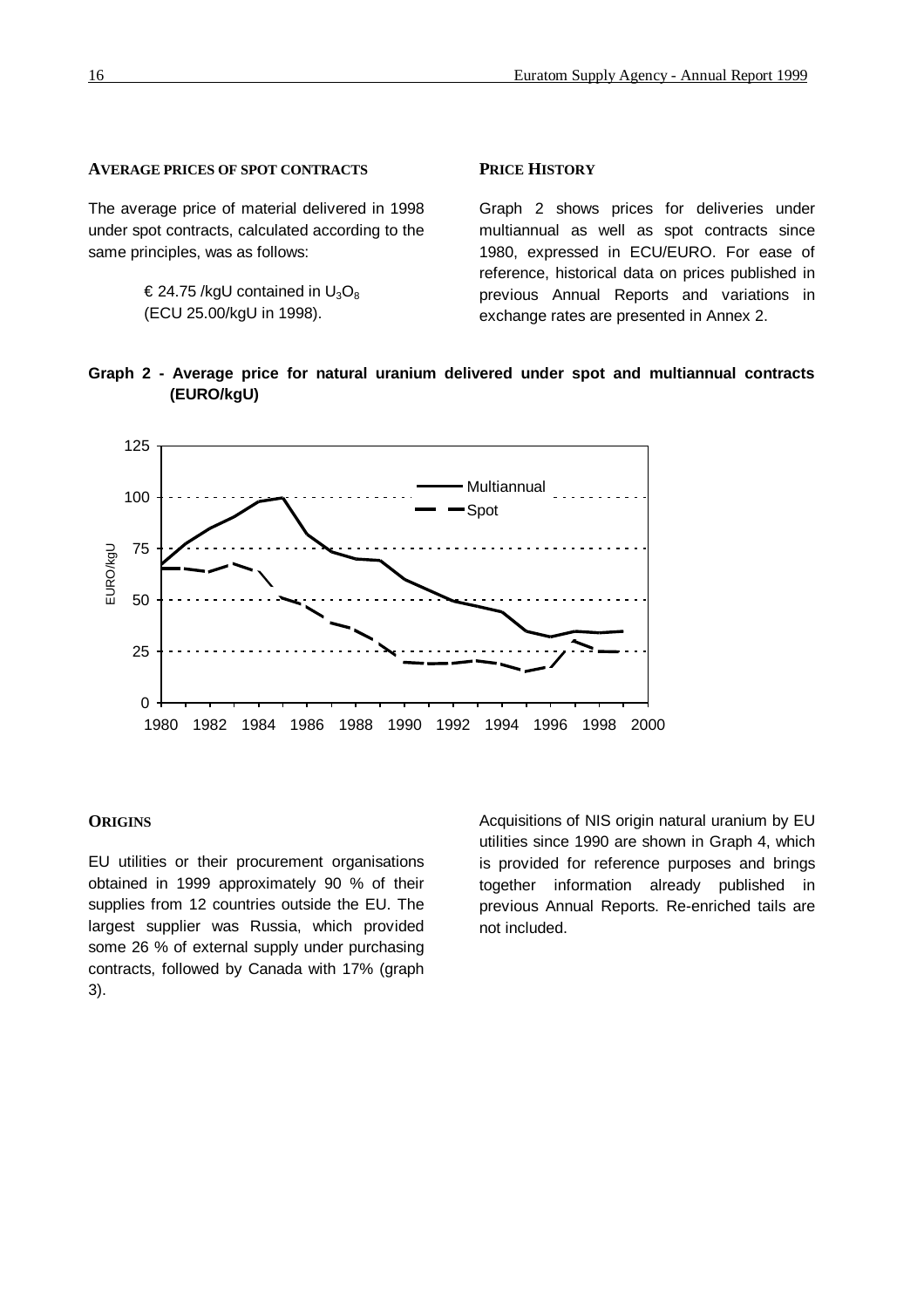# **Graph 3 - Origin of the natural uranium delivered to EU utilities under purchasing contracts**



**Graph 4 - Acquisitions of NIS origin natural uranium by EU utilities (in tU)**

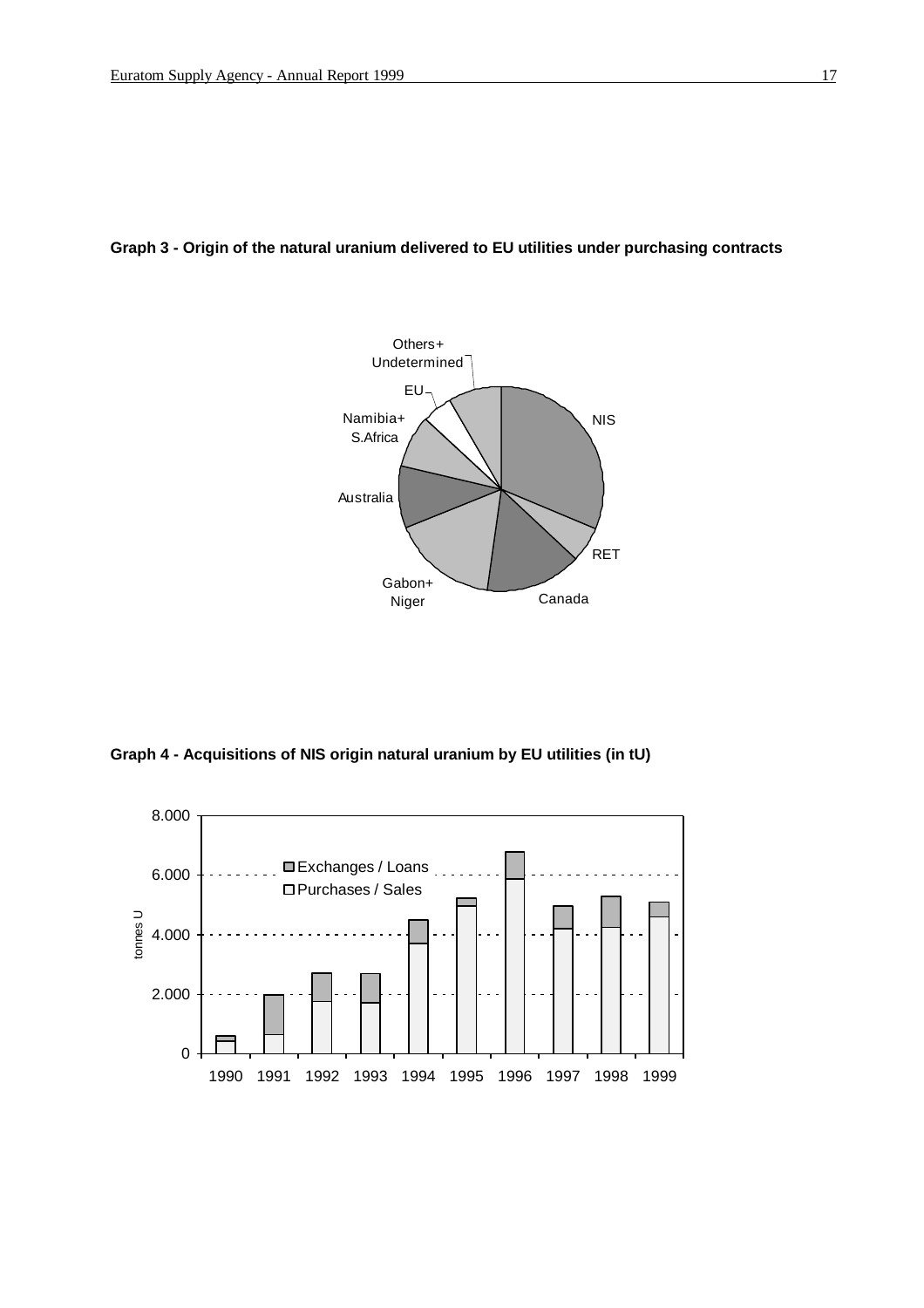# **SPECIAL FISSILE MATERIALS**

#### **CONCLUSION OF CONTRACTS**

The number of contracts and amendments relating to special fissile materials (enrichment, enriched uranium and plutonium for power and research reactors) which were dealt with during 1999 in accordance with the Agency's procedures is shown in Table 4.

# **Table 4 - Special fissile material contracts concluded by or notified to the Supply Agency**

| Contract Type (1)                              | <b>Number</b>  |
|------------------------------------------------|----------------|
| I. Special Fissile Materials                   |                |
| Purchase (by a EU utility/user)                |                |
| - multiannual                                  | 2              |
| - spot                                         | 9              |
| Sale (by a EU utility/user)                    |                |
| - multiannual                                  | $\overline{7}$ |
| - spot                                         | 28             |
| Purchase-sale (between two EU utilities/users) |                |
| - multiannual                                  | 0              |
| - spot                                         | 16             |
| Purchase-sale (intermediaries)                 |                |
| - multiannual                                  | 1              |
| - spot                                         | 13             |
| Exchanges (swaps)                              | 13             |
| Loans                                          | 11             |
| TOTAL, including (2)                           | 100            |
| - Low enriched uranium                         | 53             |
| - High enriched uranium                        | 22             |
| - Plutonium                                    | 25             |
| <b>CONTRACT AMENDMENTS</b>                     | 5              |
| II. Enrichment Contracts (3)                   |                |
| - multiannual                                  | 8              |
| - spot                                         | 4              |
| <b>CONTRACT AMENDMENTS</b>                     | 25             |

#### *Notes*

- *(1) See explanations under Table 3, as appropriate.*
- *(2) Some contracts may involve both LEU and plutonium or HEU and plutonium.*
- *(3) Contracts with primary enrichers only.*

#### **DELIVERIES OF LOW ENRICHED URANIUM (LEU)**

In 1999, supply of enrichment services to EU utilities totalled approximately 9,700 tSW, delivered in 1,900 tLEU which contained the equivalent of some 16,100 t of natural uranium feed. Some 77 % of this separative work was provided by EU companies (Eurodif and Urenco). Deliveries of separative work under spot contracts were in the order of 2%.

# **ENRICHED URANIUM FOR RESEARCH REACTORS**

Enriched uranium for research reactors is normally supplied in two enrichment assays: just under 20 % (LEU) and about 90% (HEU). Although the quantities involved represent a minor amount in terms of EU needs for enriched uranium, HEU supply is very important to the scientific community and for the production of isotopes for medical and industrial applications.

Supply of LEU to research reactors continued unhindered. Reactor requirements for HEU were met, but the source of future supplies continued to be the object of considerable attention (see also Chapter I). The Supply Agency continued to provide support to reactor operators in the procurement of fuels.

#### **PLUTONIUM**

In 1998, transactions involving plutonium were again mainly related to its use for MOX fuel fabrication, and the Agency concluded 25 such contracts.

The use of MOX has contributed to a significant reduction in requirements for natural uranium and separative work in recent years. The quantities loaded into EU reactors and the estimated savings are shown in Table 5.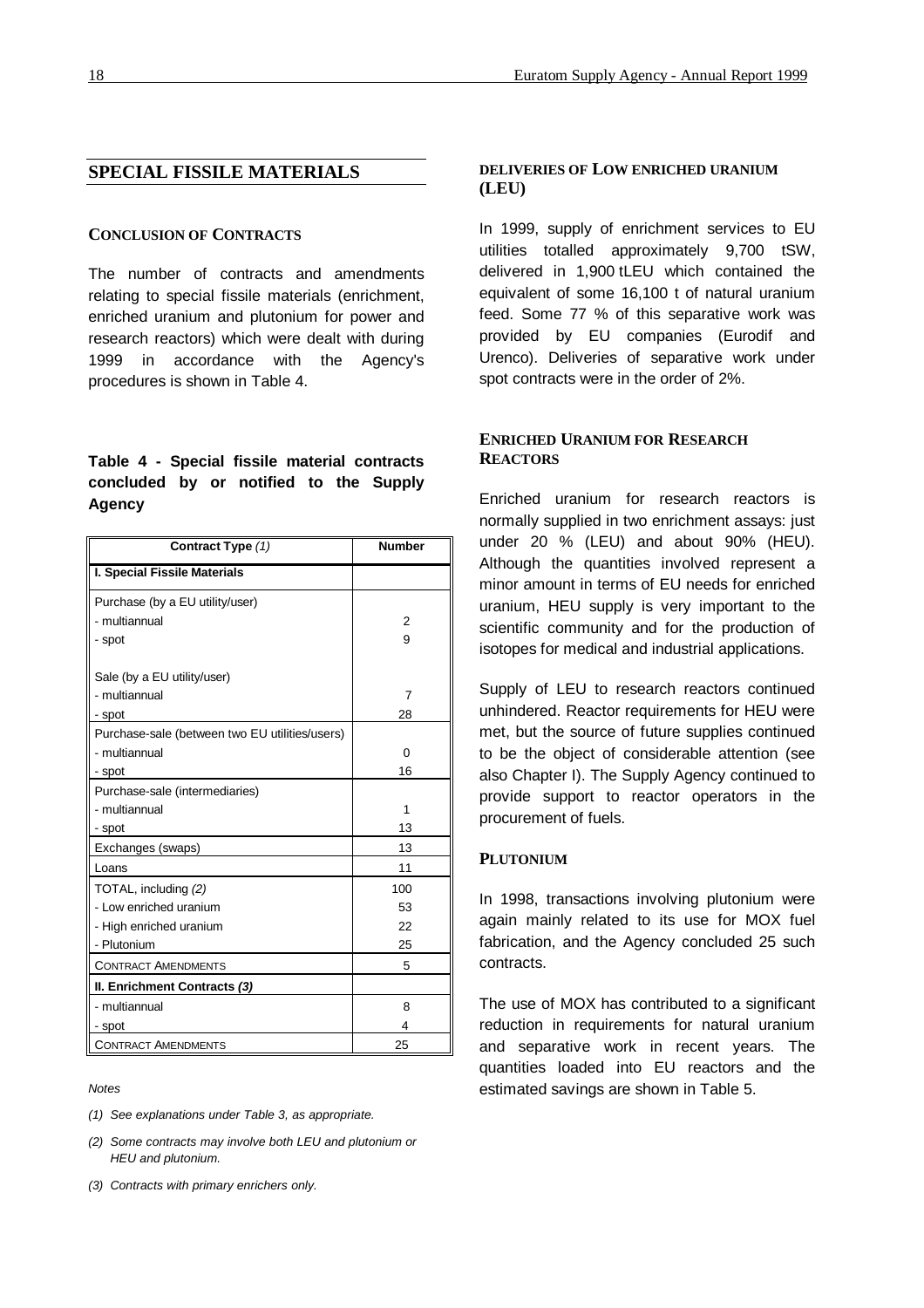| Year         | Pu<br>(KgPu) | Nat U savings <sup>(1)</sup><br>(tU) | SW savings <sup>(1)</sup><br>$(t$ SW $)$ |
|--------------|--------------|--------------------------------------|------------------------------------------|
| 1996         | 4,050        | 490                                  | 320                                      |
| 1997         | 5,770        | 690                                  | 460                                      |
| 1998         | 9,210        | 1,110                                | 740                                      |
| 1999         | 7,230        | 870                                  | 580                                      |
| <b>TOTAL</b> | 26,260       | 3,150                                | 2,100                                    |

# **Table 5 - Utilization of Pu in MOX in the EU and estimated natural uranium and separative work savings**

However, the use of MOX fuels will face increased competition as a result of the decline in natural uranium prices.

# **COMMISSION AUTHORISATIONS FOR EXPORT**

The authorisation of the Commission is required for the export of nuclear materials produced in the Community, according to the provisions of Article 59(b) of the Euratom Treaty (and Article 62.1 (c) in the case of special fissile materials).

Requests for these authorisations are submitted to the Commission by the Supply Agency.

During 1999, 3 authorisations were granted by the Commission for the export of LEU with enrichments below 5% containing the equivalent to 1,390 tSW of EU origin.

*Note : (1) The published figures on Nat U and SW savings vary considerably. It was assumed that 1 t Pu saves the equivalent to 120 tU as natural uranium and 80 t SW.*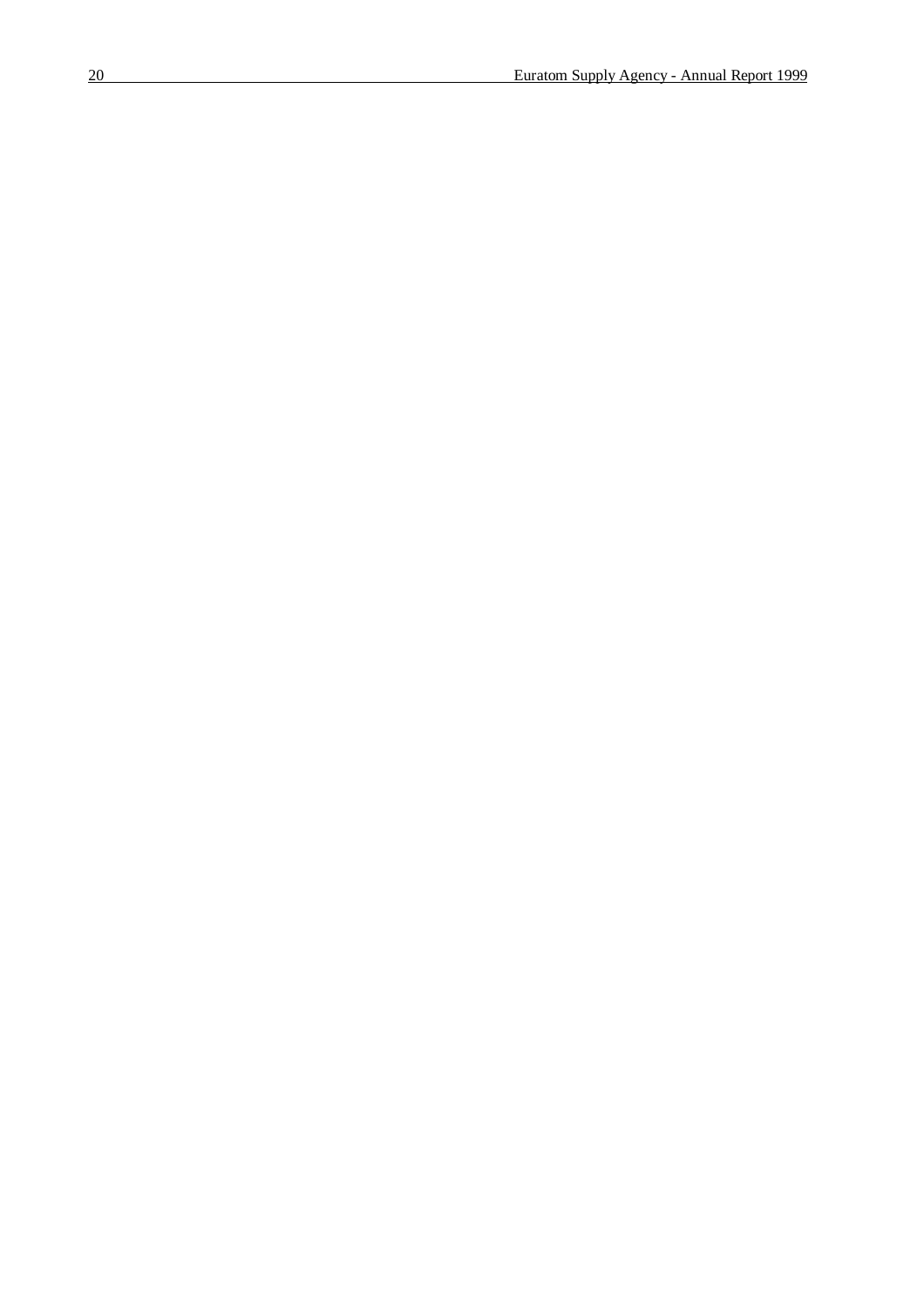# **CHAPTER III**

# **NUCLEAR ENERGY DEVELOPMENTS IN THE EUROPEAN UNION MEMBER STATES**

# **BELGIQUE/BELGIË – BELGIUM**

#### **ENERGY POLICY**

On 29 April 1999, the new law concerning the organisation of the electricity market was promulgated. This law was enacted in compliance with the European Directive concerning the common rules for the internal electricity market. A series of royal decrees is necessary to make the law operational. A number of decrees had already been issued at the end of the year and the remainder was in an advanced state of preparation.

The committee of experts charged by the former government with the examination of the future choices for electricity production has been confirmed by the new government. Its mission has, however, been enlarged :

- 1) the committee has to take into account the following elements of the government's policy. A moratorium will be maintained on nuclear electricity. The government intends Belgium to withdraw progressively from nuclear energy production while respecting, however, the objectives of the Kyoto protocol on CO<sub>2</sub>-emissions. In order to have enough time for the development of renewable and clean energy sources, the government will follow a scenario according to which the closure of the nuclear power plants will only start after 40 years of operation;
- 2) the committee has to evaluate the implications and the statute of the

provisions for the management of the radioactive waste and for the dismantling of the nuclear power plants.

#### **NUCLEAR ELECTRICITY GENERATION**

In 1999 Belgium's nuclear power plants (including the French share of Tihange 1) generated about 467 TWh. This is 6.4% higher than in 1998 and represents 57.9% of the country's total electricity production in 1999. The load factor of Belgium's nuclear power plants reached 93.3% in 1999, which is considered an excellent performance.

### **FUEL CYCLE DEVELOPMENTS**

Production of uranium from imported phosphates was halted in December 1998.

The production of MOX fuel by Belgonucleaire in its Dessel plant amounted to 36 t in 1999, to be used in Belgian, German, Japanese and Swiss plants.

The new government has established a moratorium on the reprocessing of irradiated fuels from Belgian nuclear power plants. As requested by the previous government a report to the Parliament about the management options of spent nuclear fuel is in preparation. This report will complement the one drafted at the end of 1998.

During 1999, the last spent fuel elements of the reprocessing contract concluded in 1978 between Synatom and Cogema were transported to La Hague.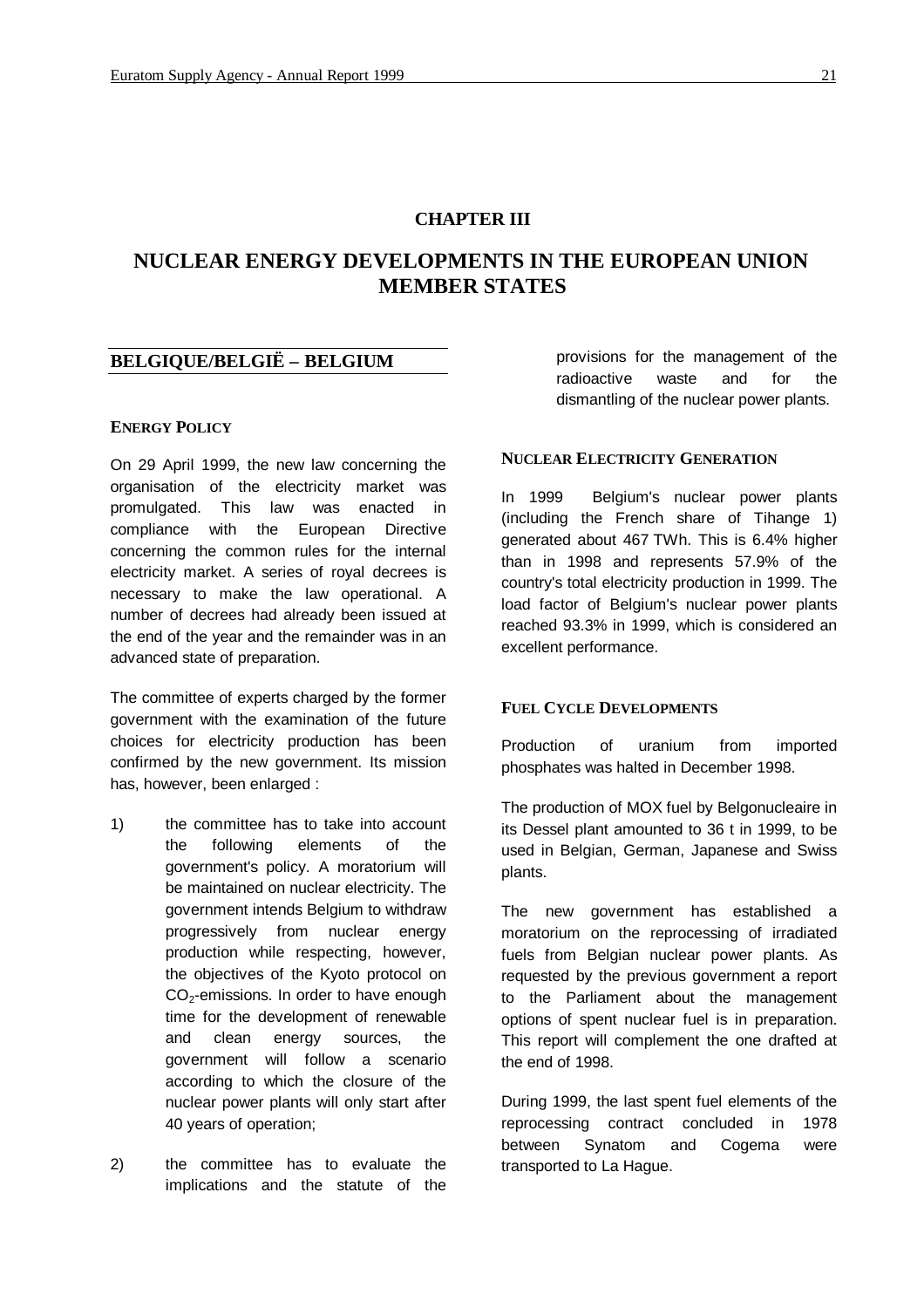Eight MOX fuel elements were loaded in 1999 in the Doel 3 unit. This brings the total to 80 MOX fuel elements for the whole of Belgium. No outage for Tihange 2, the other unit using MOX fuel in Belgium, was necessary in 1999.

During 1999, studies continued on the conditioning of spent nuclear fuel. Some specific aspects were examined in order to optimise the process.

With respect to R & D on the geological disposal of conditioned spent fuel and high level, medium-level and long-lived waste, the second access shaft for the extension of the underground research laboratory (in connection with the feasibility demonstration of the underground disposal of high-level waste) was completed. The preparation has started for the construction of the connection gallery between the new shaft and the existing laboratory.

The drafting of the SAFIR 2 report, giving an overview of the results so far obtained and indicating future R & D orientations, continued.

During 1999, 76 spent fuel elements were placed in 3 dry storage containers in the interim storage building at Doel. This brings the total to 492 fuel elements placed in 19 containers. At Tihange 204 spent fuel elements were placed in the wet storage building, which brings their total number to 575.

The action programme with respect to the disposal of low-level and short-lived waste, the aim of which is to present integrated preliminary near surface or geological disposal concepts for nuclear sites in Belgium, has progressed according to schedule. A work programme has been set up with the aim of creating local partnerships at the existing nuclear sites in Belgium, to involve local parties in the decisional process concerning repository projects and to integrate these draft projects in global regional development plans. By the end of 1999, a partnership was formed with the municipality of Dessel on whose territory the Belgoprocess site (central interim storage) is located. Two other

partnerships were on the verge of being formed, i.e. with Mol, on whose territory the SCK-CEN is located, and Fleurus-Farciennes, on whose territory the Institute for Radio-Elements (IRE) is located.

### **RESEARCH**

The BR2 research reactor at the Nuclear Research Centre at Mol operated as scheduled during 105 equivalent full power days. The same scientific programmes as those mentioned in the 1998 report were continued, as well as the commercial production of radio-elements and nuclear silicon doping.

One transportation of spent BR2 fuel elements took place in the framework of the reprocessing contract concluded with Cogema in 1997.

The Nuclear Research Centre at Mol is also working on the pre-design of an Accelerator Driven System (ADS), called MYRRHA. It is a neutron source for multiple purposes, amongst which are :

- research on waste transmutations;
- safety research on reactor materials, reactor physics and fuel;
- production of radio-elements;
- applications of neutron bundles, such as medical applications.
- study of the ADS-technology itself.

#### **DANMARK - DENMARK**

Denmark has no nuclear power plants and the amount of radioactive waste is therefore small. At Riso National Laboratory there are two reactors in operation : a research reactor, DR3, and a small homogenous reactor, DR1, used for education. Another research reactor, DR2, has been decommissioned to stage 2. DR3 is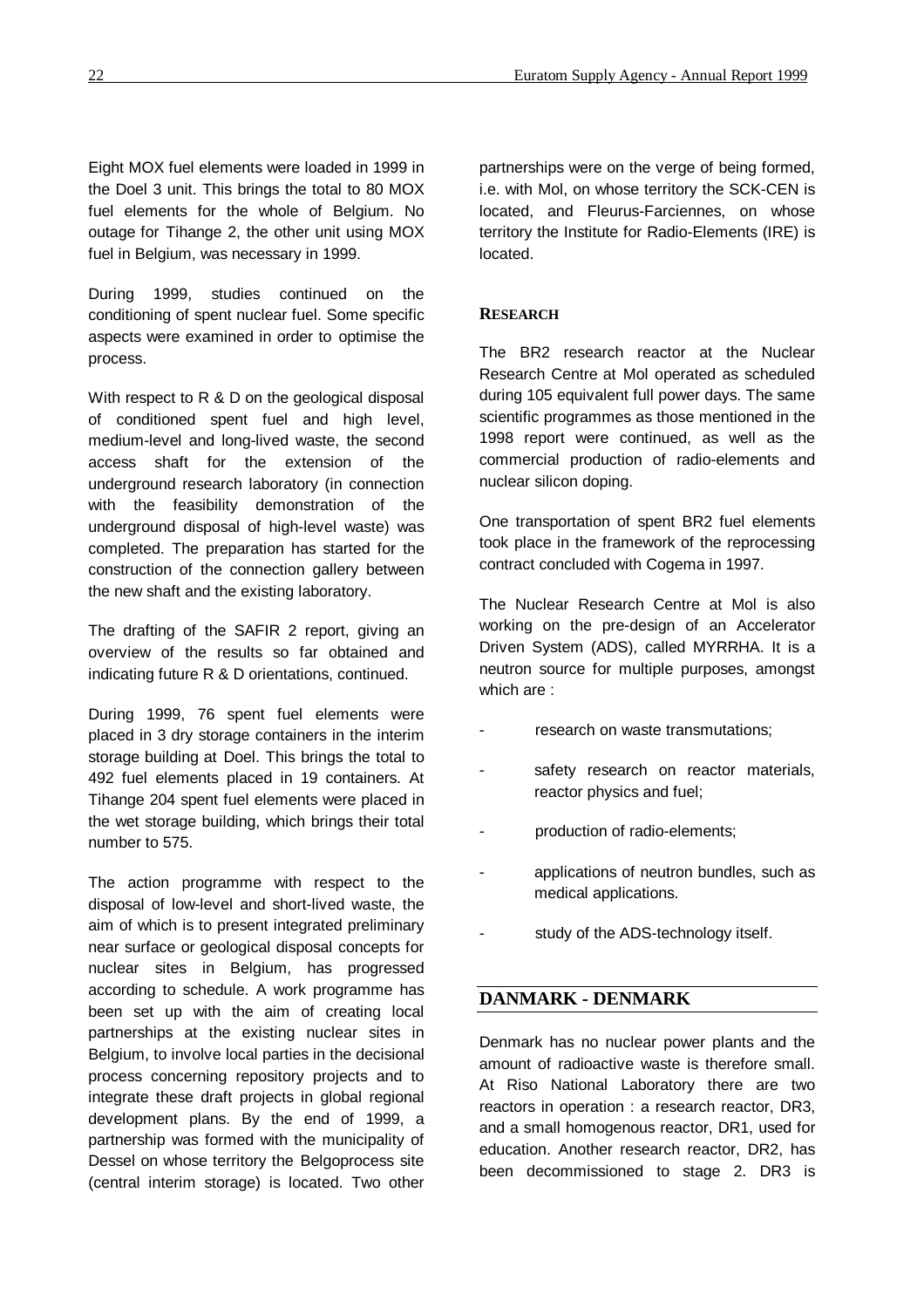operated at 10 MW and is used for basic research, silicon doping, and isotope production. Spent fuel is sent by ship to the United States according to the US policy for receipt of spent research reactor fuel of US origin. There are no plans for disposal of High Level Waste in Denmark.

Low-Level Waste (LLW) and Intermediate-Level-Waste (ILW) are collected, treated and stored in two intermediate storage facilities situated at Risø.

Solid LLW is compacted in drums and liquid ILW is treated in an evaporator and a bituminization plant. Between 1/2 and 2/3 of the LLW is produced by Risø National Laboratory, the remainder comes from hospitals, industry, laboratories and other users of radioactive isotopes in Denmark. At the end of 1999 about 4,600 drums were stored in the facility for LLW, and about 80-100 drums are added annually. The facility has a capacity of about 5,000 drums.

The storage facility for ILW is also used for longlived LLW. Annually it receives from 0 to 5 drums or other containers with loosely packed, untreated solid waste. At the end of 1999 about 130 m<sup>3</sup> long-lived ILW and LLW were stored in the facility. This facility is almost full and a small extension of its capacity is planned for 2000. Nevertheless after the closure of the Risø hot cells the need for this type of storage will be reduced.

At the end of 1999 there were no conclusive plans for final disposal of Danish ILW or LLW.

# **DEUTSCHLAND - GERMANY**

#### **NUCLEAR ENERGY PRODUCTION**

In 1999, Germany's nuclear power plants generated about 168.4 TWh of electricity (gross). The record result of 1997 has thus only narrowly been missed. Nuclear power's share in the public electricity supply amounted to about

34%. This is a 5% increase as compared to the previous year, and can be attributed to the excellent level of availability of the German power plants, to reduced interruption for maintenance and to the fact that longer outages did not occur.

Of the 20 commercial nuclear power plants, 19 were connected to the grid, as in the previous year. The Mülheim-Kärlich nuclear power plant continued to be out of operation for legal reasons. The request for a new first partial permit submitted by the operator RWE Energie AG to the authorities of the competent Land, Rheinland-Pfalz, has not yet been approved.

#### **ENERGY POLICY**

The consensus discussions between the federal government and the nuclear industry, which began already in 1998, did not reach a conclusion in 1999. A series of discussions which took place in the first half of the year produced some initial results, especially at the level of experts, but these results remained subject to an overall consensus. The discussions were subsequently suspended. Instead, a committee at state secretary level was established to examine the national and international legal framework conditions relevant to the discussions on an energy consensus, especially for an ex-post limitation of the reactor operation permits without payment of compensation, for the banning by law of reprocessing, for the termination of the exploratory work on the Gorleben project and for the termination of the planning procedures for Konrad, including the effects on the advanced payments made by the utilities. At the year end the Committee had not been able to clarify definitively these fundamental questions. The discussions with industry are to be taken up again in early 2000.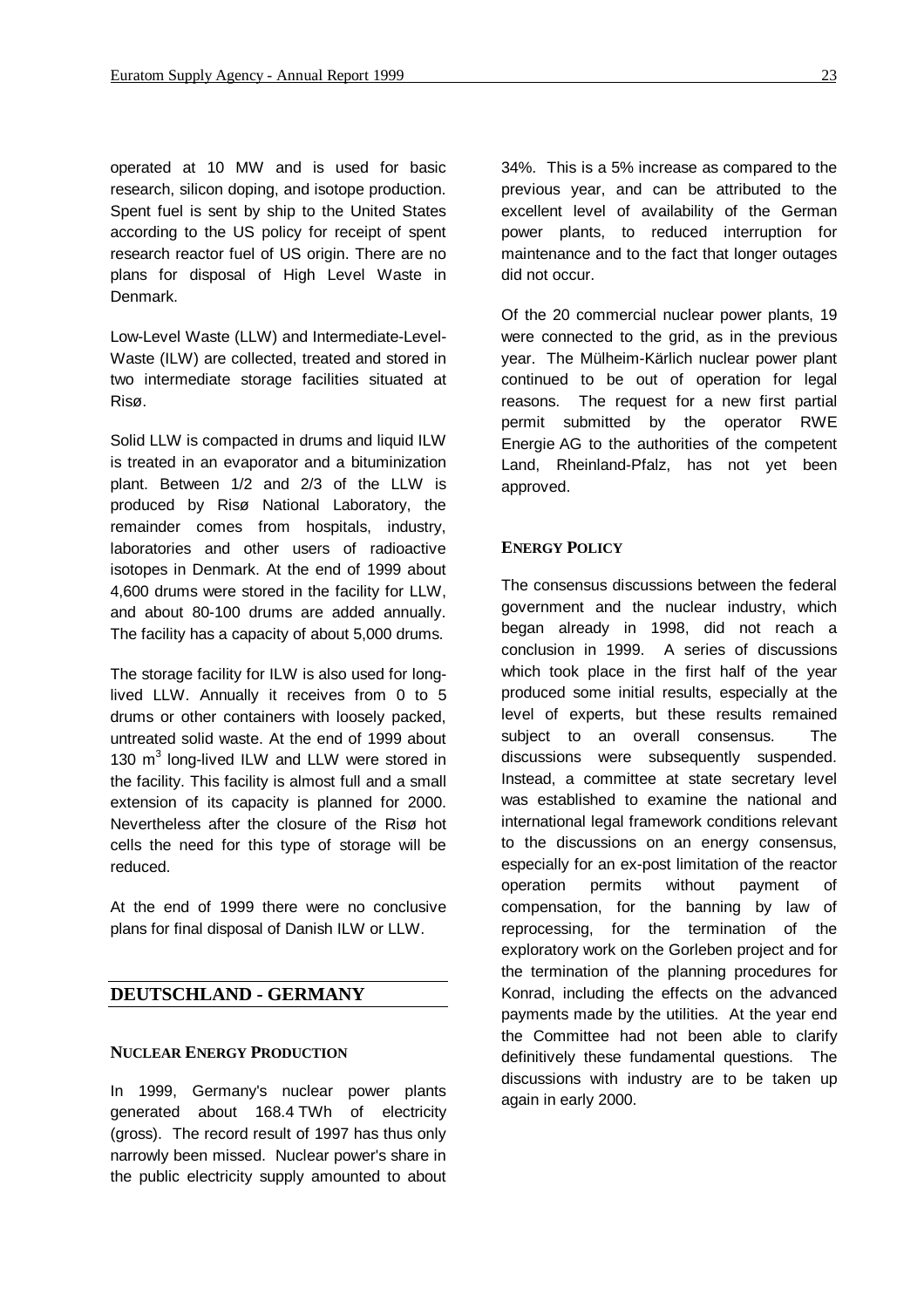#### **NEW REACTOR DESIGN**

The cooperative development work for a European Pressurised Water Reactor (EPR) was further pursued by the German and French partners. Activities concentrated especially on the additional technical and economic optimisation of the plant design. Work towards additional clarifications will continue until mid-2000 through several technical commissions established by the government. Work also continued, through cooperation between the German utilities and Siemens AG, on the project of an innovative boiling water reactor with passively working components and systems to control failures and breakdowns (BWR-1000). The particular interest shown by Finnish operators led to first discussions with the licensing authority of that country.

#### **TRANSPORT**

It was not possible in 1999 to resume the transport of spent fuel elements from the reactor sites which are necessary for waste management by the reactor operators, but which had been interrupted, on a voluntary basis, in May 1998 after the events relating to the contamination of the transportation casks had become known. A study initiated by the Federal Ministry of Environment and prepared by the Eisenbahnbundesamt concerning the transports to the reprocessing sites was only presented on 22 November, 1999. The technical and organisational remedial measures proposed by the operators are considered to be pertinent and have been taken into account formally through a series of expert recommendations. These recommendations are currently being urgently put into effect.

# **FUEL CYCLE**

Although mining operations ceased after 1996 with the closing of the Wismut mine, reclamation activities yielded 33 tU of natural uranium from slurries in 1999.

Through the installation of additional centrifuges, the capacity of the URENCO enrichment plant in Gronau was increased in 1999 to 1,120 t SW/year. The installation operated according to plan at nearly 100% capacity. In order to extend the capacity to 1,800 t SW/year, work has begun on the construction of two additional enrichment halls. The application for the nuclear licence necessary for an extension of capacity to 4,000 t SW/year is currently being processed by the competent authorities.

The ANF fuel fabrication plant in Lingen, a 100%-affiliate of Siemens AG, continues to dispose of a maximum capacity for the production of powder and pellets of 400 t U/year. It is in addition able to accept 250 t U/year in the form of pellets for the fabrication of fuel rods and elements. The whole of the plant's supply of nuclear fuel elements goes to European customers.

### **SPENT FUEL**

The extent of use of the interim storage facilities in Ahaus and Gorleben has not changed since 1998, due to the transport moratorium for spent fuel elements which has been in force since May 1998. For the same reason it has not been possible to receive the six CASTOR casks, each containing 28 vitrified ingots, which since early 1998 have been due to be removed from La Hague.

In November 1999, the transport container storage facility of the "Zwischenlager Nord" at Greifswald in Mecklenburg-Vorpommern was licensed to store irradiated fuel elements from the nuclear power plants Greifswald and Rheinsberg where operations have ceased.

The pilot conditioning installation (PKA) at Gorleben has been completed. All operation and acceptance tests, including the cold commissioning, have been undertaken with positive results. The granting of the operating licence has been somewhat delayed; it is expected for early 2000. The PKA remains an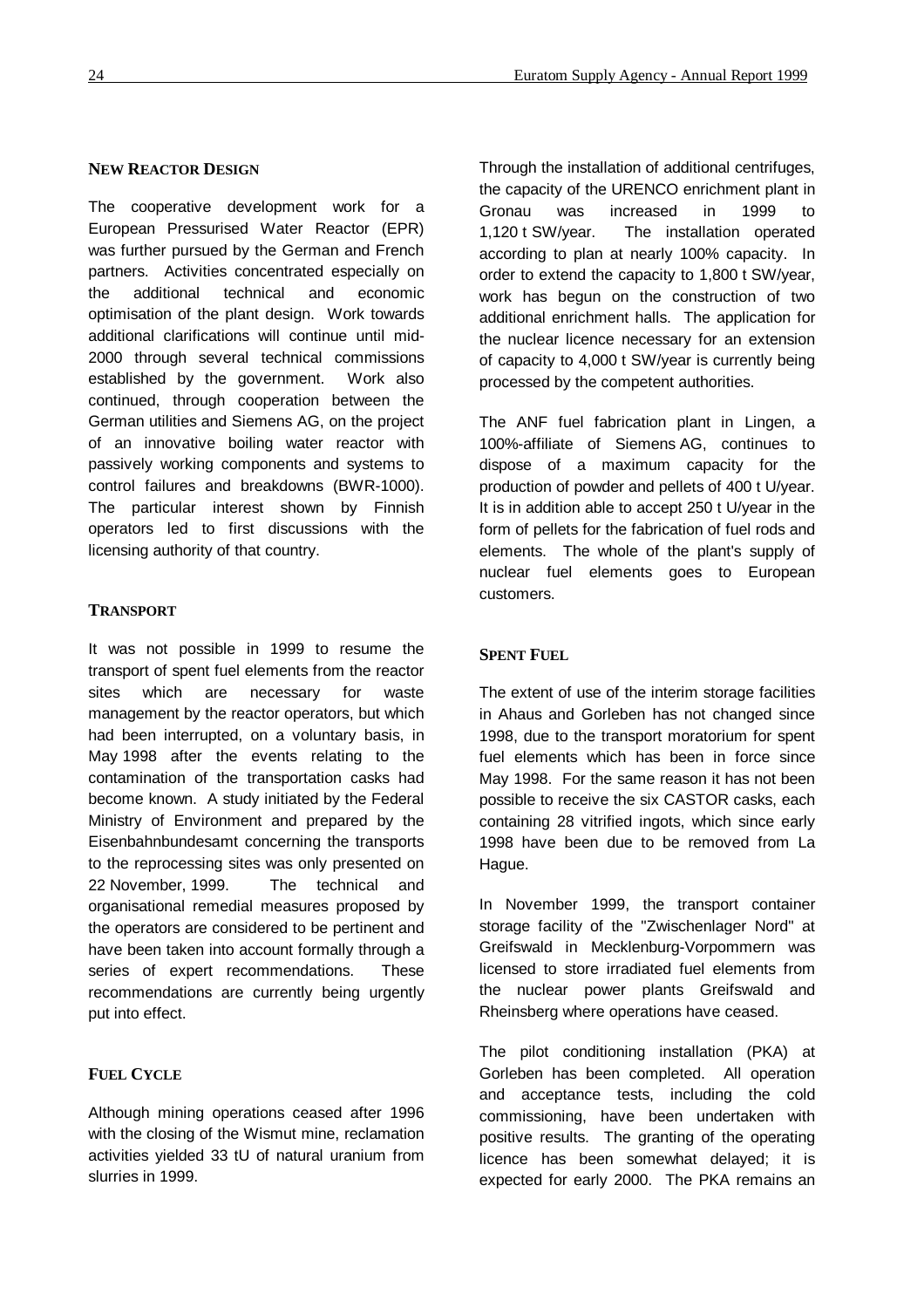essential instrument for the optimisation of the use of the containers in the direct disposal of spent fuel elements.

### **WASTE**

The situation of the final waste disposal facility at Morleben has not changed since 1998. The storage activities have been interrupted for formalistic legal reasons. Activities essentially concentrated on maintaining safe operation and on work in the framework of the planning procedure for the shut-down of the final disposal facility.

According to the competent authority of the Land Niedersachsen, all conditions for the licensing of the planned Konrad final disposal site have, without reservation, been fulfilled. It considers itself to be "forced" to issue the licence in the coming months. For many years, this project has been the subject of political differences between the federal and local governments.

Because of important political considerations, the complete exploratory programme for the final disposal project at Gorleben and for the necessary mining activities has only been pursued with limited intensity. Until 1998 the competent federal authorities had made known that the explorations undertaken so far gave reason to expect that the saliferous rocks would be suitable. The political programme of the new government provides for an interruption of the exploration activities and for an extension of the studies to additional sites with different geological formations. It is intended to resolve the controversal final disposal questions in consensus with the industry.

#### **DECOMMISIONING**

The decommissioning of the "uranium treatment" section of the former fuel element installation at Hanau continued according to plan. The production installations have been removed from the buildings. The "emptying" of the MOXprocessing section was realized on time. By the end of 1999, half of the 13 t MOX, which had

been stored for many years as residues from earlier MOX orders, had been used for the fabrication of fuel rods.

The decommissioning of the Karlsruhe reprocessing plant (WAK) progressed further. All installations of the operating building essential for reprocessing (e.g. the dissolving facility and the extraction batteries) have been dismantled. Therefore, WAK can no longer be considered to be a reprocessing plant. The remote control installations for the deconstruction of other highly active components have been installed and tested. The remote control dismantling will start in 2000. The licence for the construction of a vitrification plant for the dissolved highly radioactive wastes has been granted and construction has begun.

# **ELLAS - GREECE**

Greece has no nuclear power plants. Electricity is produced by plants fueled with lignite or oil and by hydroelectric plants. At the National Centre for Scientific Research (NCSR) "Demokritos", GRR-1, a 5 MW Research Reactor is in operation for basic and applied research, radioisotope production and other applications.

Two subcritical assemblies are used for education at the Athens Polytechnic University and at Thessaloniki University. Spent nuclear fuel is sent by sea to the US according to the policy of acceptance of research reactor fuel of US origin for permanent disposal.

Low-Level and Intermediate-Level Waste are treated and stored at NCSR-"Demokritos" site. Greece's nuclear policy objectives place a strong emphasis on radiation protection and emergency preparedness.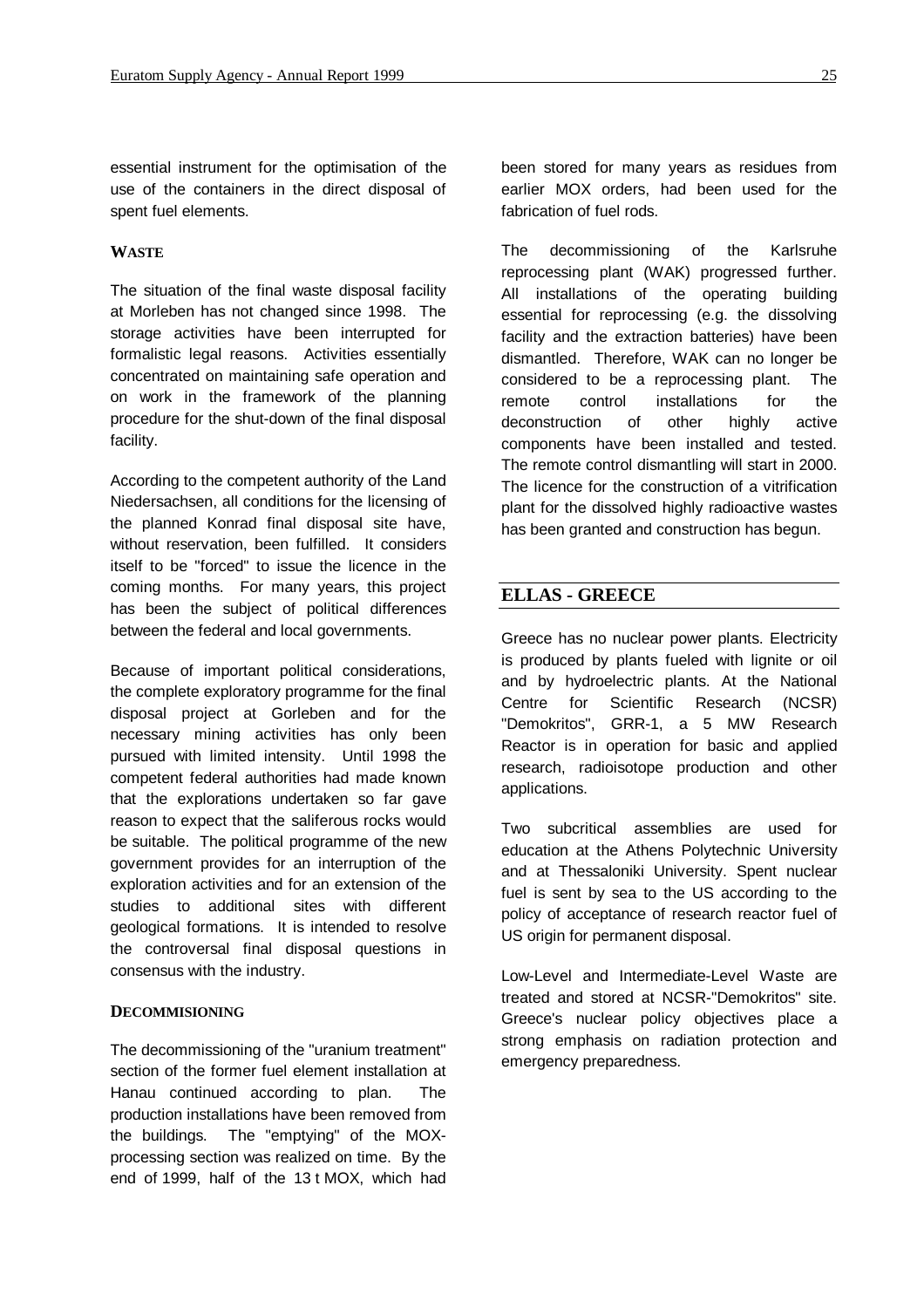# **ESPANA - SPAIN**

#### **NUCLEAR ELECTRICITY GENERATION**

Gross production of electrical energy of nuclear origin in Spain during 1999 was 58,582 TWh, which represents approximately 30 % of the total national production. As in recent years, the performance of the nuclear park has been highly satisfactory, as reflected in the average load factor of 87.4 %.

The following are the most significant developments in the nuclear field that took place in 1999.

#### **NUCLEAR INSTALLATIONS**

During 1999 the Ministry of Industry and Energy authorised increases of electrical power as result of a thermal power increase in the following nuclear plants :

- Vandellos II, an increase of 72.73 MWe
- Asco, Unit II, an increase of 38.56 MWe.

These developments bring the total power of the Spanish nuclear park to 7,749.1 MWe.

#### **FUEL CYCLE**

During 1999 the Quercus uranium concentrates production plant, which is owned by ENUSA, continued to operate below design capacity and produced 300.2 t of locally mined  $U_3O_8$  (255 tU). The closure of the mining activities of Quercus is sheduled for the year end.

The Juzbado (Salamanca) fuel fabrication plant, owned by ENUSA, continued to manufacture PWR and BWR fuel elements both for Spanish nuclear plants and for various European countries. Its production in 1999 was 586 elements containing 200 t of U, of which 336 elements are for PWR and 250 for BWR; 346 fuel elements were exported to Sweden, Belgium, Germany and Finland.

The intermediate and low-level solid radioactive waste storage of the Empresa Nacional de Residuos Radioactivos (ENRESA) at Sierra Albarrana (El Cabril) continued to operate satisfactorily. By 31 December 1999, 32 % of the storage facility had been filled. It is scheduled that the storage facility will be completely filled around 2016.

With regard to the temporary storage of spent fuel, the work to change the racks of spent fuel pools has been completed in all nuclear plants. It is expected that the capacity of the spent fuel pool at the Trillo plant will be filled in 2002. The construction of an additional building for the storage of spent fuel inside metal containers, has started and will be used once the capacity of the spent fuel pool has been filled.

On 31 July 1999 the Council of Ministers approved the  $5<sup>th</sup>$  General Plan for Radioactive waste. As a fundamental hypothesis the Plan provides that the working "life" of a nuclear plant is 40 years. In consequence, it is estimated that in Spain some 193 600  $\textsf{m}^{3}$  of low and intermediate activity radioactive waste will have to be disposed of as well as 6,750 tU contained in spent fuel. With regard to the temporary disposal of spent fuel and high activity radioactive waste, the Plan envisages the existence of a centralised temporary storage facility in 2010. No decision on definitive disposal will be taken before that date. The Government will take the decision in the light of research conducted on both deep geological storage and partition and transmutation technologies.

It is estimated that the cost of the disposal of spent fuel and radioactive waste up until 2070 (end date of the plan) will amount to 1.6 billion pesetas. The relevant costs plus the costs for the dismantlement of nuclear power plants are financed by means of a fee on the sale of electricity which for the year 2000 amounts to 0.8% of the selling price.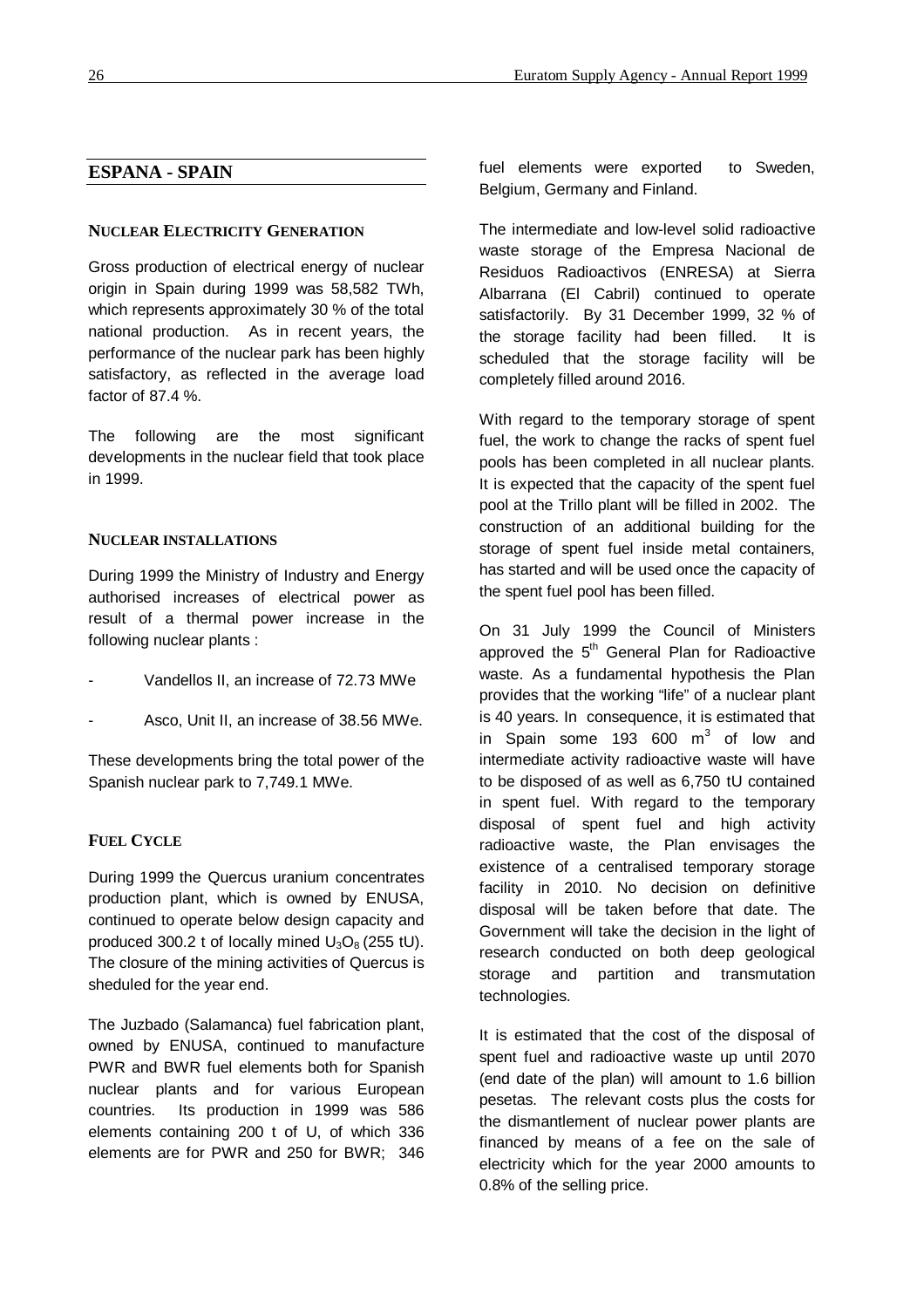The dismantling of Vandellos I nuclear plant continued during the year in accordance with the Plan schedule, focusing on dismantling of active and conventional parts as well as the insulation of the reactor vessel. Finalisation of the dismantling work is scheduled for the end of 2002 when the so-called level 2 will be reached. Then, a waiting period of 30 years will have to elapse before commencement of the following phase.

#### **REGULATORY PROVISIONS**

The new regulation concerning nuclear and radioactive installations was approved on 3 December 1999. It repeals the 1972 regulation. This new regulation updates existing legislation to ensure consistency with EU and other Spanish legislation.

#### **FRANCE**

#### **HIGHLIGHTS**

At 31 December 1999, the French nuclear facilities numbered 58 pressurized water reactors in operation (Thirty four 900 MW, twenty 1 300 MW and four 1,450 MW) and one fast reactor (PHENIX). One reactor of 1,450 MW (CIVAUX 2) was commissioned at the end of 1999.

In July 1999, a new fuel line of MOX fabrication was licensed at the MELOX plant of COGEMA to diversify its MOX production, especially to serve Japanese customers.

Following the investigations with a view to testing underground disposal of nuclear wastes, the French Government decided in December 1998 to build two laboratories : one in clay, in eastern France, whose construction, authorized in August 1999, has begun and the other in granite, in a place to be found.

#### **NUCLEAR POWER AND ELECTRICITY GENERATION IN 1999**

Gross national consumption of electricity rose to 430 billion kWh, showing an increase of 1,5% compared with 1998. The export balance increased compared with 1998 and amounted to 63.7 TWh.

Total net production of electricity rose to 500 billion kWh, i.e. 2.8% more than in 1998. 375 million kWh were produced by nuclear power stations, representing approximately 75% of domestic production. Thermal production from fossil fuels was 48.5 TWh, a decrease of 7.8% compared with 1998. Hydroelectric production increased by 16.3% compared with 1998 and amounted to 76.5 TWh.

As regards nuclear operation, 1999 showed a decrease in availability factor, which was 79.3% compared with 81.2% in 1998. This reduction is mainly due to the technical problems which occurred at the 1300 MW PWR reactor containments.

The units CHOOZ B1, CHOOZ B2, CIVAUX 1 and CIVAUX 2 have been reconnected (or connected) to the grid during the year.

A new daily peak of domestic consumption, expressed in terms of power, was reached on 21 December 1999 and amounted to 71.9 GW. The previous record, established on 31 December 1993, was 70 GW.

The programme of testing and removing vessel heads was carried forward. Since 1994, 35 vessel heads out of the 54 in operation have been replaced. Also 6 steam generator replacements have been achieved since 1995.

At the end of 1999, 19 reactors were operating with MOX fuel and 20 reactors with 4% U235 fuel elements.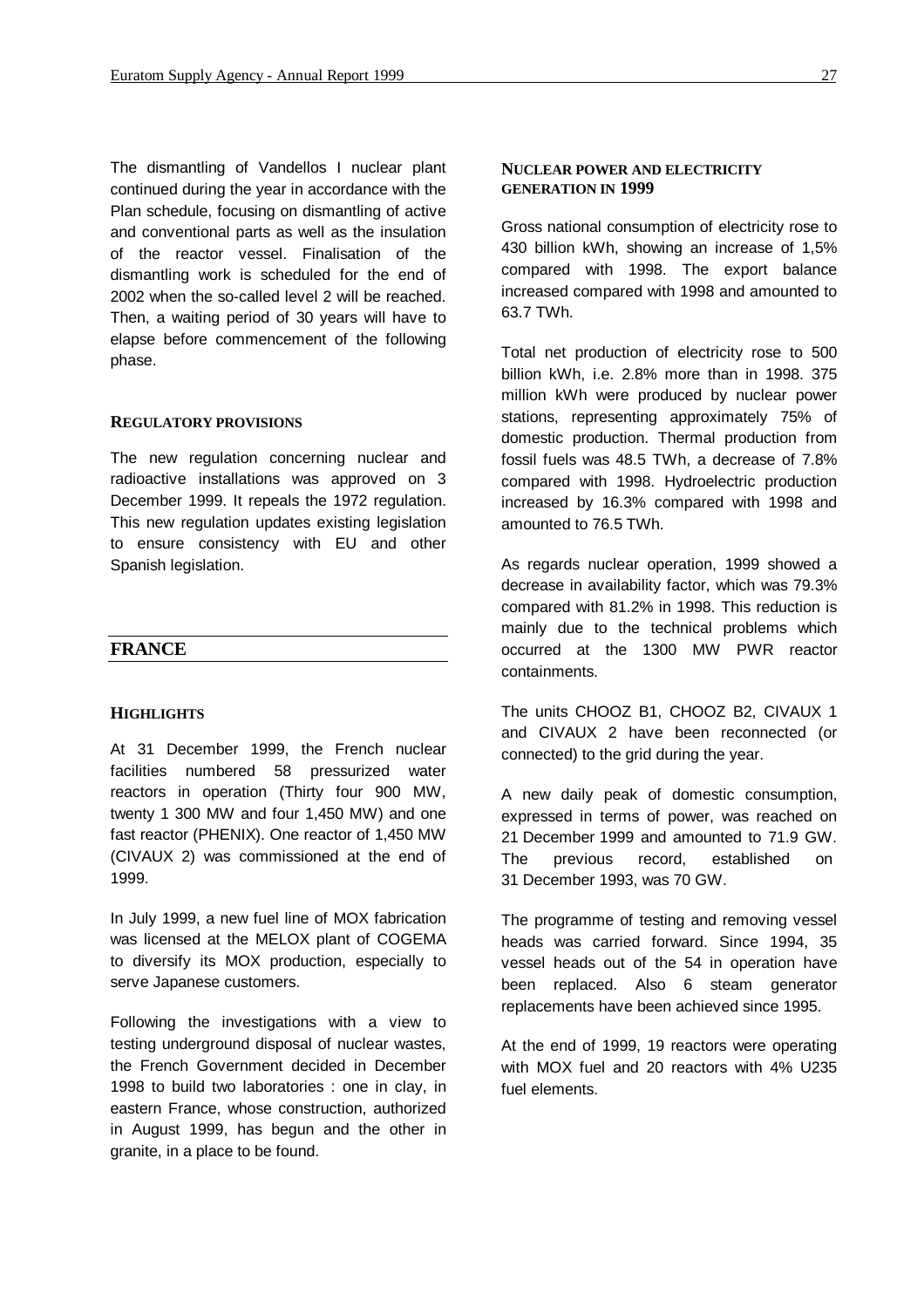### **URANIUM MINING**

In 1999, the national uranium production amounted to 439 tU in concentrates, around 13.5% down as compared with 1998.

Production came mostly from SMJ (Société des Mines de Jouac) in Limousin.

With regard to French mining interests outside France, in Canada the first production of the McClean mine started in June 1999 as expected. The overall production in Canada reached 1,700 tU. Cluff mine is planned to be closed by end 2000. In Niger, production was 2,918 tU, 21.5% down as compared with 1999. In Gabon, the COMUF facilities produced 294 tU and were closed in mid 1999.

#### **URANIUM CONVERSION**

In 1999, the two Comurhex plants of Malvési and Pierrelatte operated very satisfactorily, reaching a good level of production.

# **URANIUM ENRICHMENT**

The Georges Besse facility at Tricastin ran extremely well, with seasonal adjustment of the production being made in order to optimize the electricity consumption.

#### **REPROCESSING**

The UP2 and UP3 plants operated very satisfactorily during 1999 : 712.9 tonnes of oxide fuel were reprocessed in UP3, 848.6 tonnes of oxide fuel were reprocessed in UP2. A total of 1,561.5 tonnes of oxide fuel was reprocessed in 1999, bringing the cumulative quantity to 15,098 tonnes since 1976.

# **IRELAND**

Ireland does not have a nuclear power industry and there are no plans for such. Ireland's nuclear policy objectives place a heavy emphasis on the enhancement of nuclear safety, radiation protection and emergency preparedness world-wide. Ireland remains opposed to the operation and expansion of the nuclear industry, particularly in the UK, because of its proximity to Ireland and the scale and complexity of its nuclear activities. Ireland is also concerned about the safety of many nuclear plants in Central and Eastern Europe.

In the implementation of its nuclear policy, the Irish Government is advised and assisted by the Radiological Protection Institute of Ireland.

# **ITALIA – ITALY**

# **ENEL AND THE DECOMISSIONING OF NUCLEAR POWER PLANTS (NPP)**

In the framework of the re-organisation of the electricity sector in implementation of the related EC, ENEL has been restructured according to Government instructions issued in a Ministry of Industry decree.

This re-organisation has involved the setting up of ENEL as a holding company, composed of various companies, responsible for previous activities and now devoted to new and innovative activities not included in ENEL's strategy up to now. In particular, as regards nuclear activities, the Italian nuclear power plants and all the necessary ressources have been entrusted to a new company named SOGIN. Its task is to manage the decommissioning of the Italian nuclear plants as well as the fuel cycle back-end, including the ENEA pilot plants. This company will remain the Ministry of Treasury's property, while the Ministry of Industry will define its strategic options.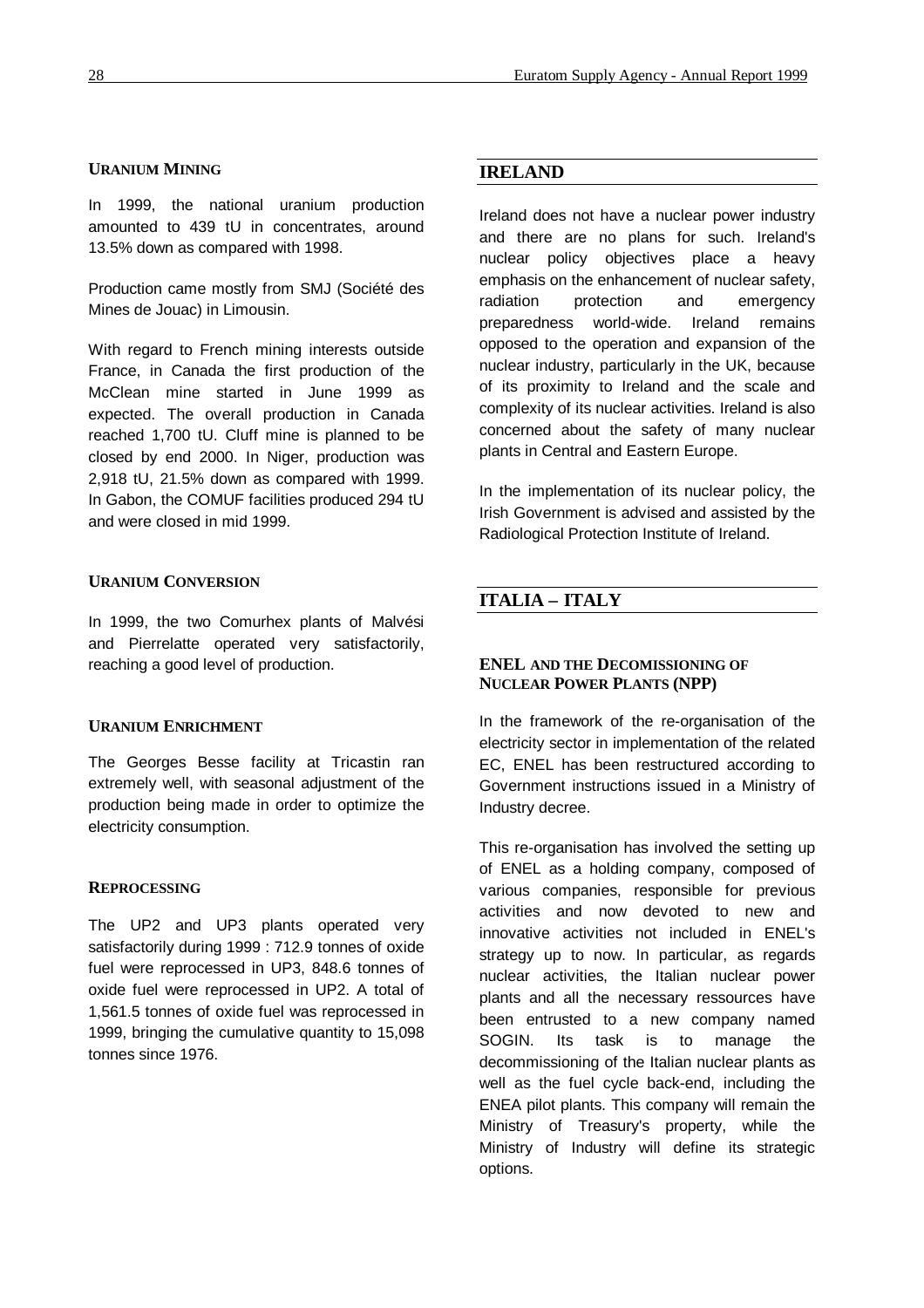The new Ministry of Industry's strategy foresees the conclusion of the decommissioning activities for all nuclear plants in Italy within the next 20 years.

The strategy for spent nuclear fuel has also received a new orientation : the fuel reprocessing contracts already signed with BNFL are planned to be managed until their termination. The remaining irradiated fuel still existing in the NPPs will not be reprocessed but instead will be stored. A call for tender has consequently been issued for the provision of adequate containers to be used for dry storage and fuel transportation.

All fresh fuel has been sold to an American company and a part of it has already been shipped.

#### **ENEA AND THE MANAGEMENT OF WASTE**

In the framework of its current programme on waste management, ENEA has completed the revision of the Basic design and the Preliminary Safety Report for the vitrification plant to be built at the Saluggia Centre, according to the requests of the National Licensing Authority (ANPA).

At the Trisaia Centre, the cementation of the last  $3 m<sup>3</sup>$  of liquid waste produced in the past by the ITREC plant has started.

Pre-decommissioning activities at the fuel fabrication plant of FN SpA (formerly "Fabbricazioni Nucleari") now under complete control of ENEA, have also been carried out.

Basic technical and scientific activities, aimed at the selection of a site for the national repository of conditioned medium level waste, have also been carried out by the relevant ENEA Task Force.

### **NEDERLAND – NETHERLANDS**

#### **ENERGY POLICY CONSIDERATIONS**

The liberalization of both the electricity and the gas market is at the moment one of the main objectives of Dutch energy policy. The electricity market liberalization is at an advanced stage of progress; for the gas-market a new law was introduced in Parliament in mid 1999.

#### **NUCLEAR ELECTRICITY GENERATION AND CONSUMPTION**

The Netherlands uses nuclear energy on a modest scale. There is only one nuclear power plant, the Borssele NPP, which will stay in operation until the end of 2003. In February 2000 the Raad van State, the highest administrative court, decided to cancel the limitation of the period of operation, which had been included in the licence by the previous government, as this had been contested by the employees of the plant. The government reacted to this decision by stating that other means will be investigated to end the plant's operation in 2003, in order to give effect to a motion accepted in parliament at the end of 1994. The nuclear power station of Dodewaard stopped producing electricity in March 1997. The Dutch Electricity Generating Board decided to close down this plant mainly for economic reasons, triggered by market liberalisation. Thus, the percentage of nuclear power in the total electricity generated in the Netherlands is 4%.

#### **ENRICHMENT**

In November 1999, the Dutch Cabinet agreed to a study of the possibility of selling the shares of the Dutch Government in Ultra Centrifuge Nederland (UCN). Also, the Committee for Economic Affairs of the Parliament agreed to proceed with such a study, provided that no irrevocable steps would be taken. Therefore, if the study favours a disposal, the decision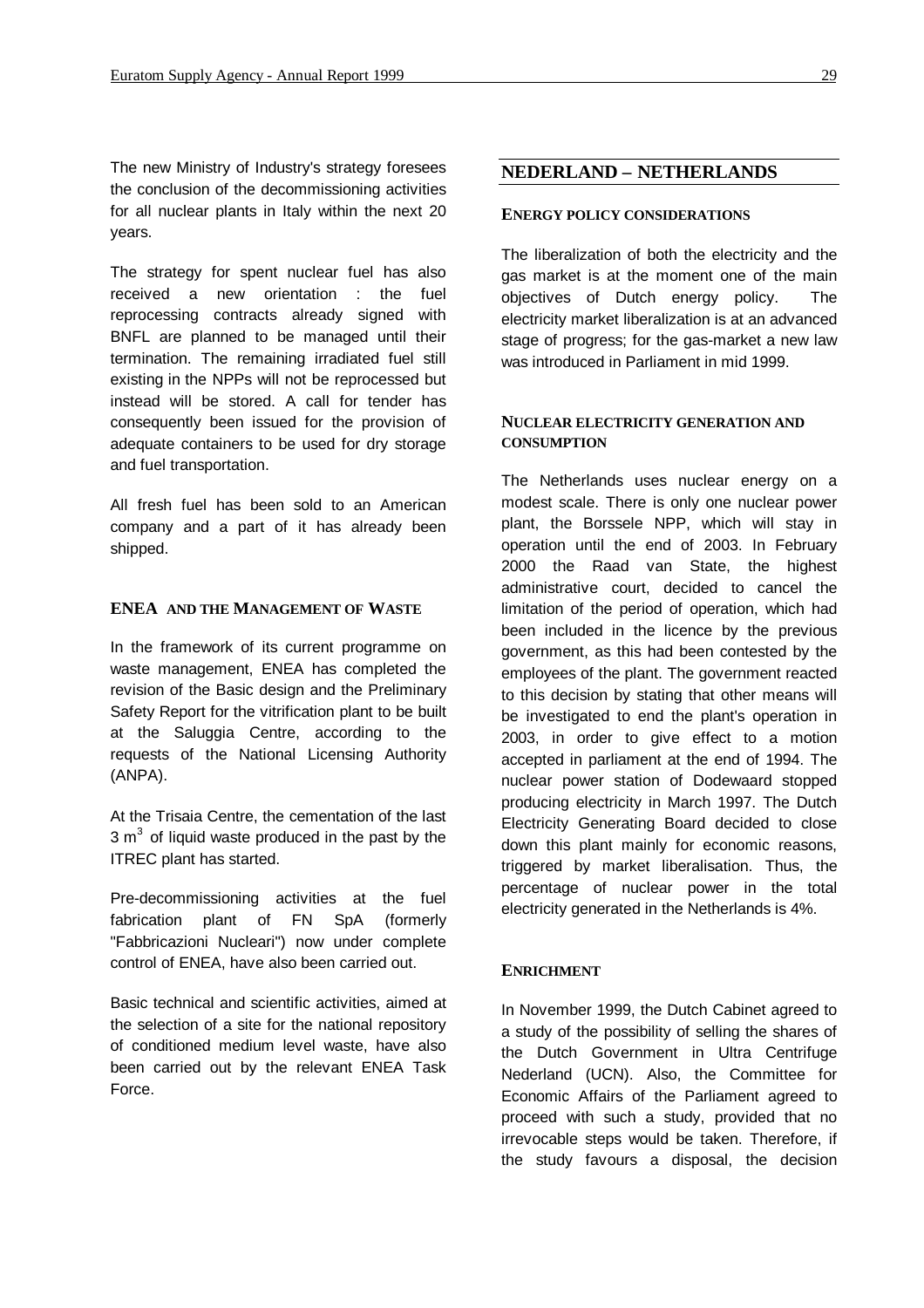whether or not to privatise will have to be discussed with the Parliament.

#### **REPROCESSING**

The 1998 Supply Agency's Annual Report mentioned discussions in the Parliament on the possibility of terminating the reprocessing of spent fuel from the Dodewaard and Borssele nuclear power stations. Based on a study carried out by E.C.N., the government took the view that there were no weighty and urgent reasons to change the current strategy which is based on the reprocessing of spent fuel. However, Parliament expressed its doubts on this issue and requested further investigations with respect to the possibilities and consequences, including financial aspects, of changing the reprocessing strategy.

The results of the in-depth study, which was carried out subsequently, were discussed again in Parliament in June 1999. Although the Government was of the opinion that the results of this study gave a clearer picture of the whole situation of reprocessing as compared with the earlier investigation, it confirmed, however, the previous conclusions. Therefore, the Government maintained its position with respect to the reprocessing of spent fuel. This position was acceptable to a majority of the Dutch Parliament.

### **RADIO-ACTIVE WASTE POLICY AND DEVELOPMENTS**

In the course of 1999, problems arose with the transport of spent fuel from the Petten reactor to COVRA and from Dodewaard to Sellafield. The Minister of the Environment decided not to issue any licence until the Health Council had given its advice on the question of whether such transports can take place without any risks to health and for the environment. In autumn 1999 the Health Council advised positively and Minister Pronk decided to issue the transport licences. However, Greenpeace and the local council of Zijpe objected against this decision.

So, the transport licenses were again suspended, pending a further decision of the Minister. A decision to grant new transport licences was taken at the beginning of 2000.

### **NUCLEAR RESEARCH**

Within the context of the "open nuclear energy option", the Netherlands is interested in and remains dedicated to the development of new reactor concepts such as the advanced light water reactors and the high temperature gascooled reactors in order to contribute to a sustainable energy supply in the long term. In this respect the Netherlands research institutes cooperate with ESKOM in South Africa and JAERI in Japan.

# **ÖSTERREICH - AUSTRIA**

#### **ENERGY POLICY**

The Austrian energy policy goals, laid down in the Energy Report of the Austrian Government of 1996, have remained unchanged since then. Austria's energy-supply system is committed to the following four goals:

- security;
- (cost-)efficiency;
- environmental compatibility;
- social acceptability.

These energy policy goals are fully in line with those of the EU and the principles of the International Energy Agency. In order to achieve these objectives the Federal Government makes use especially of the following strategies:

- promotion of rational use of energy (improvements in energy efficiency); - promotion of renewable sources of energy.

These strategies are complemented by a number of activities in various energy policy action fields: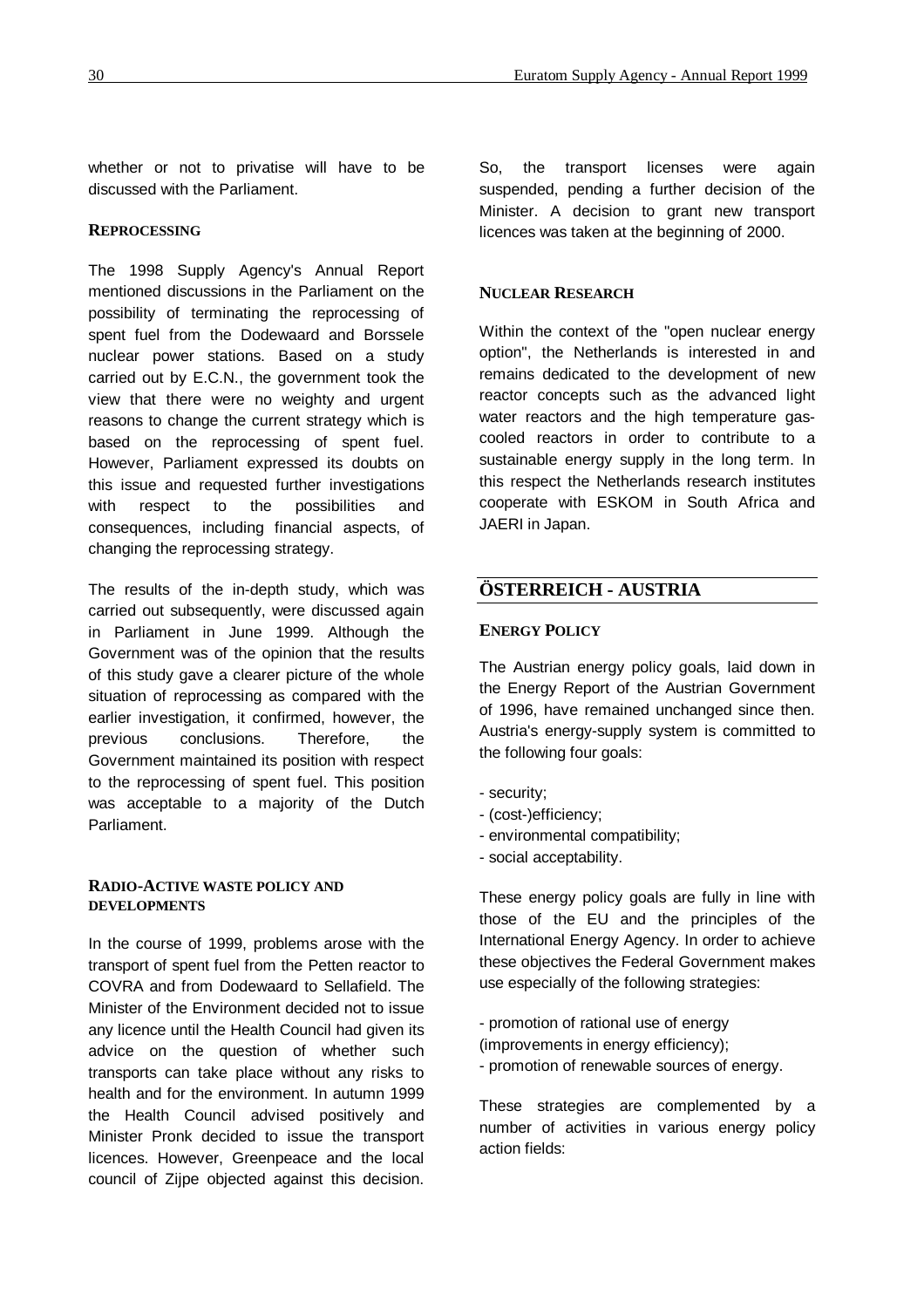- liberalisation of energy markets;
- diversification of energy sources;
- diversification of suppliers;
- IEA crisis-mechanisms;
- mandatory oil stocks;
- prohibition of nuclear energy;
- price monitoring.

#### **AUSTRIA AND THE EUROPEAN UNION**

For Austria, among all international fora, the EU is certainly the dominating driving force for intensified international co-operation. Thanks to this co-operation a large number of activities in many fields of energy policy have been carried out. Examples include:

- energy efficiency: a directive on energy efficiency as well as the SAVE II - programme;

- renewable sources of energy : the ALTENER II-programme (alternative energies);

- oil: directive on minimum stocks of crude oil and/or petroleum products;

- gas: the directive on the single market in natural gas;

- coal: CARNOT-programme (promotion of clean solid fuel technologies);

- electricity: the directive on the single market in electricity;

- research, technological development and demonstration (RD&D): the Energy Programmes within the Framework-Programme for RD&D: ENERGY;

- co-operation with non-member countries in the energy sector: the SYNERGY-programme.

# **NO UTILISATION OF NUCLEAR ENERGY IN AUSTRIA**

Austria does not operate any nuclear power plant. The origin of this situation is a law of 1978 establishing the prohibition of nuclear power plants on Austrian territory. This was the legal consequence of a referendum in November 1978 resulting in a negative vote against the nuclear power plant project Zwentendorf. The events in Chernobyl in 1986 reinforced this

parliamentary decision and further strengthened the opposition of the Austrian population against nuclear power.

#### **RESEARCH REACTORS**

Austria has no nuclear power plants. However three research reactors are in operation in Vienna, Seibersdorf and Graz.

With respect to the ASTRA Reactor in Seibersdorf there are plans to close down the reactor and to begin with the appropriate steps to put the reactor definitely out of operation.

The overall situation for the remaining other two reactors, as already reported in the annual report 1998, remains unchanged.

#### **RADIOACTIVE WASTE**

Since Austria does not operate nuclear power plants, there is no major production of high level radioactive waste (HLW). Consequently, there is no need to envisage intermediate or final storage capacities in Austria for HLW. The relatively small quantities of HLW resulting from the Austrian research reactors are covered by a framework contract for "US-origin nuclear fuel" under which they will return to the US during the next decade.

Low and medium level waste (L/MLW) from hospitals, industry and research laboratories (30-40 t/year) is collected and treated by the Austrian Research Centre Seibersdorf. The research centre is equipped with suitable facilities to process and condition low and medium level waste, e.g. incinerator, supercompactor and waste water evaporator. As a conditioning process, cementing is predominantly used.

On the basis of a joint agreement between the Republic of Austria, the community of Seibersdorf and the Austrian Research Centre Seibersdorf, the intermediate storage facility is scheduled to be operated until 2012 on the site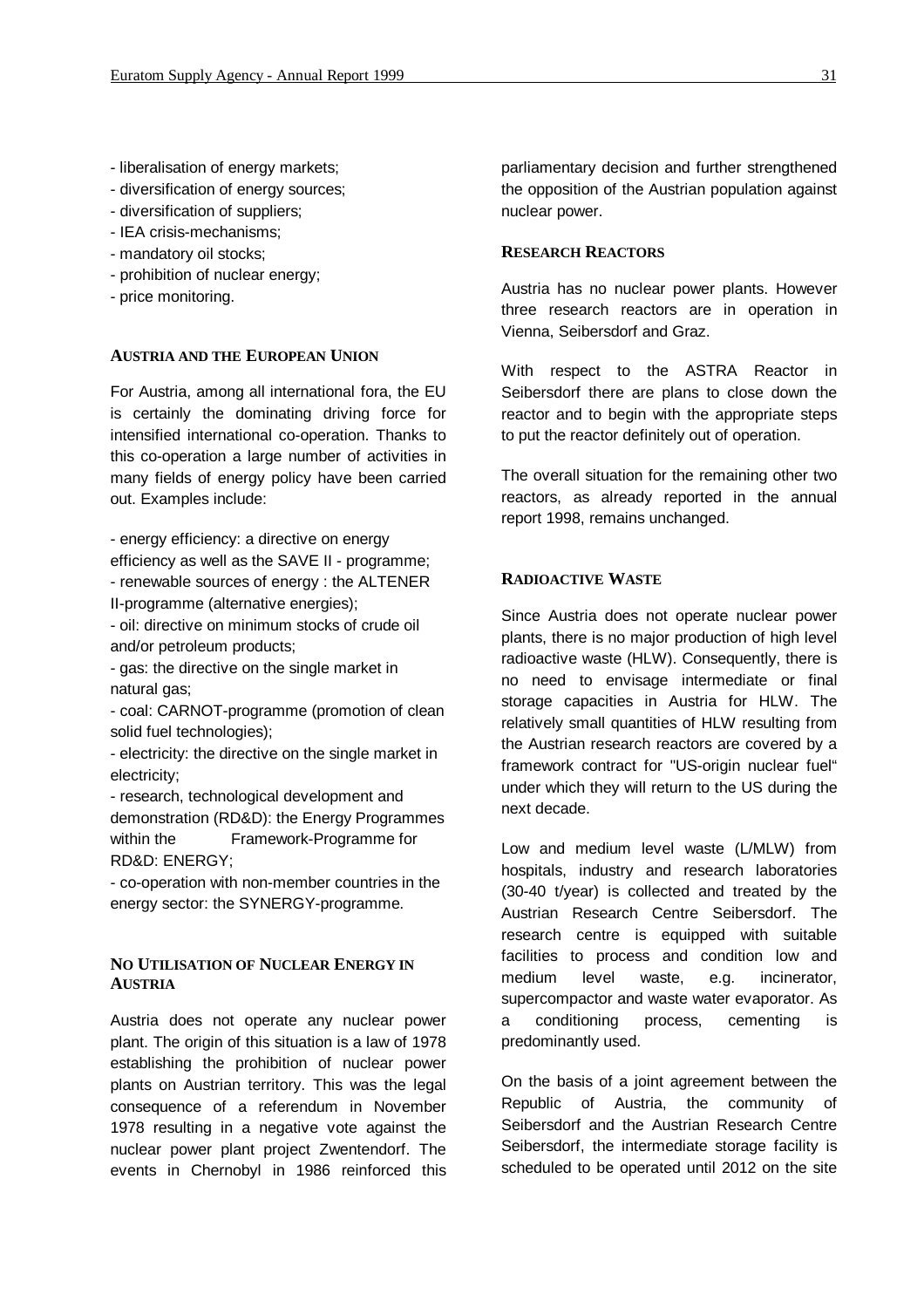of the research centre with a capacity of 15.000 drums of conditioned waste. After this date, the waste is to be transferred to a final storage facility which is planned to be built on a site to be selected at the beginning of the next decade.

# **PORTUGAL**

#### **ENERGY POLICY CONSIDERATIONS**

 The dependence on imported energy remains at a high level, of the order of 90%.

In 1997, the Total Primary Energy Supply (TPES) amounted to 20.4 Mtoe and the Final Energy Consumption to 14.2 Mtoe, which represented an increase of 3.9% and 2.6%, respectively, compared with the previous year.

Imported oil and coal contributed 69% and 18% respectively to the total energy supply in that year. In order to diversify energy supply, reduce costs and the growth rate of  $CO<sub>2</sub>$  emissions, Portugal is pursuing the introduction of natural gas from Algeria.

The programme is being successfully implemented and consumption reached  $2.1x10<sup>9</sup>$ cubic meters in 1999, well ahead the forecasts of 1.65x10 $^9$  cubic meters. Natural gas is presently used in two units of the dual fired (gas and fuel) power plant of Carregado (6x125 Mwe) and in the gas fired combined cycle plant of Tapada do Outeiro (3x330 Mwe) which was completed in 1999.

#### **NUCLEAR ELECTRICITY GENERATION**

Portugal has no plans for the time being to use this source of energy.

#### **FUEL CYCLE DEVELOPMENTS**

Uranium (yellow cake) production remains at very low level and amounted to 12 t  $U_3 O_8$  (10.2) tU) in 1999.

#### **RESEARCH REACTORS**

The RPI (Reactor Português de Investigaçao) is the sole research reactor in operation in the whole of the Iberian Peninsula. So far it has been predominantly used by the Portuguese community although there are also users from Spain and more recently also from Centre Européen de Recherche Nucléaire (CERN) of Geneva.

During the year contracts for the return of all the spent fuel of US origin were signed and all the accumulated irradiated fuel was sent to that country.

The operation of the reactor is continuing with the fuel in existence and according to the present schedule this fuel should permit operation until the end of the period allowed by the US Foreign Research Reactor Spent Nuclear Fuel receipt programme.

# **SUOMI/FINLAND - FINLAND**

#### **ENERGY POLICY CONSIDERATIONS**

A new government was formed after general elections in March. In its programme declaration this new government stated inter alia: " Because energy production solutions occupy a key position in Finland's achievement of the carbon dioxide emission targets, decisions on the establishment of new power plants must start from the premise that the possibilities of building combined heat and power stations should be exploited to the full and that natural gas or domestic fuel sources be used to sustain this capacity. Other decisions on future power plants must be based on low-emission options in a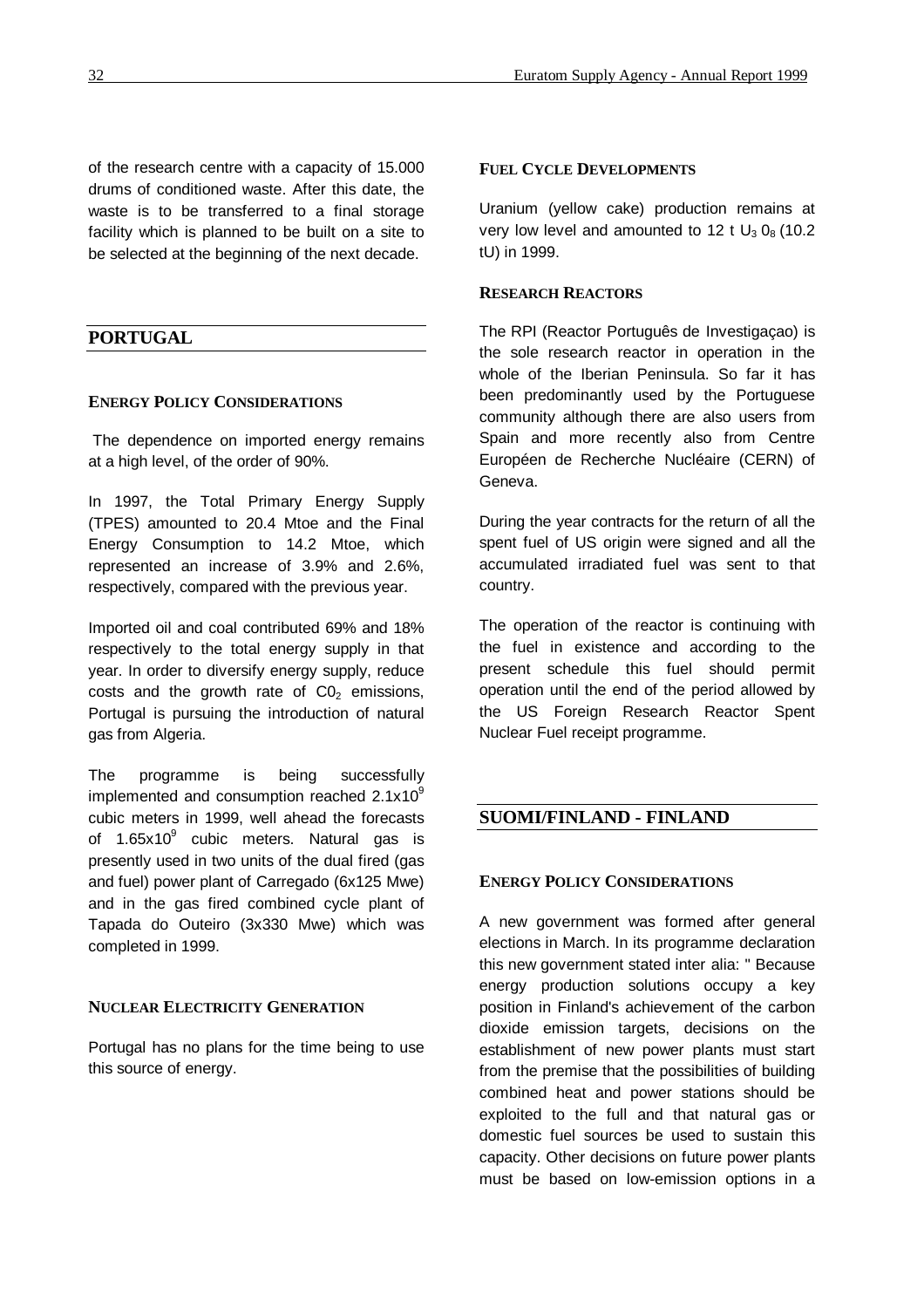manner that encompasses all economically and technically viable forms of energy production which meet the prevailing environmental constraints." The expression "low-emission options" has been interpreted by the key ministers to include nuclear energy.

Each of the two companies operating nuclear power plants in Finland continued work towards a possible decision at the company level to start a new power plant project. They submitted to the competent authority an Environmental Impact Assesment (EIA) report in August 1999. In both cases the EIA process was almost finished at the end of the year. Towards the end of the year, these two companies jointly announced that only one of them, Teollisuuden Voima Oy, would be responsible for any possible new nuclear project.

#### **NUCLEAR ELECTRICITY GENERATION AND CONSUMPTION**

The total amount of electricity produced by the four nuclear power units in 1999 was 22.0 TWh or 5.2 % more than in 1998. This corresponds to 33.0 % of the electricity generation and 28.3 % of the electricity supply in Finland. The capacity factors of the units varied between 91.0 and 96.8 %.

# **RADIOACTIVE WASTE POLICY AND DEVELOPMENTS**

Posiva Oy, a company jointly owned by the two nuclear power operators in Finland, submitted in May to the government an application whereby it asked the government to formally state that a specified project is in line with the overall good of society. This kind of statement is a necessary prerequisite for obtaining later a construction licence, in this case envisaged to take place sometime around 2010. The project consists of an encapsulation plant and a final disposal site for spent nuclear fuel in a named location. Processing of the application, with many compulsory steps, progressed during the year

and the formal decision on the application will most probably be taken in spring 2000. The locality in question gave its formal consent to the project in January 2000.

# **RESEARCH REACTOR**

A new operating licence was granted to the single research reactor, a 250 kW Triga Mark II reactor, operating in Finland. Its current activities include boron neutron capture therapy (at the reactor site), research, education and isotope production.

# **SVERIGE – SWEDEN**

#### **ENERGY POLICY CONSIDERATIONS**

With the closure of the power reactor Barsebäck 1, the phasing-out of nuclear power in Sweden began in 1999. Following a judgement by the Supreme Administrative Court, which upheld a Government decision of 1998, the reactor was shut down permanently on 30 November 1999. Sydkraft AB, the owner of Barsebäck, will be compensated with equivalent power through part-ownership of the state-owned Vattenfall's Ringhals nuclear plant. The State will furthermore pay a yearly sum for the additional cost of operating Barsebäck 2 as a single entity and towards additional costs of decommissioning Barsebäck 1. The compensation package, agreed by Sydkraft but pending parliamentary approval, also covers the principles for compensation to be applied if Barsebäck 2 is shut down as the result of a political decision.

### **NUCLEAR ELECTRICITY GENERATION**

The Swedish nuclear power stations generated 70.1 TWh in 1999, slightly less than in the previous year. Nuclear power represented ca. 47 % of the electricity generated in 1999 (hydro ca. 47 %). The hydro production was about 6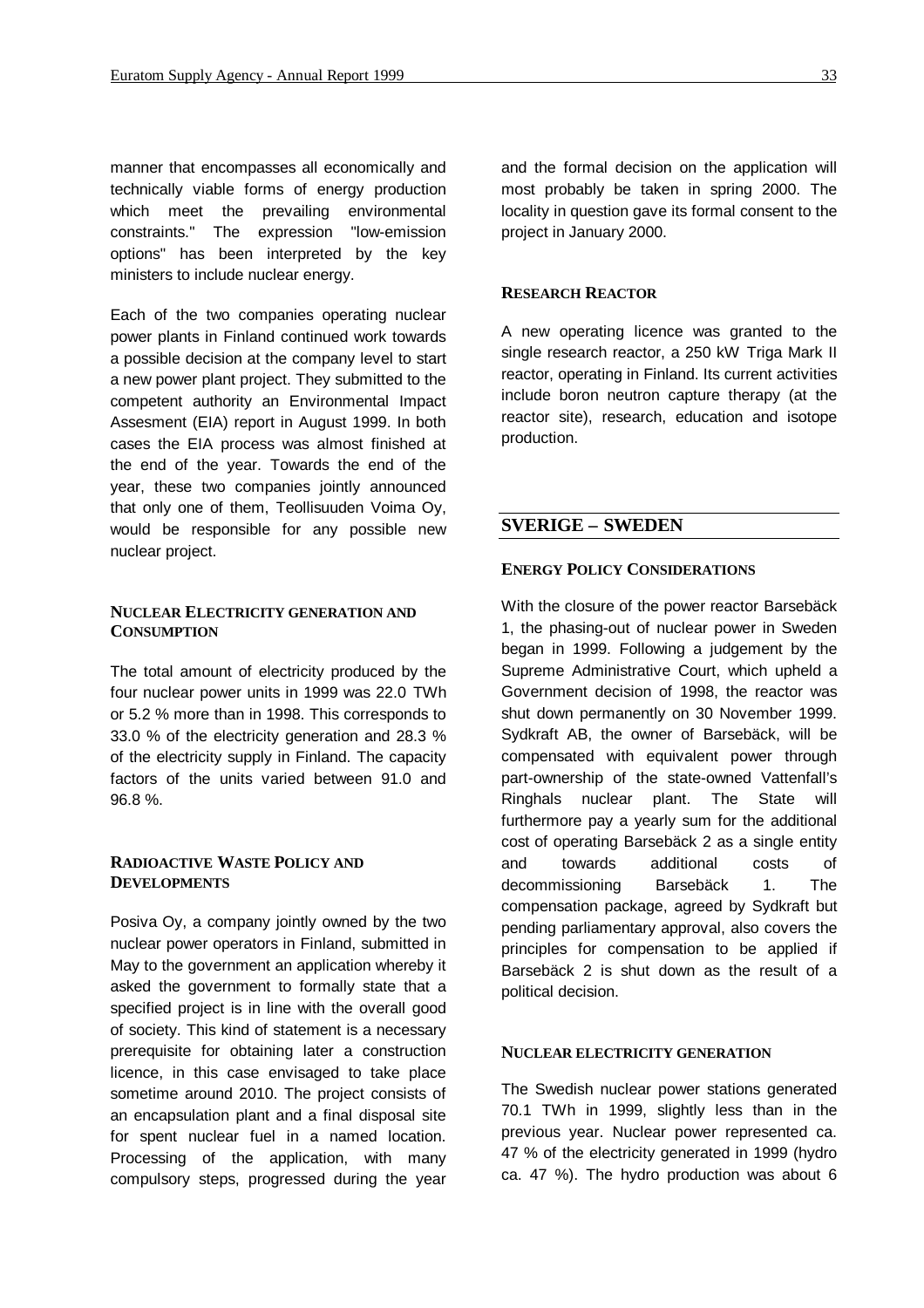TWh higher than in a normal year due to high water flow to the reservoirs.

Availability of the Swedish reactors was on average 82.8 % in 1999, compared with 84.8 % in 1998. The three reactors in Forsmark (BWR) and the PWR reactors in Ringhals achieved very good production results, with an availability of more than 90 %.

#### **FABRICATION**

At the ABB Atom fuel fabrication plant 365 t of uranium dioxide powder were converted and 265 t of fresh fuel were produced during 1999. More than half of the production was for the export market.

# **RADIOACTIVE WASTE**

In mid 1999 two additional municipalities, Älvkarleby and Hultsfred, decided to participate in feasibility studies for siting of a deep repository. The decision in Hultsfred was unanimous and in Älvkarleby there were only a few votes against. This means that in total six municipalities are now participating in the siting process on a voluntary basis.

In November 1999 SKB, the Swedish Nuclear Fuel and Waste Management Co. (owned jointly by the nuclear power utilities), submitted a major safety assessment of the complete deep repository system to the Government. The safety analyses have been performed for various long term scenarios, in which the outcomes are compared for three sites with different geographical and geological characteristics.

Immediately after the turn of the millennium the Government approved the new "Programme for Research Development on Final Storage of Spent Fuel" which in 1998 was submitted to the Government. SKB is required to make a few additional studies during 2000 as input to a forthcoming Government decision about detailed site investigations on two or three localities in Sweden.

The Studsvik centre treats low and intermediate level waste from nuclear reactors and provides services for the dismantling of European nuclear facilities. Its European operations focus on the treatment of low level waste in Studsvik's incineration and melting facilities. In 1999 the facilities, with a melting capacity of 900 t, were modernised and rebuilt with a capacity of 2,500 t.

The fee due during the year 2000 for the waste management activities and future decommissioning of all Swedish reactors was lowered in December 1999 to an average of 0.011 SEK per KWh.

# **RESEARCH REACTORS**

During 1999 a Boron Neutron Capture Therapy facility at the R2-0 reactor in Studsvik was built. The purpose is to treat patients suffering from brain tumours with neutron radiation. A facility for production of iodine-125 was also taken into operation. This radioisotope is used for treatment of prostatic cancer.

Both the R2, a 50 MW MTR-reactor in operation since 1960 and used for fuel testing, fuel investigations, silicon doping and isotope production, and the R2-0 (1 MW) reactors have operated at full capacity. Both reactors also provide neutrons for basic research for the Neutron Research Laboratory in Sweden.

## **UNITED KINGDOM**

#### **ENERGY POLICY CONSIDERATIONS**

The Government's central energy policy objective is to ensure secure, diverse and sustainable supplies of energy at competitive prices. The Energy Sources White Paper, published on 8 October 1998, observed that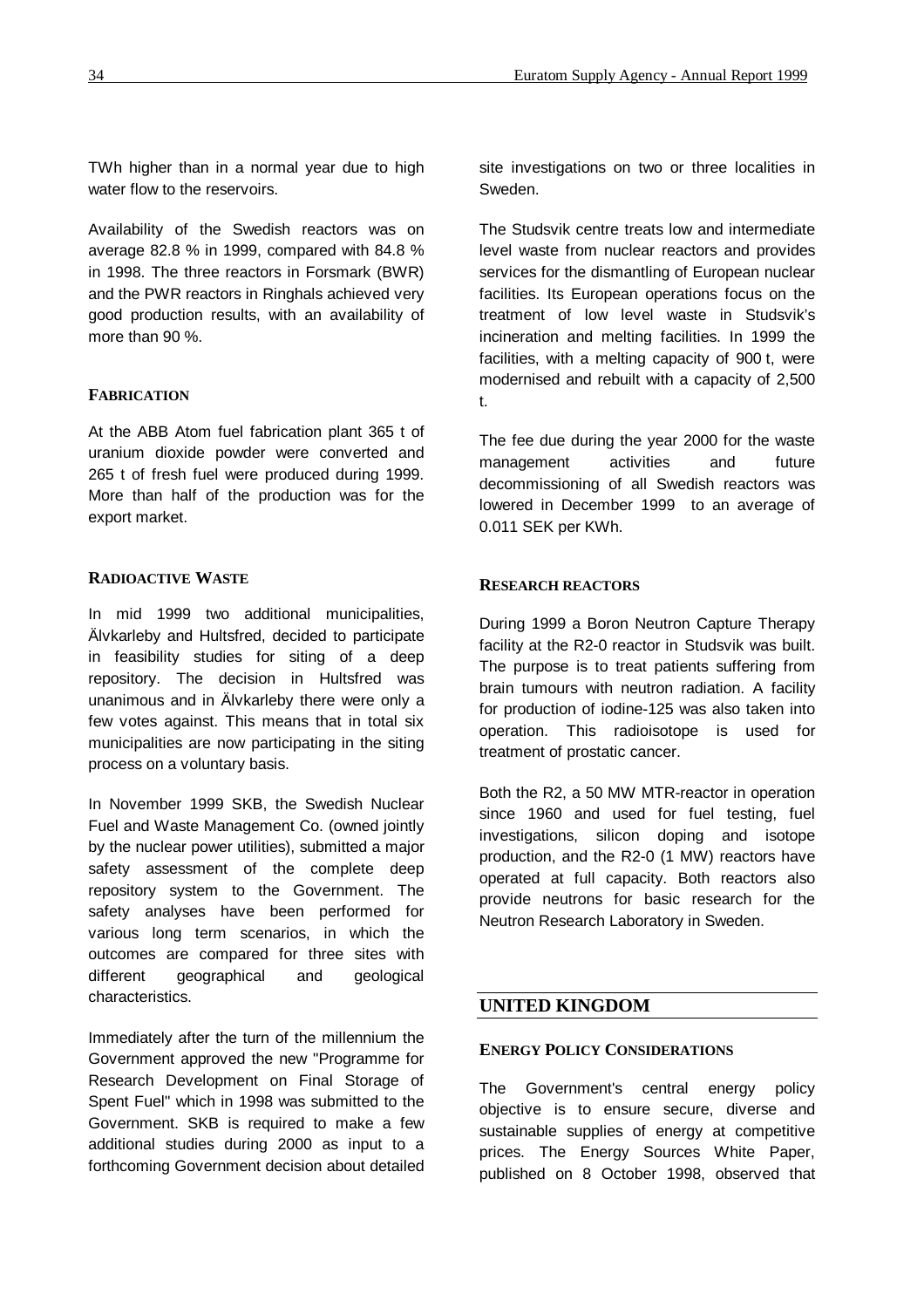existing nuclear power plants make a valuable contribution to diversity of supply and to emissions reduction. The Government believes that existing nuclear stations should continue to contribute both to electricity supply and to reduction of emissions as long as they can do so to the high safety and environmental standards which are currently observed. The White Paper also noted that nuclear power's share of generation is expected to decrease in the first decades of the next century as existing capacity is retired.

It is for the market to take the initiative for proposals for new generating capacity and, at this point in time, there are no proposals for new nuclear capacity. With economics and public acceptance issues to be resolved, it remains to be seen what part nuclear generation will play in electricity generation in this new century.

Arrangements to fully integrate Magnox Electric plc with British Nuclear Fuels plc (BNFL) have still to be finalised. This process will be completed once all of the magnox stations have been re-licensed and granted new discharge authorisations. The underlying aim of this merger is to improve the arrangements for managing public sector nuclear liabilities.

Following a report, commissioned by Government from consultants KPMG on options for the future of BNFL, the Government announced in July 1999 that it would look to introduce a public private partnership (PPP) into BNFL. The introduction of any PPP is subject to the company's overall progress towards achieving a range of targets on safety, health, environment and business performance, as well as further work to be undertaken by the Government and its advisers.

There was some restructuring of British Energy in 1999. British Energy is now the holding company of British Energy Generation (UK) Ltd (formerly Scottish Nuclear), of which British Energy Generation Ltd (formerly Nuclear Electric) is now a subsidiary. The latter two companies run the UK's eight most modern

nuclear power stations making British Energy the largest generator in Great Britain.

# **NUCLEAR ELECTRICITY GENERATION AND CONSUMPTION**

The UK's nuclear power stations supplied 87.7 TWh in 1999, compared with 91.2 TWh in 1998. This represented 25.5% of total electricity supplied in 1999 (compared with 27% in 1998).

#### **INTERNATIONAL ACQUISITIONS**

In December 1999, BNFL announced that it is to purchase the nuclear power business of ABB which comprises nuclear systems businesses worldwide. The acquisition will be subject to the relevant US regulatory processes. The purchase builds on the acquisition, with Morrison Knudsen, of the nuclear business of Westinghouse Electric Company which was completed earlier in the year.

During 1999, British Energy continued to expand its international activities, notably in the United States through its joint venture with US utility PECO Energy. In addition to the completion of their purchase of the Clinton and Three Mile Island-1 nuclear power stations, four other acquisitions - Nine Mile Point 1-2, Oyster Creek and Vermont Yankee - await regulatory and other clearances. The Group also announced the proposed acquisition of flexible fossil generation and an electricity and gas supply business in the UK.

### **FUEL CYCLE DEVELOPMENTS**

Urenco, the UK based British-Dutch-German centrifuge enricher further expanded its enrichment capacity during 1999 following increased business commitments. Total capacity at all three plants at the end of 1999 was 4400 tSW per annum.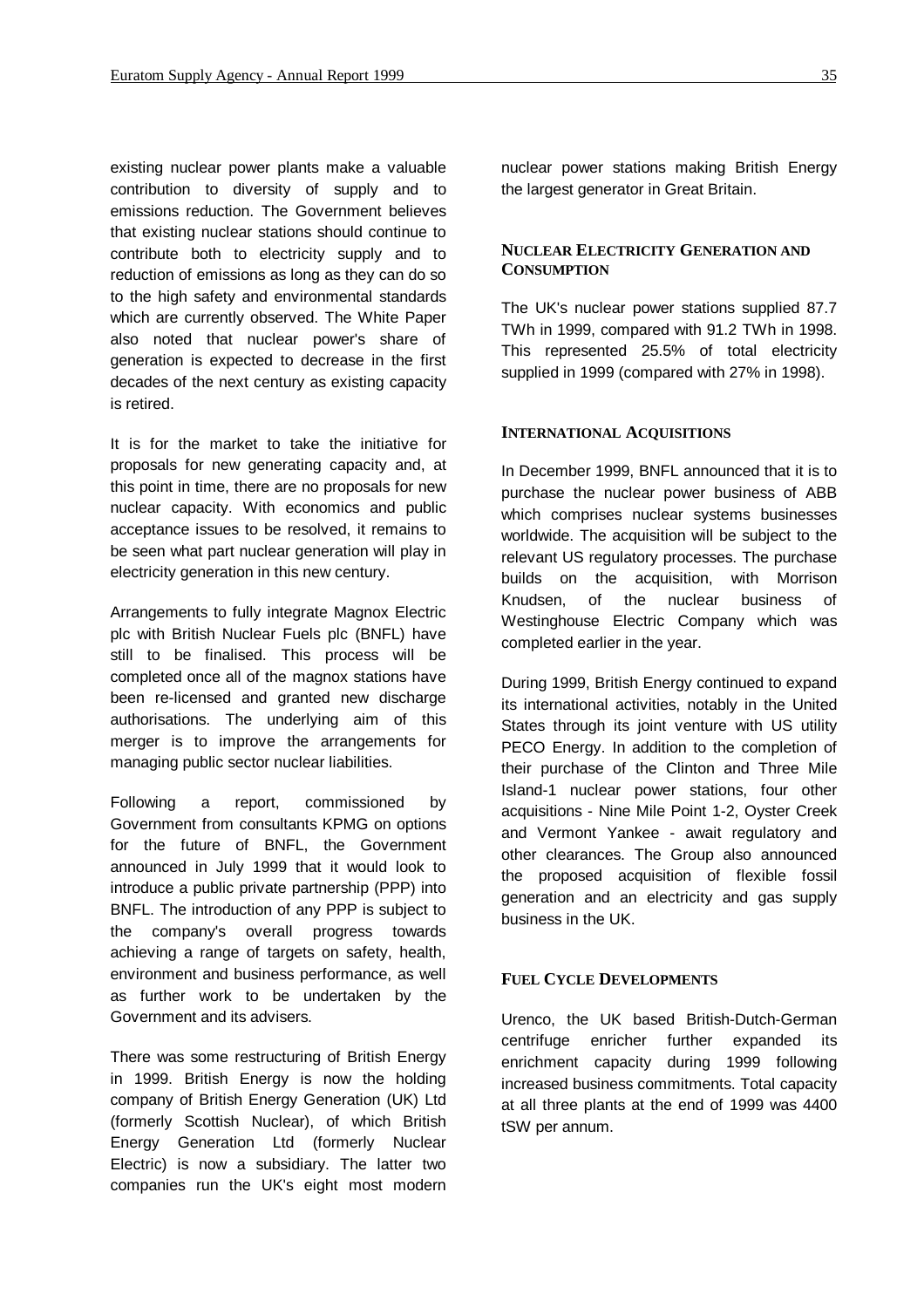In April 1994, BNFL began construction of the Sellafield MOX Fuel Plant (SMP) which will fabricate mixed oxide (MOX) fuel from a blend of plutonium and uranium. In June 1999, the Government gave the go-ahead for the introduction of uranium into the plant's commissioning process. The final decision on whether to commence operation of the plant rests with Ministers at the Department of Environment, Transport and the Regions and the Ministry of Agriculture, Fisheries and Food.

BNFL's Thermal Oxide Reprocessing Plant (Thorp) at Sellafield began operation in March 1994. The plant's throughput has been gradually ramped up over the past five years. Cumulative throughput at the end of 1999 was approximately 2500 tonnes.

Following an announcement in June 1998, the reprocessing plants at Dounreay will continue to operate, subject to the necessary regulatory consents, only for as long as necessary to deal with existing liabilities and committed work. No new commercial contracts for reprocessing at Dounreay will be accepted. Currently, the plants are not operating following a safety review by the Health and Safety Executive; work is in hand to address the review recommendations.

In March 1999, the House of Lords Select Committee on Science and Technology published the report of its enquiry into "The Management of Nuclear Waste". Its principal recommendations support the principle of deep disposal in preference to long term surface storage and propose a non-governmental nuclear waste management commission to oversee policy implementation and also a new radioactive waste disposal company which would construct, operate and close disposal facilities. The Government responded in October and proposes to take forward many of the issues raised in the report in a consultation document which it hopes to publish by Easter 2000.

#### **RESEARCH FACILITIES**

The UK currently has only one operating civil nuclear research reactor, belonging to Imperial College, part of London University. Others await decommissioning, are in the process of being decommissioned, or have been fully decommissioned.

On 1 January 2000, the UK took over management responsibility for the Joint European Torus (JET) at Culham, Oxforshire. An agreement has been drawn up which will allow continued operation of this leading international fusion research facility. It is expected that all existing participants to the current JET organisation will sign up to the new agreement before the end of the year.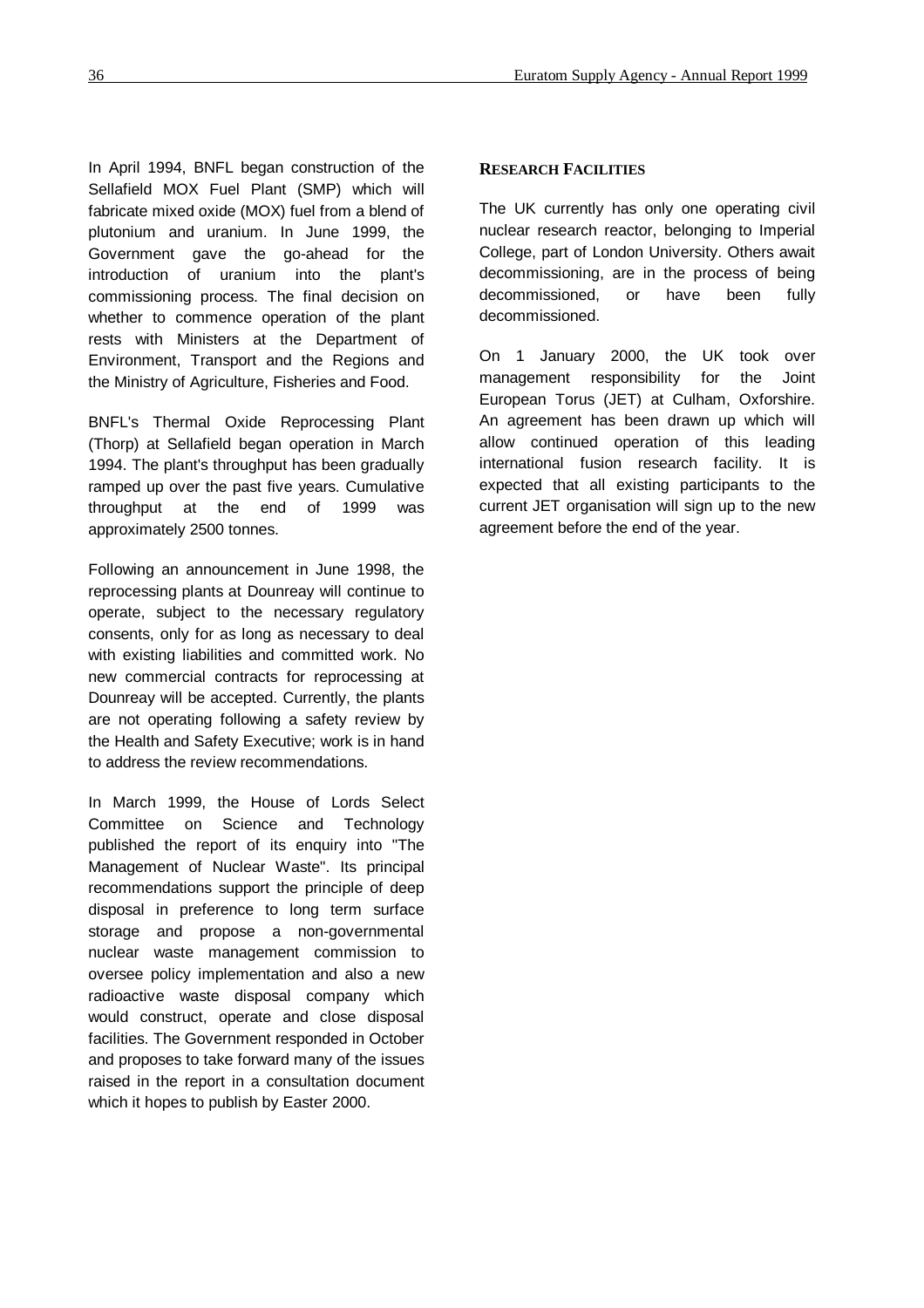# **CHAPTER IV**

# **INTERNATIONAL RELATIONS**

#### **INTRODUCTION**

European Union (EU) operators acquire nuclear materials and services from a number of external supplying countries. Moreover, some EU operators also process materials on behalf of foreign clients. While in the European Union, nuclear materials in the civil fuel cycle are subject to the safeguard provisions of the Treaty establishing the European Atomic Energy Community (Euratom or the Community) and, as appropriate, also to the agreements entered into by the Community, its Member States and the International Atomic Energy Agency (IAEA). In addition, nuclear materials transferred between the Community and three non-Community countries - Australia, Canada and the USA - are subject to international agreements concluded between the Community and the country concerned. These agreements provide for some additional conditions which apply to such materials. Furthermore, transfers of nuclear materials with some other countries are or may become covered under agreements with the European Community and Euratom of a more general nature.

The Agency has compiled a compendium of agreements to which the European Atomic Energy Community is a party and which relate to nuclear fuel supply<sup>1</sup>.

Under the provisions of the Euratom Treaty, international agreements are negotiated on behalf of the Community by the European Commission in accordance with directives

issued by the Council of Ministers. Where these agreements relate to the supply of nuclear materials or services, the Euratom Supply Agency takes part in the Commission's negotiating team and in any ongoing consultations with the authorities of the countries concerned. Developments in relation to these agreements during the year relevant to nuclear fuel supplies are reported below.

# **BILATERAL NUCLEAR COOPERATION AGREEMENTS**

#### **EURATOM/AUSTRALIA**

As provided for in Article XIII of the Agreement between Euratom and the Government of Australia concerning transfers of nuclear material, consultations took place in Brussels in December 1999.

These consultations provided a useful opportunity to review nuclear developments in Australia and in the European Union. Both sides exchanged views and information on current and future levels of uranium production, on general market trends related to nuclear trade and to the nuclear supply situation in the EU.

As a follow-up to previous contacts, the two sides also discussed Australian requirements for possible transfers of Australian obligated depleted uranium tails to Russia for further enrichment and arrangements for leaving the "secondary tails" material there.

The 1997 exchange of diplomatic notes between Euratom and Australia concerning the Australian generic prior consent for retransfers of

 $\mathbf{1}$ <sup>1</sup> This document is published by the Office for Official Publications of the European Communities Luxembourg under reference nr ISBN 92-828-0091-1.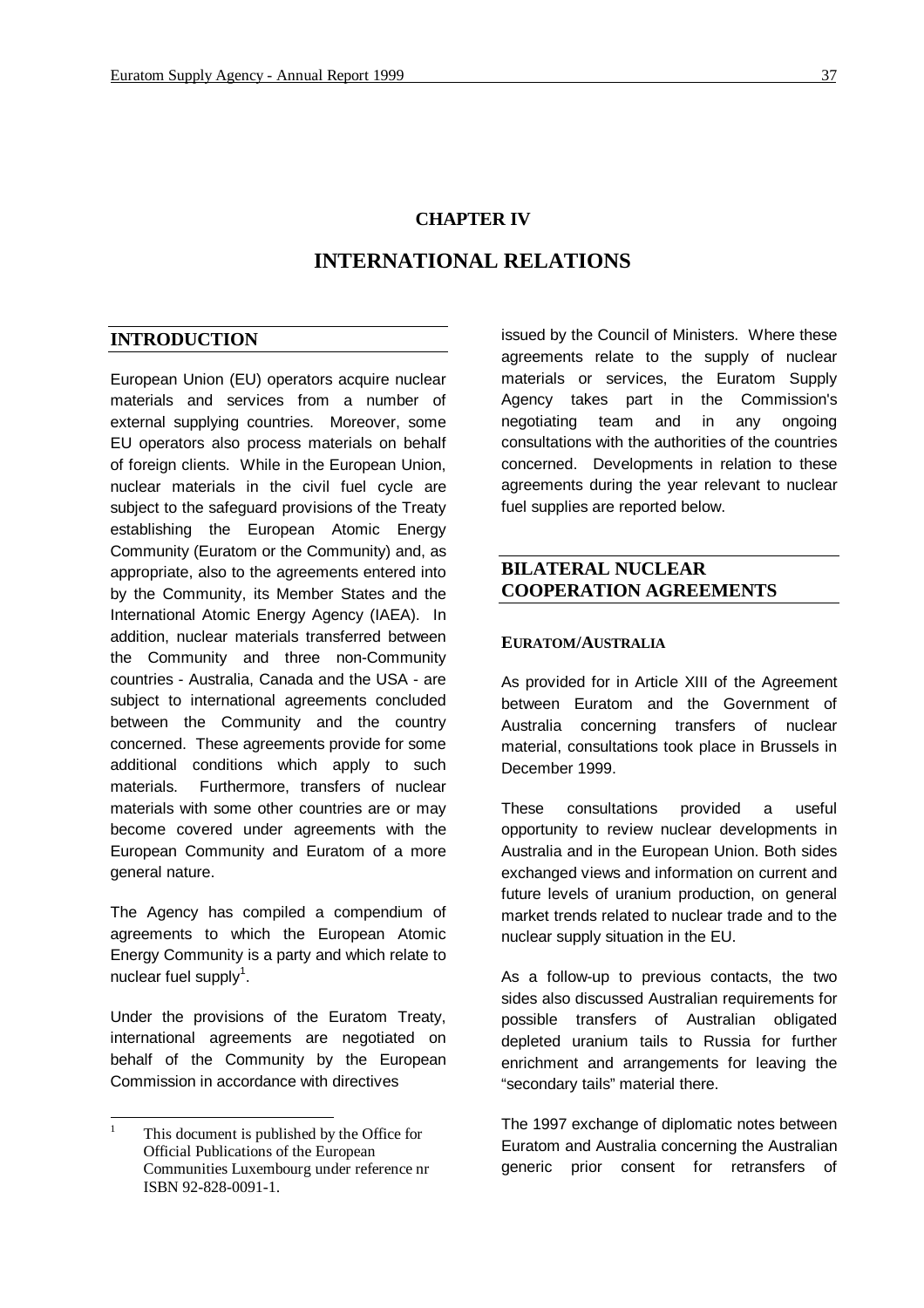Australian obligated plutonium from Euratom to Japan, entered into force on 7 May 1999.

#### **EURATOM/CANADA**

Contacts took place during the year in particular with regard to the issue of Canadian requirements for possible retransfers of Canadian obligated depleted uranium from Euratom to Russia for further enrichment with a view to leaving the "secondary tails" material there.

The next round of consultations under art. XIII of the Euratom/Canada agreement is scheduled in the first quarter of 2000.

# **EURATOM/USA**

The Supply Agency and the European Commission continued to request the US Government to find an equitable and fair solution to the issue of overpricing by the United States Enrichment Corporation (USEC) of enrichment services supplied to two EU companies. In this regard, they met with the US Government to reiterate the EU view, that the US Government, through the Department of Energy, was still legally responsible to the two EU companies as the original and continuing US contractual party to the enrichment services contracts subsequently transferred to USEC under the US Policy Act of 1992. After consideration the US Government maintained its position that following a policy change which was incorporated into US law, all obligations under the contracts had been transferred to and were to be performed by USEC. Therefore, it concluded that the US Department of Energy had no further contractual obligations vis-à-vis the companies nor had it breached the contracts.

In the framework of the Euratom/US agreement, the US authorities granted the generic prior consent for retransfers to Switzerland of separated plutonium in the form of MOX fuel, recovered from US obligated material transferred from Switzerland to the EU and subject in the latter to the Euratom/US agreement.

#### **RETRANSFERS**

Under the terms of the Community's agreements with Australia, Canada and the USA, these supplier countries retain the right of consent, albeit often in a long-term programmatic framework, over the retransfer from the Community of nuclear materials subject to those agreements to other countries outside the Community.

Under the Euratom/Canada agreement, simplified procedures relating to retransfers of certain Canadian-obligated nuclear items are in place for most of the Community's nuclear trading partners. In the case of the Euratom/Australia Agreement retransfers from the Community of Australian obligated material can take place, subject to certain notification conditions, to countries with which Australia has a co-operation agreement in place for activities for which Australia has accepted those countries as a destination. Again, this includes most of the Community's nuclear trading partners.

Under the Euratom/US agreement, a mechanism providing for advance generic consent for retransfers of nuclear items subject to the agreement is in place based on a list of destinations outside the EU which includes most of the Community's nuclear trading partners. Advance generic consent for the retransfer to Japan of plutonium, including plutonium contained in mixed oxide fuel, is maintained under this agreement by reference to an exchange of letters of 1988 between the European Commission and the US Mission to the European Communities.

Following the entry into force of a new US/Switzerland nuclear co-operation agreement in June 1998, a similar mechanism for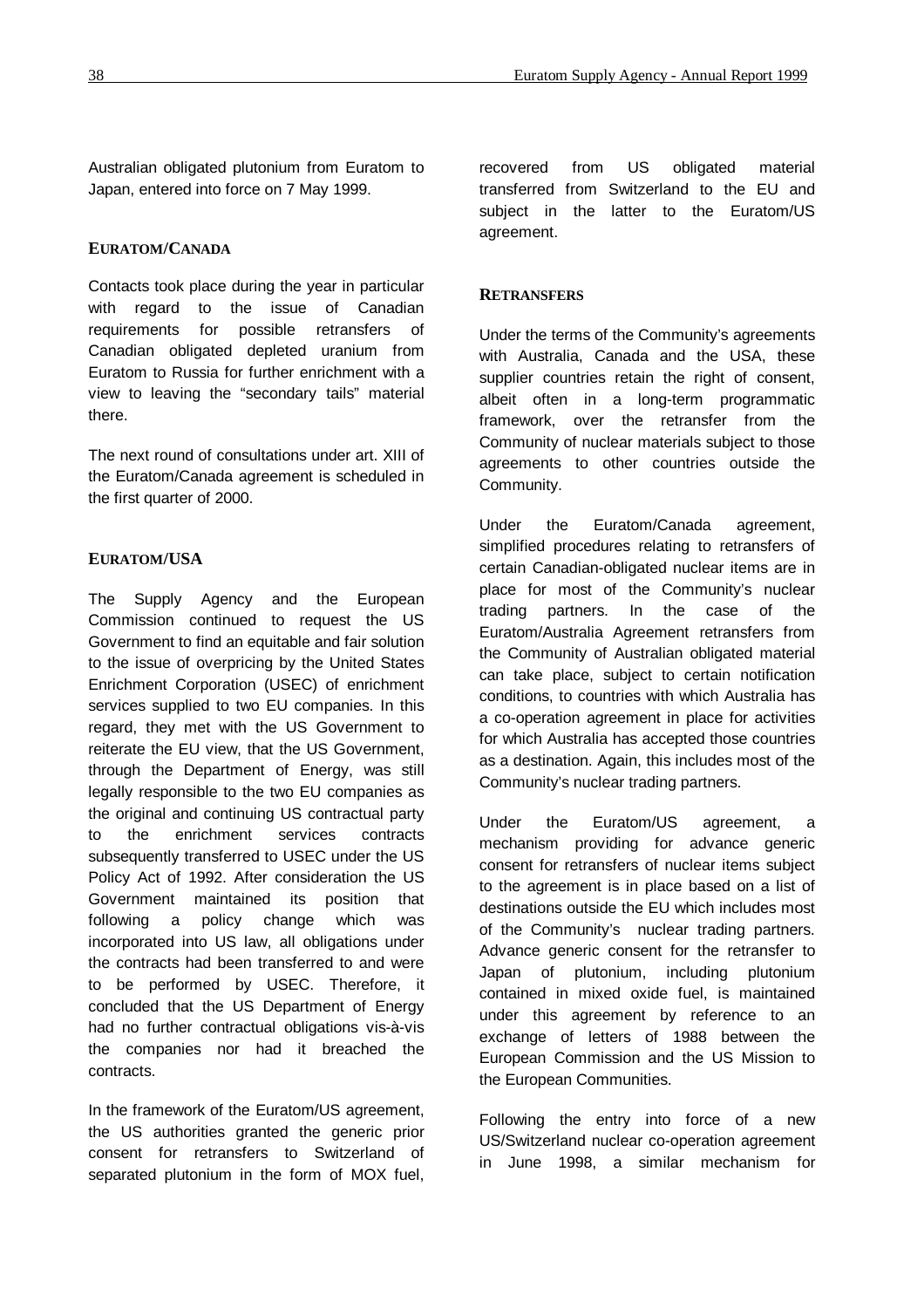retransfers of this kind to Switzerland became operational in 1999.

Applications for retransfer consents falling outside the generic consents provided for under the above agreements are handled by the Supply Agency. During 1999, seven such retransfers were approved by the US.

# **BILATERAL RELATIONS IN THE NUCLEAR FIELD WITH OTHER COUNTRIES**

#### **THE RUSSIAN FEDERATION**

Within the framework of the EU/Russia Partnership and Co-operation Agreement, (PCA) the second meeting of the Sub Committee on Energy, Environment and Nuclear Issues was held in Brussels in July 1999. On this occasion, the EU and Russian sides confirmed data on current nuclear trade flows and trends. Both sides agreed that they share the same basic understanding on the market situation.

Also, the two sides exchanged views on their respective positions concerning the shape of a possible arrangement on trade in nuclear materials as envisaged in the EU/Russia PCA and agreed to continue discussions on this issue at the next Sub Committee meeting.

Contacts took place during the year with regard to the issue of possible transfers of Australian and Canadian obligated depleted uranium for further enrichment in Russia and the necessary arrangements to be agreed between Australia and Canada with the latter to allow "secondary tails" material to be left in Russian territory.

#### **OTHER NEWLY INDEPENDENT STATES (NIS)**

The Council approved in April 1999 directives for the Commission to negotiate a nuclear cooperation agreement with Ukraine, which will cover, inter alia, nuclear trade. The negotiations are expected to begin in the course of 2000.

An agreement regarding nuclear safety and nuclear fusion between Euratom and Ukraine was signed in July 1999. A nuclear safety agreement with Kazakhstan was signed in July 1999.

#### **JAPAN**

Two rounds of negotiations between Commission and Japanese government officials concerning a new agreement on nuclear cooperation took place in Brussels and Tokyo during 1999. The negotiations have allowed the parties so far to reach a considerable level of understanding on the scope and contents of the agreement. The next round of negotiations is expected to be held around April 2000 in Brussels.

# **MULTILATERAL AGREEMENTS IN THE NUCLEAR FIELD**

#### **ENERGY CHARTER TREATY**

No developments occurred during the year concerning trade in nuclear materials.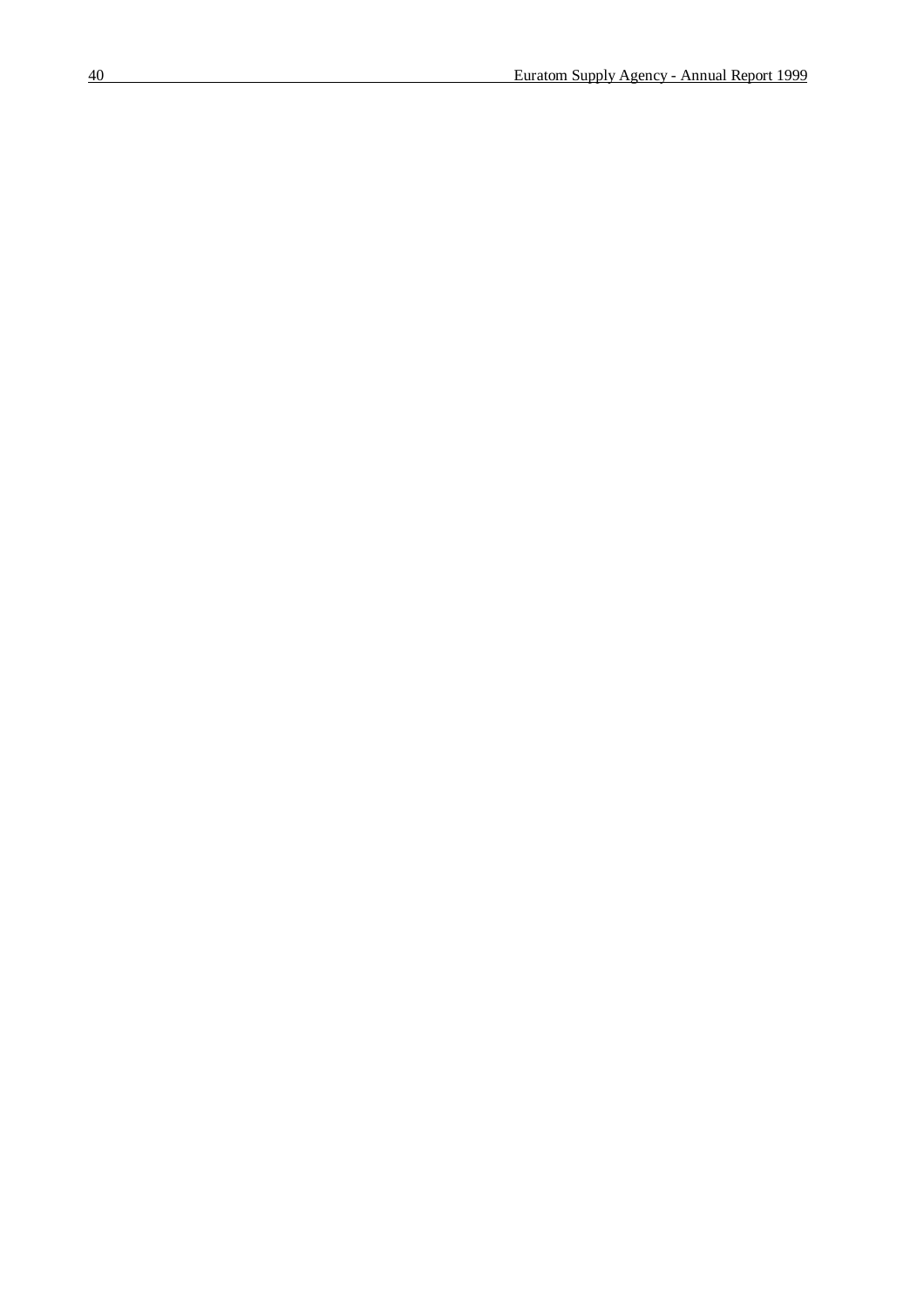# **CHAPTER V**

# **ADMINISTRATIVE REPORT**

The new Commission, which took office in September, decided to undertake an ambitious programme of rationalisation requiring the reorganisation in depth of a number of its services. In this context, and as part of the Commission's aim to achieve economies of scale, it was decided in December to reduce the staff establishment of the Agency to 19 posts with effect from 2000, partially compensated by assistance from the Directorate General for Energy and Transport in routine administrative matters. These changes, however, will not affect the autonomy of the Agency nor its prerogatives as provided for in Chapter 6 of the Euratom Treaty.

#### **PERSONNEL**

The staff establishment of the Agency at the end of 1999 was 24.

#### **FINANCE**

The Agency's expenditure amounted to ECU 158,265.04 for 1999. This amount was financed principally by a subvention from the budget of the Commission, as a result of a Council decision of 1960 to postpone the introduction of a charge on transactions to defray the operating expenses of the Agency as provided by the Euratom Treaty.

#### **ADVISORY COMMITTEE**

The Advisory Committee held two meetings in 1999. The Agency updated the Committee on general developments related to nuclear supply policy. More specifically, the Committee discussed, on the basis of proposals of the Agency, the supply policy to be applied in the EU to natural uranium derived from Highly Enriched Uranium from the Russian Federation and also to uranium resulting from the reenrichment within the Russian Federation of depleted uranium transferred from the EU. Exchanges of views took place on market developments, levels of production and stockpiles in producer countries, in particular in the Russian Federation and other New Independent States. The Committee was briefed by the Commission services and the Agency on the results of meetings with the Russian authorities in the context of the Partnership and Co-operation Agreement between the EU and the Russian Federation as well as on the results of conversations with the US authorities concerning the matter of overpricing of enrichment services by the USEC to two EU companies. The Committee was also regularly informed of the status of and developments related to potential Euratom international nuclear cooperation agreements with Japan and Ukraine. Likewise, the Committee was updated on the current work being undertaken by the Commission services with regard to the General Agreement on Trade and Services (GATS) 2000 negotiations. In this regard Committee members were invited to provide their input with regard to the GATS negotiations.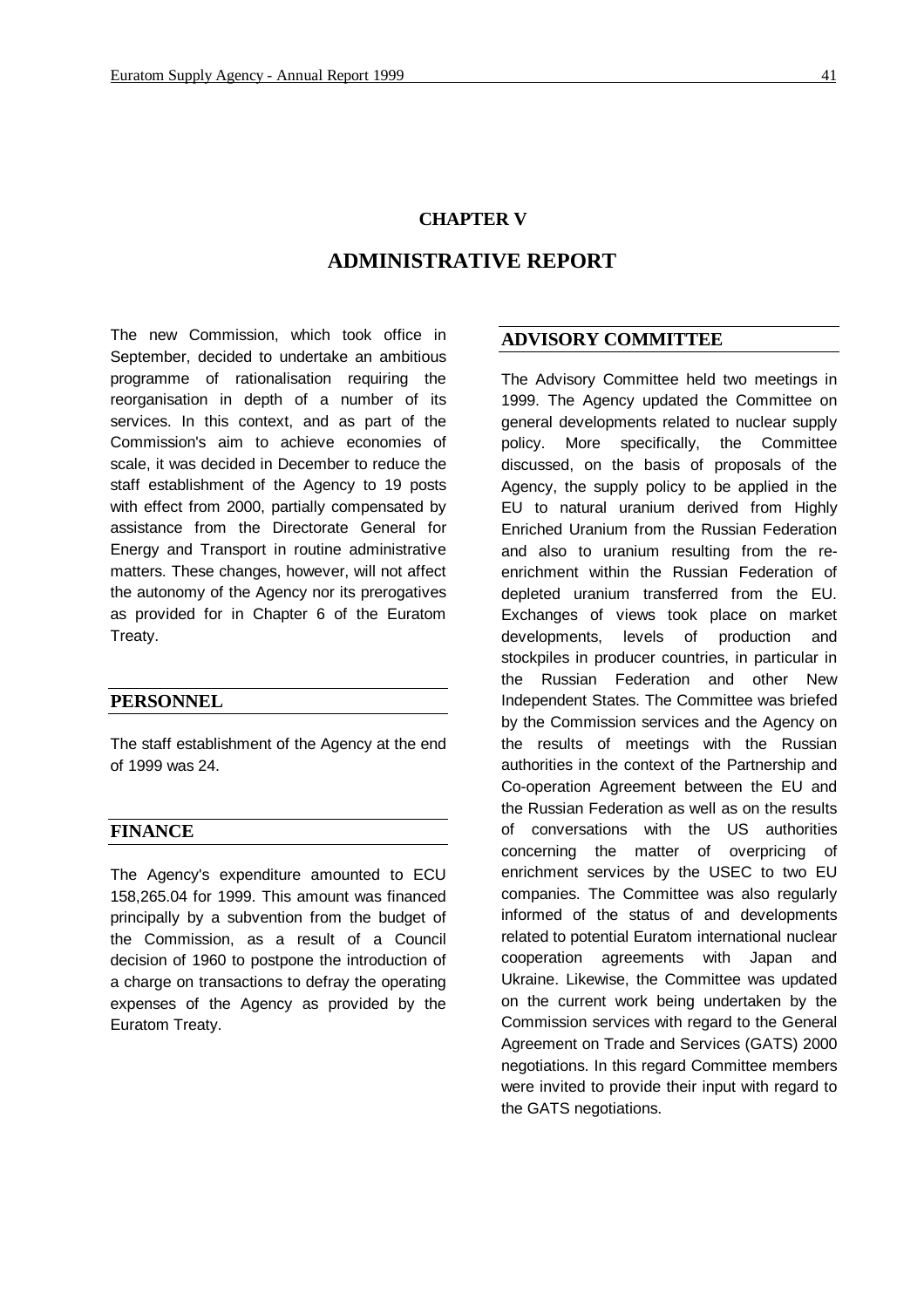# **ORGANISATIONAL CHART (AS AT 31 DECEMBER 1999)**

# **EURATOM SUPPLY AGENCY**

|               | <b>Director General</b><br>Assistant to the Director General | M. GOPPEL<br>D. MONASSE                                                                                |  |  |
|---------------|--------------------------------------------------------------|--------------------------------------------------------------------------------------------------------|--|--|
| $\bullet$     | Nuclear fuels supply contracts and research                  | J.C. BLANQUART<br>J. MOTA<br>A. BOUQUET<br>P. BOUCHAUD-BEULE                                           |  |  |
|               | General Affairs; Secretariat of the Advisory<br>Committee    | D.S. ENNALS<br>P. MARTINEZ-VARGAS                                                                      |  |  |
|               | <b>ADVISORY COMMITTEE OF THE SUPPLY AGENCY</b>               |                                                                                                        |  |  |
| Chairman      |                                                              | Mr. S. SANDKLEF<br>(Vattenfall Fuel, Sweden)                                                           |  |  |
| Vice-Chairmen |                                                              | Mr. L. F. DURRET<br>(Cogema, France)<br>Mr. C. GIMENO SANZ<br>(Ministry of Industry and Energy, Spain) |  |  |
|               | <b>WORKING PARTY</b>                                         |                                                                                                        |  |  |
| Chairman      |                                                              | Mr. M. S. TRAVIS<br>(Rio Tinto, Mineral Services, UK)                                                  |  |  |
| Vice-Chairmen |                                                              | Mr. G. PAULUIS<br>(Synatom, Belgium)<br>Mr. J. HUBER                                                   |  |  |

(Bayernwerk, Germany)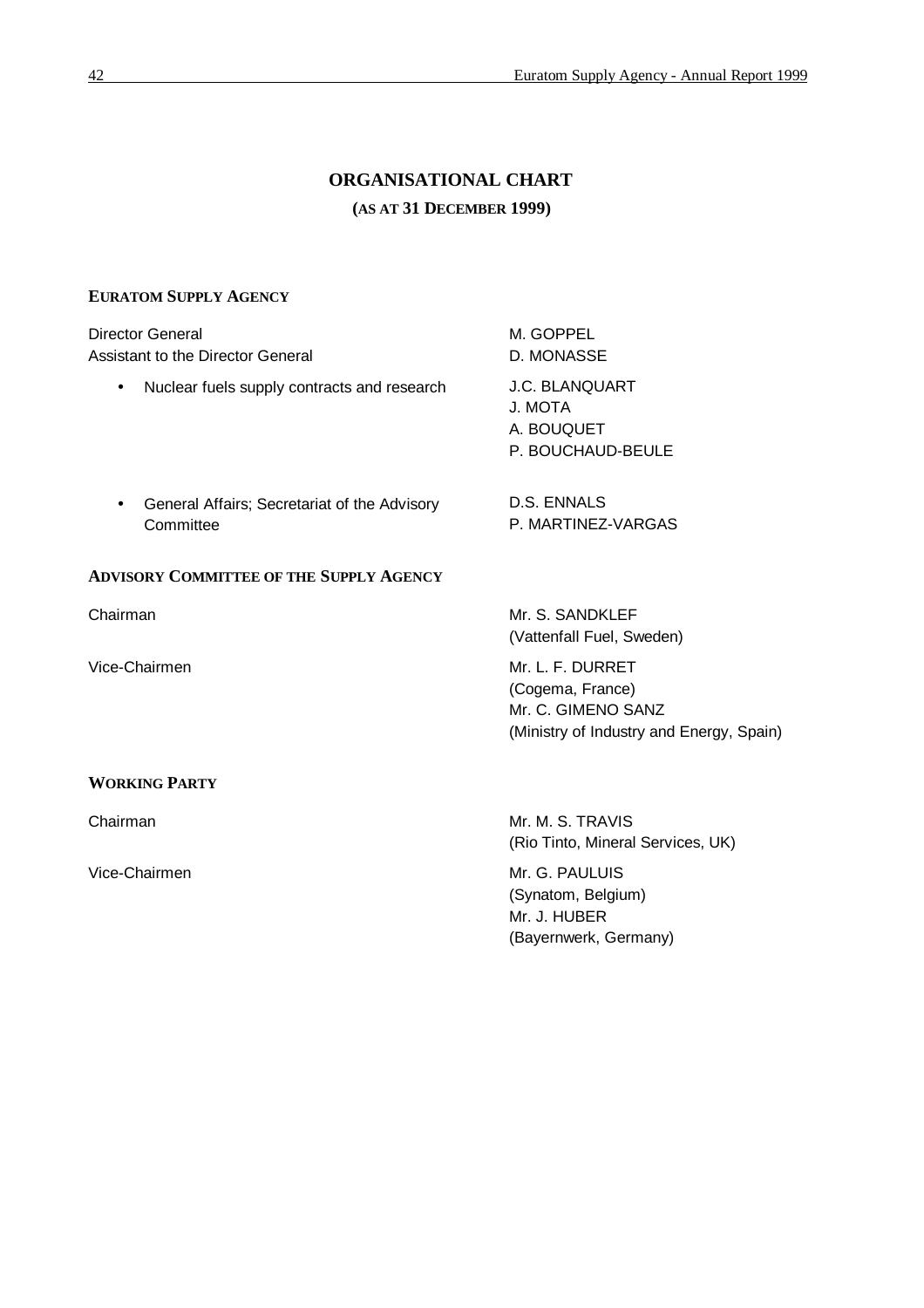**ADDRESS FOR CORRESPONDENCE**

Euratom Supply Agency Rue de la Loi, 200 B – 1049 Brussels

**OFFICE ADDRESS** rond-point Schuman, 3 B – 1040 Brussels

**TELEPHONE** 32 (2) 299.11.11

**TELEFAX** 32 (2) 295.05.27

**E MAIL** esa@cec.eu.int

FURTHER COPIES OF THIS REPORT ARE AVAILABLE ON REQUEST,

SUBJECT TO AVAILABILITY, FROM THE ABOVE ADDRESS.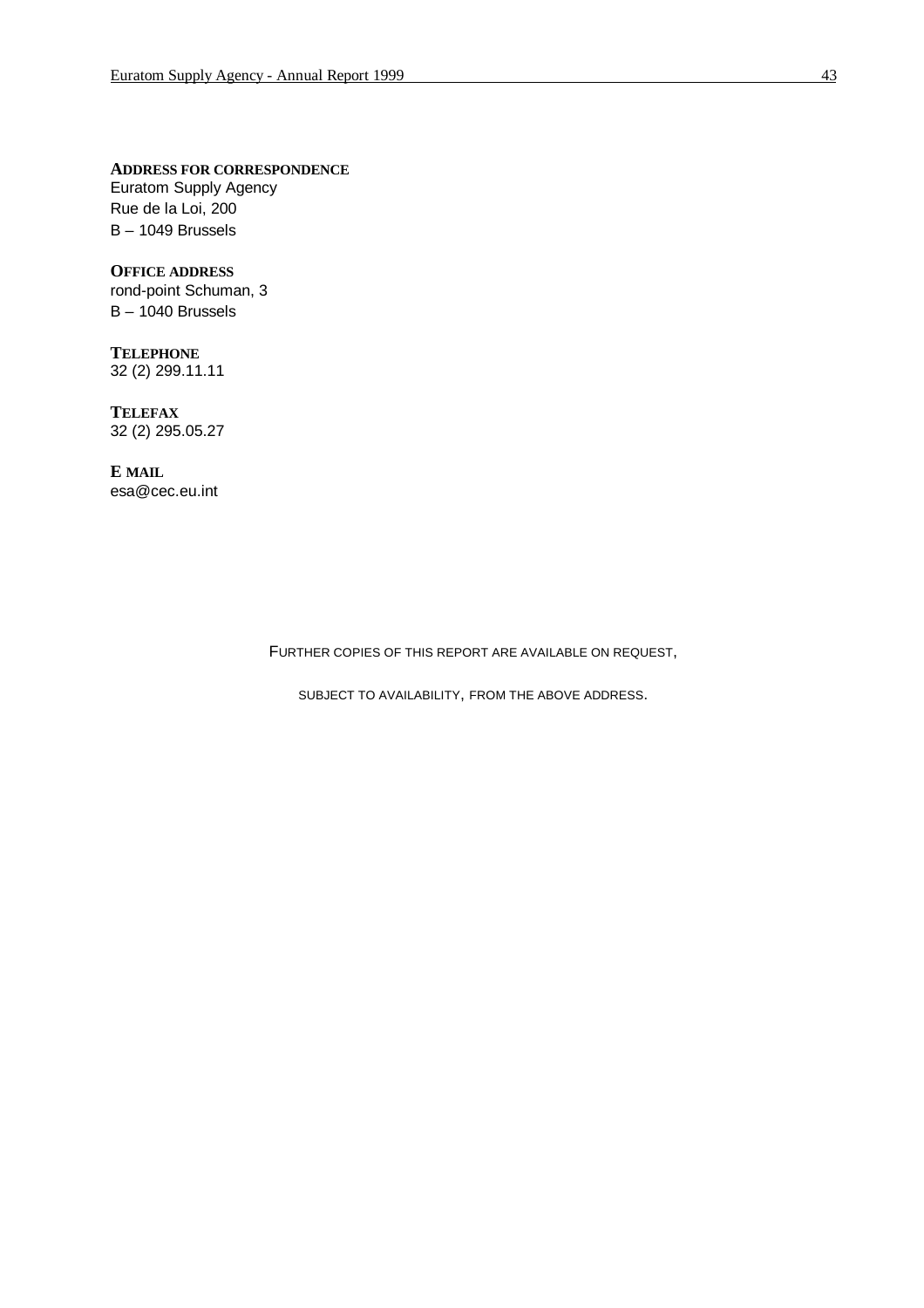# **ANNEX 1**

# **Fuel loaded into EU reactors and deliveries of fresh fuel under purchasing contracts**

|             | <b>FUEL LOADED</b> |           |             | <b>DELIVERIES</b> |        |            |
|-------------|--------------------|-----------|-------------|-------------------|--------|------------|
| <b>YEAR</b> | tU                 | Feed Comp | Enrich Comp | Natural U         |        | Enrichment |
|             |                    | tU<br>tSW |             | tU                | % Spot | tSW        |
|             |                    |           |             |                   |        |            |
| 1980        |                    | 9,600     |             | 8,600             | (4)    |            |
| 1981        |                    | 9,000     |             | 13,000            | 10.0   |            |
| 1982        |                    | 10,400    |             | 12,500            | < 10.0 |            |
| 1983        |                    | 9,100     |             | 13,500            | < 10.0 |            |
| 1984        |                    | 11,900    |             | 11,000            | < 10.0 |            |
| 1985        |                    | 11,300    |             | 11,000            | 11.5   |            |
| 1986        |                    | 13,200    |             | 12,000            | 9.5    |            |
| 1987        |                    | 14,300    |             | 14,000            | 17.0   |            |
| 1988        |                    | 12,900    |             | 12,500            | 4.5    |            |
| 1989        |                    | 11,800    |             | 13,500            | 11.5   |            |
| 1990        |                    | 15,400    |             | 12,800            | 16.7   |            |
| 1991        |                    | 15,000    | 9,200       | 12,900            | 13.3   | 10,000     |
| 1992        |                    | 15,200    | 9,200       | 11,700            | 13.7   | 10,900     |
| 1993        |                    | 15,600    | 9,300       | 12,100            | 11.3   | 9,100      |
| 1994        | 2,520              | 15,400    | 9,100       | 14,000            | 21.0   | 8,800      |
| 1995        | 3,040              | 18,700    | 10,400      | 16,100            | 18.1   | 9,600      |
| 1996        | 2,920              | 18,400    | 11,100      | 15,600            | 4.4    | 11,700     |
| 1997        | 2,900              | 18,200    | 11,000      | 15,100            | 12     | 10,100     |
| 1998        | 2,830              | 18,400    | 10,400      | 15,800            | 6      | 9,200      |
| 1999        | 2,860              | 19,400    | 10,800      | 14,700            | 8      | 9,700      |